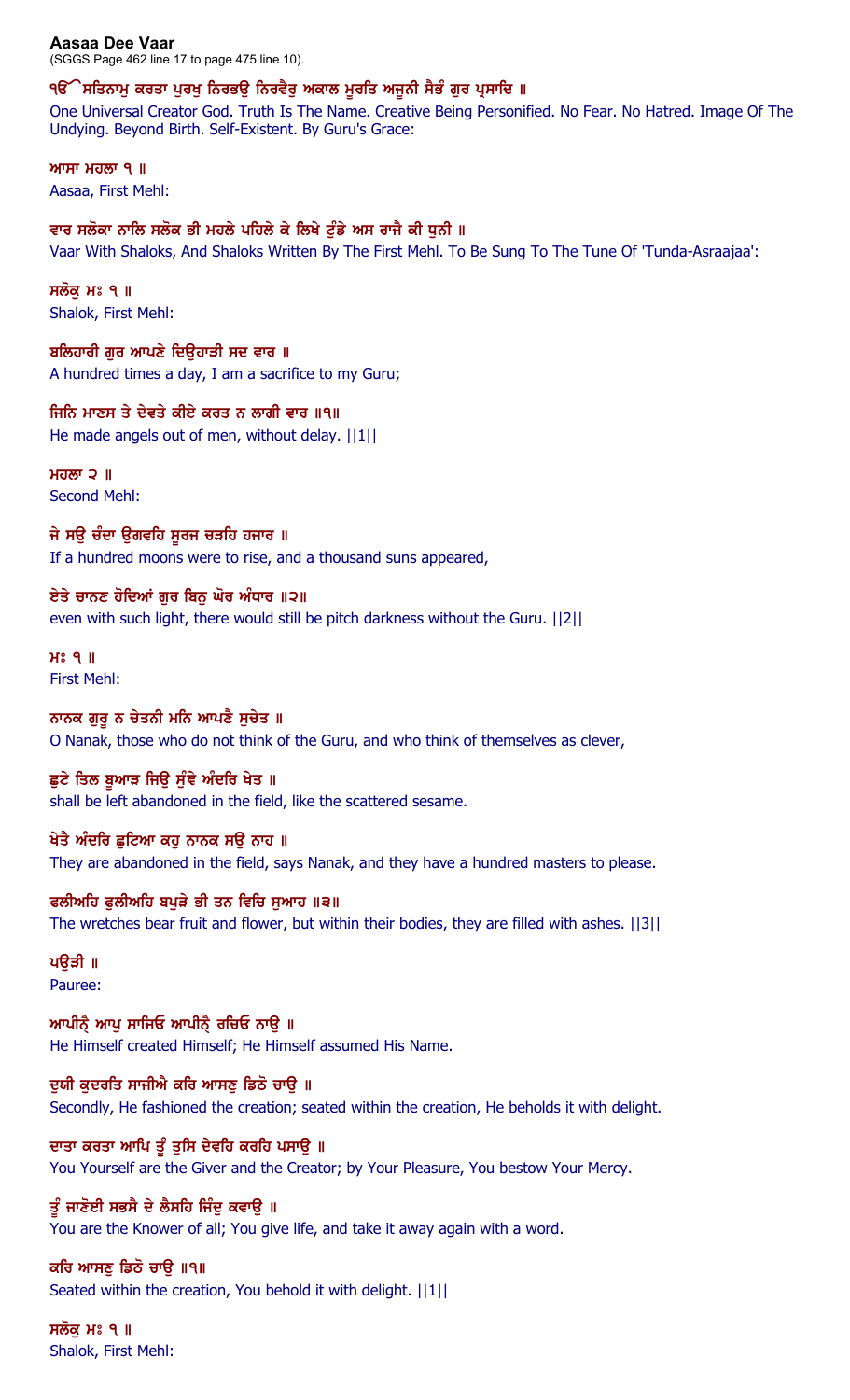ਸਚੇ ਤੇਰੇ ਖੰਡ ਸਚੇ ਬ੍ਰਹਮੰਡ ॥ True are Your worlds, True are Your solar Systems.

ਸਚੇ ਤੇਰੇ ਲੋਅ ਸਚੇ ਆਕਾਰ ॥ True are Your realms, True is Your creation.

ਸਚੇ ਤੇਰੇ ਕਰਣੇ ਸਰਬ ਬੀਚਾਰ ॥ True are Your actions, and all Your deliberations.

ਸਚਾ ਤੇਰਾ ਅਮਰੁ ਸਚਾ ਦੀਬਾਣੁ ॥ True is Your Command, and True is Your Court.

ਸਚਾ ਤੇਰਾ ਹੁਕਮੁ ਸਚਾ ਫੁਰਮਾਣੁ ॥ True is the Command of Your Will, True is Your Order.

ਸਚਾ ਤੇਰਾ ਕਰਮੂ ਸਚਾ ਨੀਸਾਣੂ ॥ True is Your Mercy, True is Your Insignia.

ਸਚੇ ਤਧ ਆਖਹਿ ਲਖ ਕਰੋੜਿ ॥ Hundreds of thousands and millions call You True.

ਸਚੈ ਸਭਿ ਤਾਣਿ ਸਚੈ ਸਭਿ ਜੋਰਿ ॥ In the True Lord is all power, in the True Lord is all might.

ਸਚੀ ਤੇਰੀ ਸਿਫਤਿ ਸਚੀ ਸਾਲਾਹ ॥ True is Your Praise, True is Your Adoration.

ਸਚੀ ਤੇਰੀ ਕਦਰਤਿ ਸਚੇ ਪਾਤਿਸਾਹ ॥ True is Your almighty creative power, True King.

ਨਾਨਕ ਸਚੁ ਧਿਆਇਨਿ ਸਚੁ ॥ O Nanak, true are those who meditate on the True One.

ਜੋ ਮਰਿ ਜੰਮੇ ਸ ਕਚ ਨਿਕਚ ॥੧॥ Those who are subject to birth and death are totally false. ||1||

 $H<sup>o</sup>$   $I<sub>II</sub>$ First Mehl:

ਵਡੀ ਵਡਿਆਈ ਜਾ ਵਡਾ ਨਾਉ ॥ Great is His greatness, as great as His Name.

ਵਡੀ ਵਡਿਆਈ ਜਾ ਸਚੁ ਨਿਆਉ ॥ Great is His greatness, as True is His justice.

ਵਡੀ ਵਡਿਆਈ ਜਾ ਨਿਹਚਲ ਥਾਉ ॥ Great is His greatness, as permanent as His Throne.

ਵਡੀ ਵਡਿਆਈ ਜਾਣੈ ਆਲਾੳ ॥ Great is His greatness, as He knows our utterances.

ਵਡੀ ਵਡਿਆਈ ਬਝੈ ਸਭਿ ਭਾੳ ॥ Great is His greatness, as He understands all our affections.

ਵਡੀ ਵਡਿਆਈ ਜਾ ਪੁਛਿ ਨ ਦਾਤਿ ॥ Great is His greatness, as He gives without being asked.

ਵਡੀ ਵਡਿਆਈ ਜਾ ਆਪੇ ਆਪਿ ॥ Great is His greatness, as He Himself is all-in-all.

ਨਾਨਕ ਕਾਰ ਨ ਕਥਨੀ ਜਾਇ ॥ O Nanak, His actions cannot be described.

ਕੀਤਾ ਕਰਣਾ ਸਰਬ ਰਜਾਇ ॥੨॥ Whatever He has done, or will do, is all by His Own Will. ||2||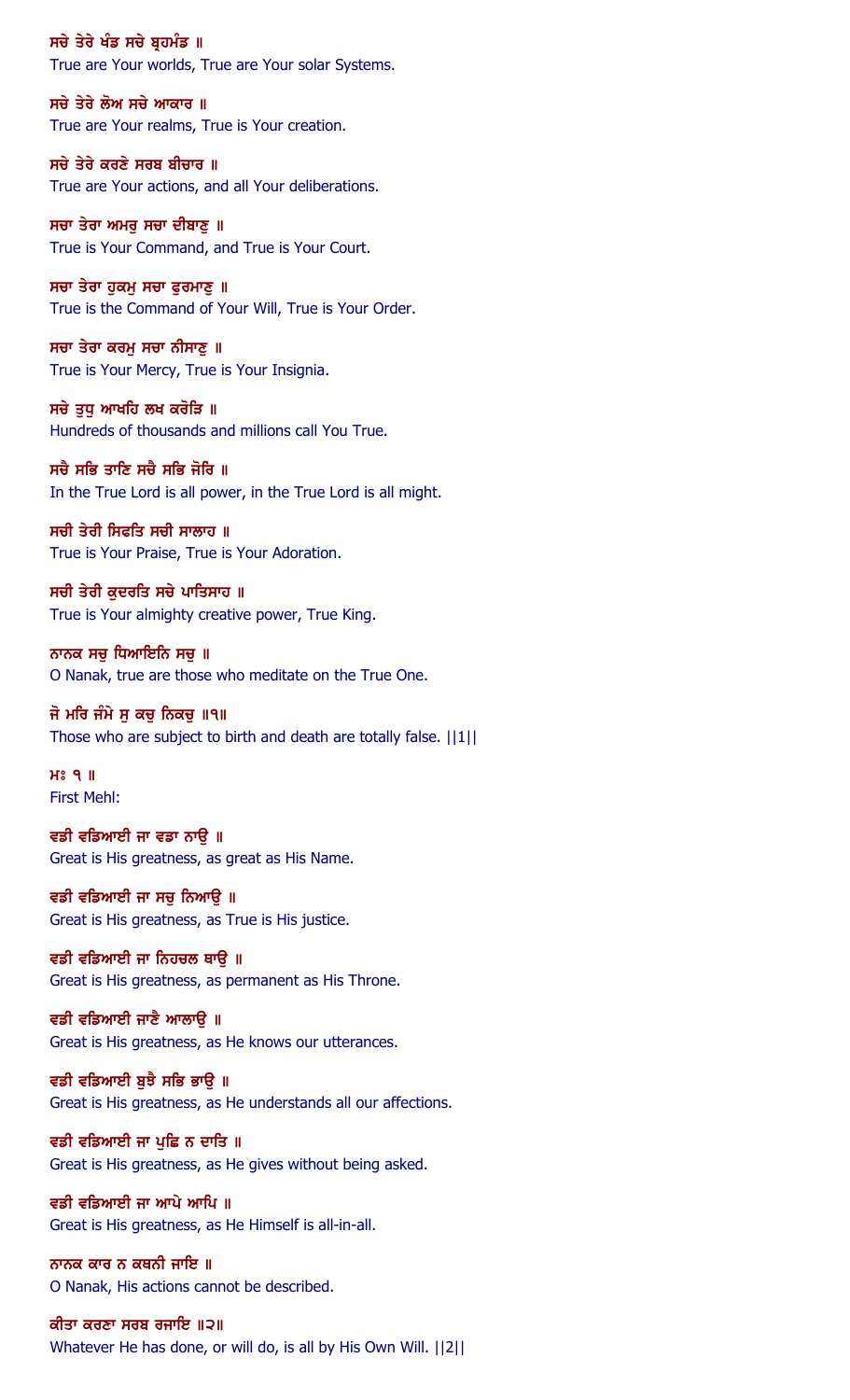ਮਹਲਾ  $2$   $\parallel$ Second Mehl:

## ਇਹ ਜਗ ਸਚੈ ਕੀ ਹੈ ਕੋਠੜੀ ਸਚੇ ਕਾ ਵਿਚਿ ਵਾਸ ॥

This world is the room of the True Lord; within it is the dwelling of the True Lord.

#### ਇਕਨ੍ਾ ਹੁਕਮਿ ਸਮਾਇ ਲਏ ਇਕਨ੍ਾ ਹੁਕਮੇ ਕਰੇ ਵਿਣਾਸੁ ॥

By His Command, some are merged into Him, and some, by His Command, are destroyed.

## ਇਕਨ੍ਾ ਭਾਣੈ ਕਢਿ ਲਏ ਇਕਨ੍ਾ ਮਾਇਆ ਵਿਚਿ ਨਿਵਾਸੁ ॥

Some, by the Pleasure of His Will, are lifted up out of Maya, while others are made to dwell within it.

## ਏਵ ਭਿ ਆਖਿ ਨ ਜਾਪਈ ਜਿ ਕਿਸੈ ਆਣੇ ਰਾਸਿ ॥

No one can say who will be rescued.

#### ਨਾਨਕ ਗੁਰਮੁਖਿ ਜਾਣੀਐ ਜਾ ਕਉ ਆਪਿ ਕਰੇ ਪਰਗਾਸੁ ॥੩॥

O Nanak, he alone is known as Gurmukh, unto whom the Lord reveals Himself. ||3||

#### ਪੳੜੀ ॥

Pauree:

## ਨਾਨਕ ਜੀਅ ਉਪਾਇ ਕੈ ਲਿਖਿ ਨਾਵੈ ਧਰਮੁ ਬਹਾਲਿਆ ॥

O Nanak, having created the souls, the Lord installed the Righteous Judge of Dharma to read and record their accounts.

#### ਓਥੈ ਸਚੇ ਹੀ ਸਚਿ ਨਿਬੜੈ ਚੁਣਿ ਵਖਿ ਕਢੇ ਜਜਮਾਲਿਆ ॥

There, only the Truth is judged true; the sinners are picked out and separated.

#### ਥਾਉ ਨ ਪਾਇਨਿ ਕੁੜਿਆਰ ਮੂਹ ਕਾਲੈ਼ ਦੋਜਕਿ ਚਾਲਿਆ ॥

The false find no place there, and they go to hell with their faces blackened.

### ਤੇਰੈ ਨਾਇ ਰਤੇ ਸੇ ਜਿਣਿ ਗਏ ਹਾਰਿ ਗਏ ਸਿ ਠਗਣ ਵਾਲਿਆ ॥

Those who are imbued with Your Name win, while the cheaters lose.

#### ਲਿਖਿ ਨਾਵੈ ਧਰਮ ਬਹਾਲਿਆ ॥੨॥

The Lord installed the Righteous Judge of Dharma to read and record the accounts. ||2||

ਸਲੋਕ ਮਃ ੧ ॥ Shalok, First Mehl:

## ਵਿਸਮਾਦ ਨਾਦ ਵਿਸਮਾਦ ਵੇਦ ॥ Wonderful is the sound current of the Naad, wonderful is the knowledge of the Vedas.

#### ਵਿਸਮਾਦੂ ਜੀਅ ਵਿਸਮਾਦੂ ਭੇਦ ॥

Wonderful are the beings, wonderful are the species.

## ਵਿਸਮਾਦੂ ਰੂਪ ਵਿਸਮਾਦੂ ਰੰਗ ॥

Wonderful are the forms, wonderful are the colors.

## ਵਿਸਮਾਦ ਨਾਗੇ ਫਿਰਹਿ ਜੰਤ ॥

Wonderful are the beings who wander around naked.

#### ਵਿਸਮਾਦ ਪੳਣ ਵਿਸਮਾਦ ਪਾਣੀ ॥

Wonderful is the wind, wonderful is the water.

# ਵਿਸਮਾਦ ਅਗਨੀ ਖੇਡਹਿ ਵਿਡਾਣੀ ॥

Wonderful is fire, which works wonders.

#### ਵਿਸਮਾਦ ਧਰਤੀ ਵਿਸਮਾਦ ਖਾਣੀ ॥ Wonderful is the earth, wonderful the sources of creation.

ਵਿਸਮਾਦੂ ਸਾਦਿ ਲਗਹਿ ਪਰਾਣੀ ॥ Wonderful are the tastes to which mortals are attached.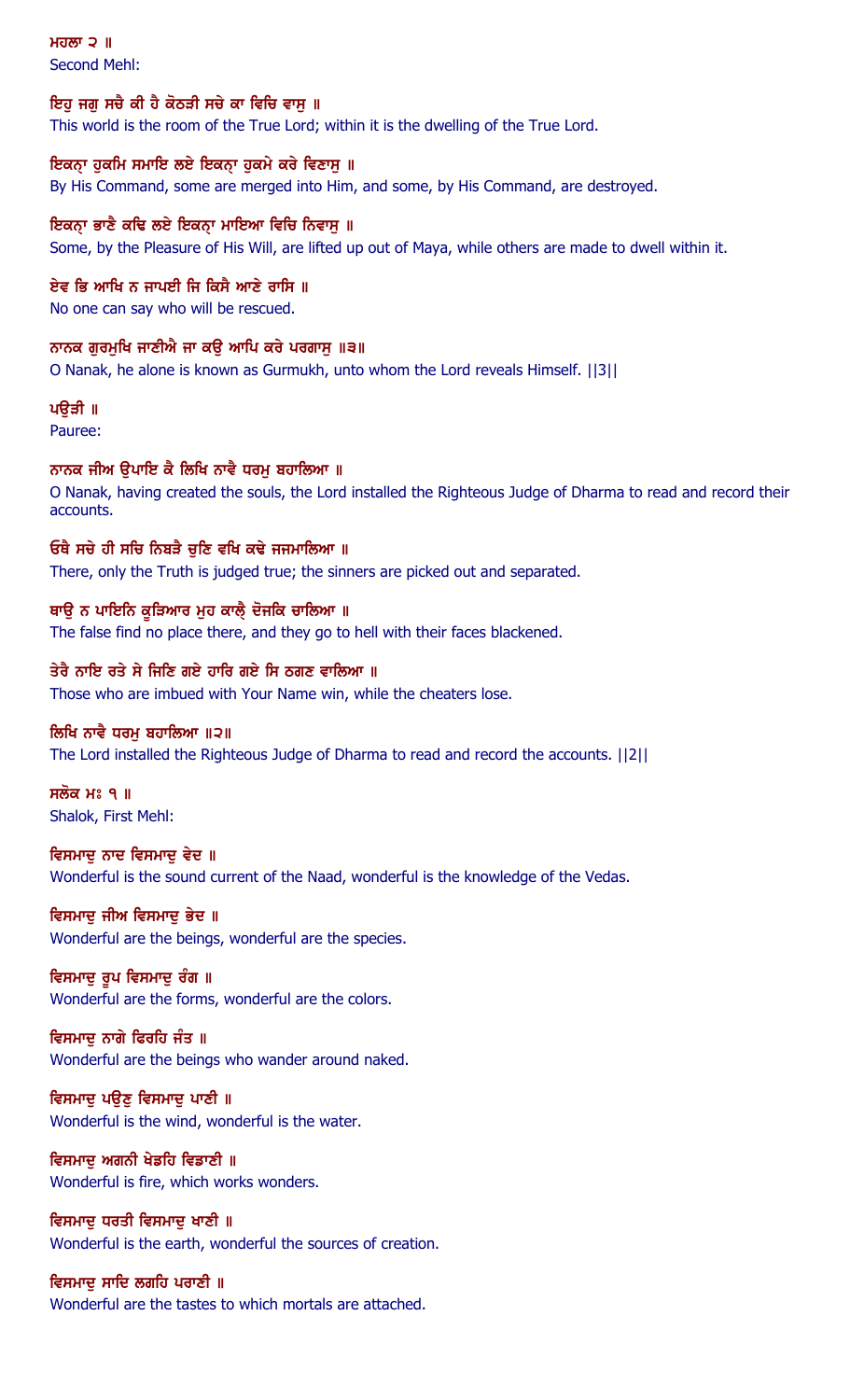## ਵਿਸਮਾਦ ਸੰਜੋਗ ਵਿਸਮਾਦ ਵਿਜੋਗ ॥

Wonderful is union, and wonderful is separation.

## ਵਿਸਮਾਦ ਭਖ ਵਿਸਮਾਦ ਭੋਗ ॥

Wonderful is hunger, wonderful is satisfaction.

## ਵਿਸਮਾਦੂ ਸਿਫਤਿ ਵਿਸਮਾਦੂ ਸਾਲਾਹ ॥

Wonderful is His Praise, wonderful is His adoration.

## ਵਿਸਮਾਦੂ ਉਝੜ ਵਿਸਮਾਦੂ ਰਾਹ ॥

Wonderful is the wilderness, wonderful is the path.

## ਵਿਸਮਾਦੂ ਨੇੜੈ ਵਿਸਮਾਦੂ ਦੂਰਿ ॥

Wonderful is closeness, wonderful is distance.

#### ਵਿਸਮਾਦੂ ਦੇਖੈ ਹਾਜਰਾ ਹਜੂਰਿ ॥

How wonderful to behold the Lord, ever-present here.

# ਵੇਖਿ ਵਿਡਾਣ ਰਹਿਆ ਵਿਸਮਾਦ ॥

Beholding His wonders, I am wonder-struck.

## ਨਾਨਕ ਬੁਝਣੂ ਪੁਰੈ ਭਾਗਿ ॥੧॥

O Nanak, those who understand this are blessed with perfect destiny. ||1||

 $H<sup>s</sup>$   $q$  || First Mehl:

## ਕਦਰਤਿ ਦਿਸੈ ਕਦਰਤਿ ਸਣੀਐ ਕਦਰਤਿ ਭੳ ਸਖ ਸਾਰ ॥

By His Power we see, by His Power we hear; by His Power we have fear, and the essence of happiness.

## ਕੁਦਰਤਿ ਪਾਤਾਲੀ ਆਕਾਸੀ ਕੁਦਰਤਿ ਸਰਬ ਆਕਾਰੂ ॥

By His Power the nether worlds exist, and the Akaashic ethers; by His Power the entire creation exists.

## ਕਦਰਤਿ ਵੇਦ ਪਰਾਣ ਕਤੇਬਾ ਕਦਰਤਿ ਸਰਬ ਵੀਚਾਰ ॥

By His Power the Vedas and the Puraanas exist, and the Holy Scriptures of the Jewish, Christian and Islamic religions. By His Power all deliberations exist.

## ਕੁਦਰਤਿ ਖਾਣਾ ਪੀਣਾ ਪੈਨ੍ਣੂ ਕੁਦਰਤਿ ਸਰਬ ਪਿਆਰੂ ॥

By His Power we eat, drink and dress; by His Power all love exists.

## ਕਦਰਤਿ ਜਾਤੀ ਜਿਨਸੀ ਰੰਗੀ ਕਦਰਤਿ ਜੀਅ ਜਹਾਨ ॥

- By His Power come the species of all kinds and colors; by His Power the living beings of the world exist.

## ਕੁਦਰਤਿ ਨੇਕੀਆ ਕੁਦਰਤਿ ਬਦੀਆ ਕੁਦਰਤਿ ਮਾਨੂ ਅਭਿਮਾਨੂ ॥

By His Power virtues exist, and by His Power vices exist. By His Power come honor and dishonor.

## ਕੁਦਰਤਿ ਪਉਣੂ ਪਾਣੀ ਬੈਸੰਤਰੂ ਕੁਦਰਤਿ ਧਰਤੀ ਖਾਕੂ ॥

By His Power wind, water and fire exist; by His Power earth and dust exist.

## ਸਭ ਤੇਰੀ ਕੁਦਰਤਿ ਤੂੰ ਕਾਦਿਰੁ ਕਰਤਾ ਪਾਕੀ ਨਾਈ ਪਾਕੁ **॥**

Everything is in Your Power, Lord; You are the all-powerful Creator. Your Name is the Holiest of the Holy.

## ਨਾਨਕ ਹਕਮੈ ਅੰਦਰਿ ਵੇਖੈ ਵਰਤੈ ਤਾਕੋ ਤਾਕ ॥੨॥

O Nanak, through the Command of His Will, He beholds and pervades the creation; He is absolutely unrivalled. ||2||

## ਪੳੜੀ ॥

Pauree:

## ਆਪੀਨੈ ਭੋਗ ਭੋਗਿ ਕੈ ਹੋਇ ਭਸਮੜਿ ਭਉਰੂ ਸਿਧਾਇਆ ॥

Enjoying his pleasures, one is reduced to a pile of ashes, and the soul passes away.

## ਵਡਾ ਹੋਆ ਦਨੀਦਾਰ ਗਲਿ ਸੰਗਲ ਘਤਿ ਚਲਾਇਆ ॥

He may be great, but when he dies, the chain is thrown around his neck, and he is led away.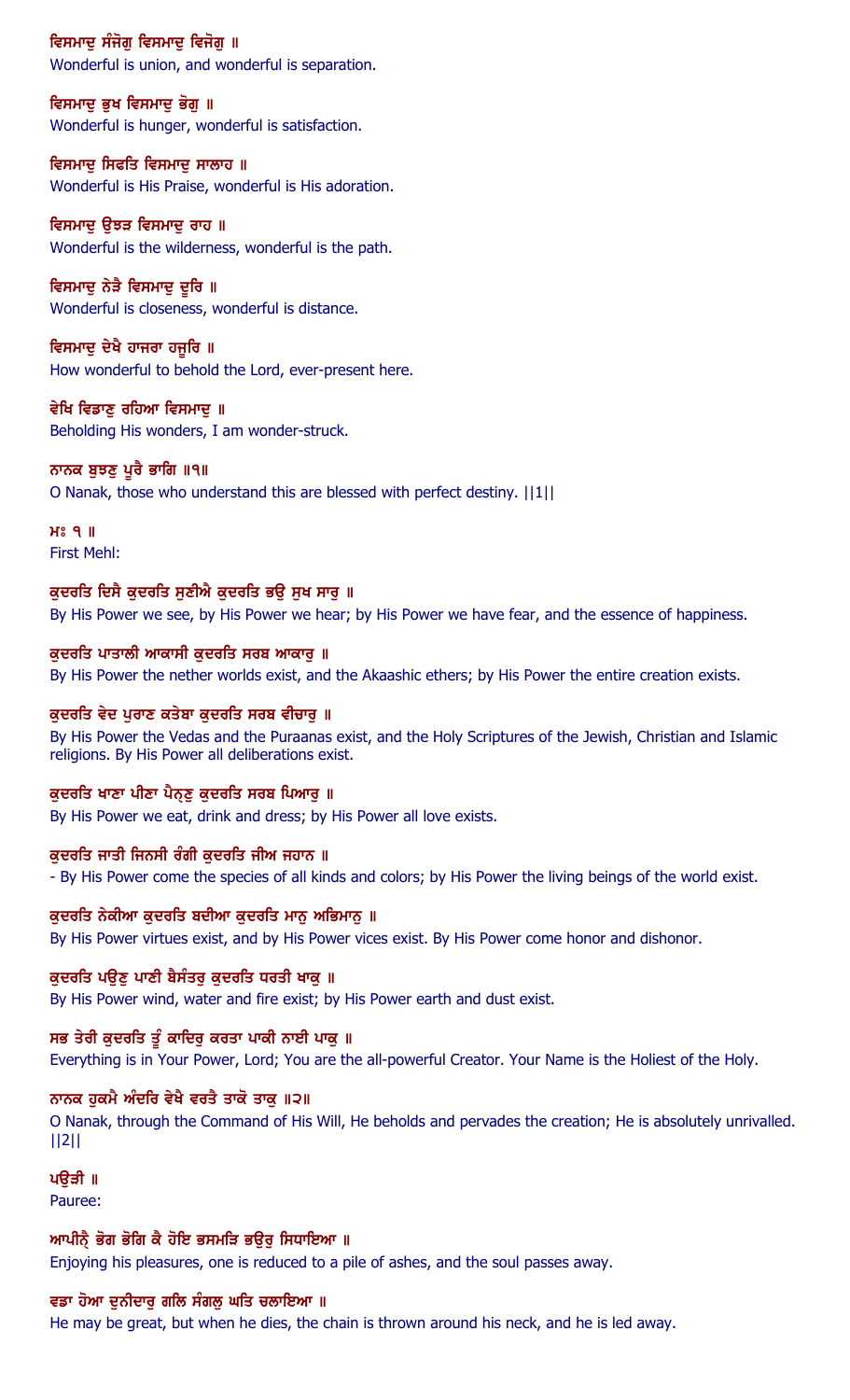#### ਅਗੈ ਕਰਣੀ ਕੀਰਤਿ ਵਾਚੀਐ ਬਹਿ ਲੇਖਾ ਕਰਿ ਸਮਝਾਇਆ ॥

There, his good and bad deeds are added up; sitting there, his account is read.

ਥਾਉ ਨ ਹੋਵੀ ਪਉਦੀਈ ਹੁਣਿ ਸੁਣੀਐ ਕਿਆ ਰੁਆਇਆ ॥ He is whipped, but finds no place of rest, and no one hears his cries of pain.

ਮਨਿ ਅੰਧੈ ਜਨਮੁ ਗਵਾਇਆ ॥੩॥ The blind man has wasted his life away. ||3||

ਸਲੋਕ ਮਃ ੧ ॥ Shalok, First Mehl:

ਭੈ ਵਿਚਿ ਪਵਣੂ ਵਹੈ ਸਦਵਾਉ ॥ In the Fear of God, the wind and breezes ever blow.

ਭੈ ਵਿਚਿ ਚਲਹਿ ਲਖ ਦਰੀਆਉ ॥ In the Fear of God, thousands of rivers flow.

ਭੈ ਵਿਚਿ ਅਗਨਿ ਕਢੈ ਵੇਗਾਰਿ ॥ In the Fear of God, fire is forced to labor.

ਭੈ ਵਿਚਿ ਧਰਤੀ ਦਬੀ ਭਾਰਿ ॥ In the Fear of God, the earth is crushed under its burden.

ਭੈ ਵਿਚਿ ਇੰਦ ਫਿਰੈ ਸਿਰ ਭਾਰਿ ॥ In the Fear of God, the clouds move across the sky.

ਭੈ ਵਿਚਿ ਰਾਜਾ ਧਰਮ ਦਆਰ ॥ In the Fear of God, the Righteous Judge of Dharma stands at His Door.

ਭੈ ਵਿਚਿ ਸੁਰਜੁ ਭੈ ਵਿਚਿ ਚੰਦੁ ॥ In the Fear of God, the sun shines, and in the Fear of God, the moon reflects.

ਕੋਹ ਕਰੋੜੀ ਚਲਤ ਨ ਅੰਤ $\,$  ॥ They travel millions of miles, endlessly.

ਭੈ ਵਿਚਿ ਸਿਧ ਬਧ ਸਰ ਨਾਥ ॥ In the Fear of God, the Siddhas exist, as do the Buddhas, the demi-gods and Yogis.

ਭੈ ਵਿਚਿ ਆਡਾਣੇ ਆਕਾਸ ॥ In the Fear of God, the Akaashic ethers are stretched across the sky.

ਭੈ ਵਿਚਿ ਜੋਧ ਮਹਾਬਲ ਸੁਰ ॥ In the Fear of God, the warriors and the most powerful heroes exist.

ਭੈ ਵਿਚਿ ਆਵਹਿ ਜਾਵਹਿ ਪੁਰ ॥ In the Fear of God, multitudes come and go.

ਸਗਲਿਆ ਭਉ ਲਿਖਿਆ ਸਿਰਿ ਲੇਖੁ ॥ God has inscribed the Inscription of His Fear upon the heads of all.

ਨਾਨਕ ਨਿਰਭੳ ਨਿਰੰਕਾਰ ਸਚ ਏਕ ॥੧॥ O Nanak, the Fearless Lord, the Formless Lord, the True Lord, is One. ||1||

 $H<sup>s</sup>$  q  $\parallel$ First Mehl:

ਨਾਨਕ ਨਿਰਭਉ ਨਿਰੰਕਾਰੂ ਹੋਰਿ ਕੇਤੇ ਰਾਮ ਰਵਾਲ ॥ O Nanak, the Lord is fearless and formless; myriads of others, like Rama, are mere dust before Him.

ਕੇਤੀਆ ਕੰਨ ਕਹਾਣੀਆ ਕੇਤੇ ਬੇਦ ਬੀਚਾਰ ॥ There are so many stories of Krishna, so many who reflect over the Vedas.

ਕੇਤੇ ਨਚਹਿ ਮੰਗਤੇ ਗਿੜਿ ਮੁੜਿ ਪੁਰਹਿ ਤਾਲ ॥

So many beggars dance, spinning around to the beat.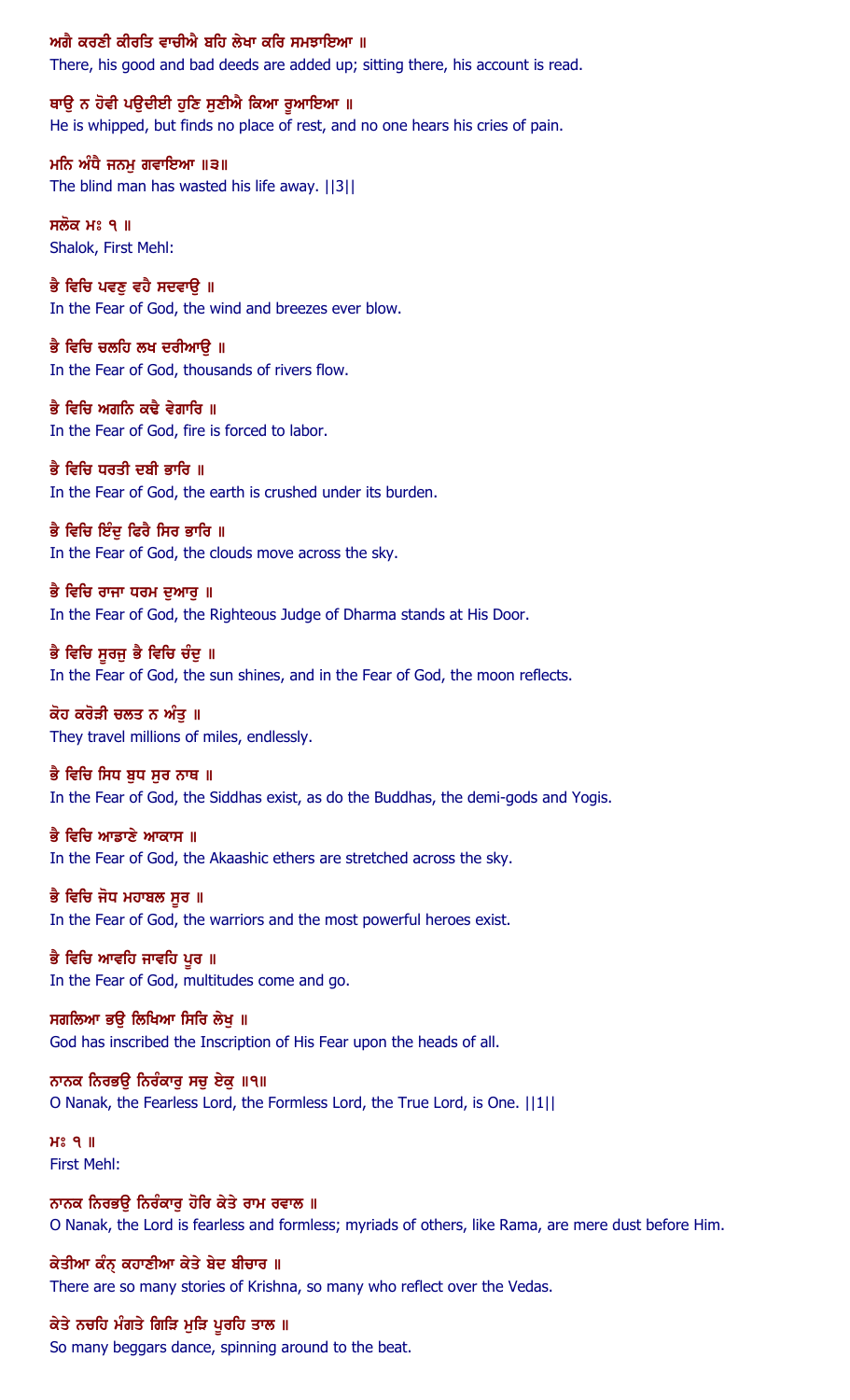## ਬਾਜਾਰੀ ਬਾਜਾਰ ਮਹਿ ਆਇ ਕਢਹਿ ਬਾਜਾਰ ॥

The magicians perform their magic in the market place, creating a false illusion.

ਗਾਵਹਿ ਰਾਜੇ ਰਾਣੀਆ ਬੋਲਹਿ ਆਲ ਪਤਾਲ ॥ They sing as kings and queens, and speak of this and that.

ਲਖ ਟਕਿਆ ਕੇ ਮੁੰਦੜੇ ਲਖ ਟਕਿਆ ਕੇ ਹਾਰ ॥ They wear earrings, and necklaces worth thousands of dollars.

ਜਿਤੂ ਤਨਿ ਪਾਈਅਹਿ ਨਾਨਕਾ ਸੇ ਤਨ ਹੋਵਹਿ ਛਾਰ ॥ Those bodies on which they are worn, O Nanak, those bodies turn to ashes.

ਗਿਆਨੂ ਨ ਗਲੀਈ ਢੁਢੀਐ ਕਥਨਾ ਕਰੜਾ ਸਾਰੂ ॥ Wisdom cannot be found through mere words. To explain it is as hard as iron.

ਕਰਮਿ ਮਿਲੈ ਤਾ ਪਾਈਐ ਹੋਰ ਹਿਕਮਤਿ ਹੁਕਮੂ ਖੁਆਰੂ ॥੨॥ When the Lord bestows His Grace, then alone it is received; other tricks and orders are useless. ||2||

ਪੳੜੀ ॥

Pauree:

ਨਦਰਿ ਕਰਹਿ ਜੇ ਆਪਣੀ ਤਾ ਨਦਰੀ ਸਤਿਗੁਰੂ ਪਾਇਆ ॥ If the Merciful Lord shows His Mercy, then the True Guru is found.

ਏਹੂ ਜੀਉ ਬਹੁਤੇ ਜਨਮ ਭਰੰਮਿਆ ਤਾ ਸਤਿਗੁਰਿ ਸਬਦੂ ਸੁਣਾਇਆ ॥ This soul wandered through countless incarnations, until the True Guru instructed it in the Word of the Shabad.

ਸਤਿਗੁਰ ਜੇਵਡੂ ਦਾਤਾ ਕੋ ਨਹੀ ਸਭਿ ਸੁਣਿਅਹੁ ਲੋਕ ਸਬਾਇਆ ॥ There is no giver as great as the True Guru; hear this, all you people.

ਸਤਿਗਰਿ ਮਿਲਿਐ ਸਚ ਪਾਇਆ ਜਿਨੀ ਵਿਚਹ ਆਪ ਗਵਾਇਆ ॥ Meeting the True Guru, the True Lord is found; He removes self-conceit from within,

ਜਿਨਿ ਸਚੋ ਸਚ ਬਝਾਇਆ ॥੪॥ and instructs us in the Truth of Truths. ||4||

ਸਲੋਕ ਮਃ ੧ ॥ Shalok, First Mehl:

ਘੜੀਆ ਸਭੇ ਗੋਪੀਆ ਪਹਰ ਕੰਨ੍ ਗੋਪਾਲ ॥ All the hours are the milk-maids, and the quarters of the day are the Krishnas.

ਗਹਣੇ ਪਉਣੂ ਪਾਣੀ ਬੈਸੰਤਰੂ ਚੰਦੂ ਸੂਰਜੂ ਅਵਤਾਰ ॥ The wind, water and fire are the ornaments; the sun and moon are the incarnations.

ਸਗਲੀ ਧਰਤੀ ਮਾਲੂ ਧਨੂ ਵਰਤਣਿ ਸਰਬ ਜੰਜਾਲ ॥ All of the earth, property, wealth and articles are all entanglements.

ਨਾਨਕ ਮੁਸੈ ਗਿਆਨ ਵਿਹੁਣੀ ਖਾਇ ਗਇਆ ਜਮਕਾਲੂ ॥੧॥ O Nanak, without divine knowledge, one is plundered, and devoured by the Messenger of Death. ||1||

 $H<sup>o</sup>$   $I<sub>II</sub>$ First Mehl:

ਵਾਇਨਿ ਚੇਲੇ ਨਚਨਿ ਗੁਰ ॥ The disciples play the music, and the gurus dance.

ਪੈਰ ਹਲਾਇਨਿ ਫੇਰਨਿ ਸਿਰ ॥ They move their feet and roll their heads.

ਉਡਿ ਉਡਿ ਰਾਵਾ ਝਾਟੈ ਪਾਇ ॥ The dust flies and falls upon their hair.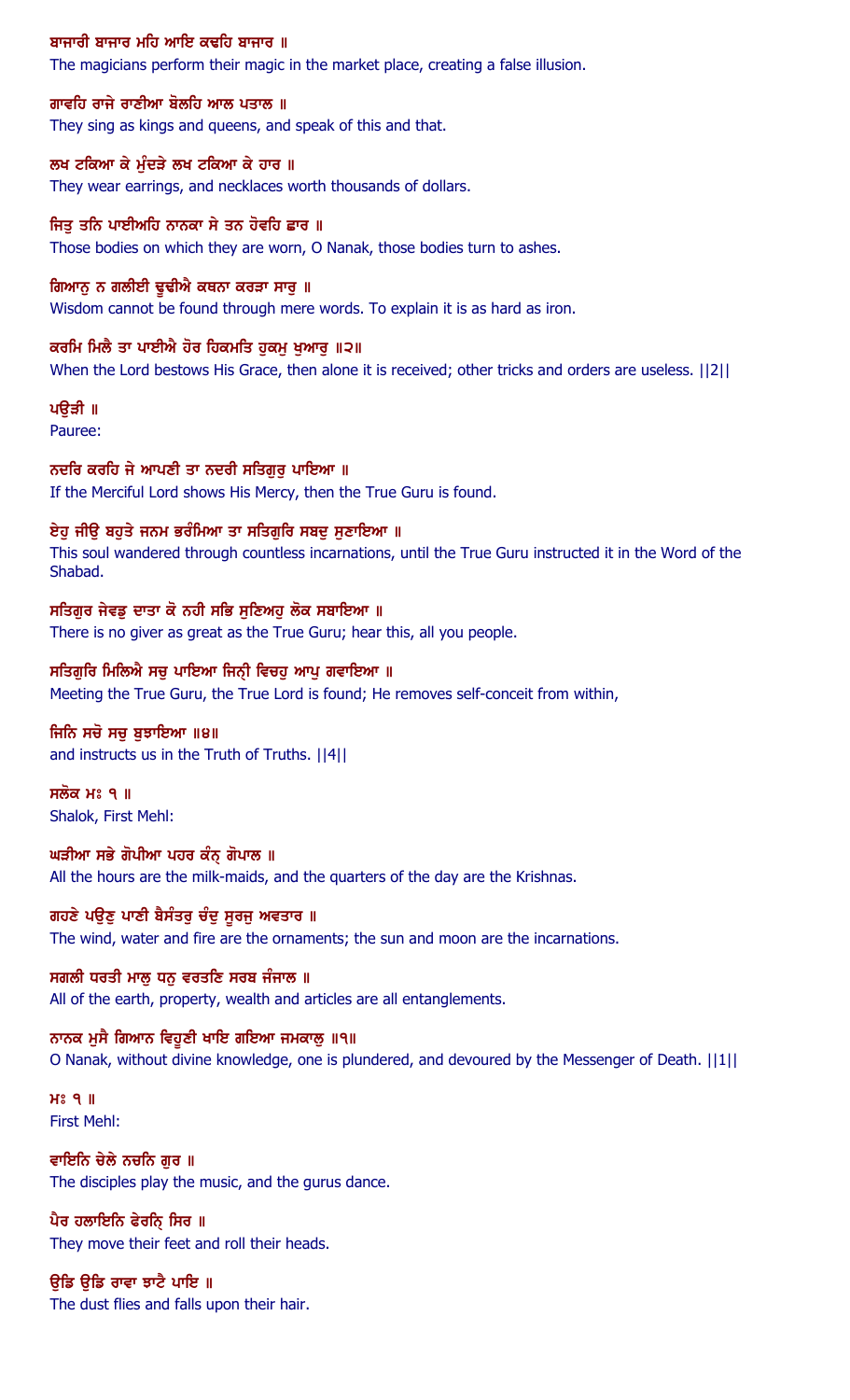ਵੇਖੈ ਲੋਕ ਹਸੈ ਘਰਿ ਜਾਇ ॥ Beholding them, the people laugh, and then go home.

ਰੋਟੀਆ ਕਾਰਣਿ ਪੂਰਹਿ ਤਾਲ ॥ They beat the drums for the sake of bread.

ਆਪੂ ਪਛਾੜਹਿ ਧਰਤੀ ਨਾਲਿ ॥ They throw themselves upon the ground.

ਗਾਵਨਿ ਗੋਪੀਆ ਗਾਵਨਿ ਕਾਨ੍ ॥ They sing of the milk-maids, they sing of the Krishnas.

ਗਾਵਨਿ ਸੀਤਾ ਰਾਜੇ ਰਾਮ ॥ They sing of Sitas, and Ramas and kings.

ਨਿਰਭਉ ਨਿਰੰਕਾਰੂ ਸਚੂ ਨਾਮੂ ॥ The Lord is fearless and formless; His Name is True.

ਜਾ ਕਾ ਕੀਆ ਸਗਲ ਜਹਾਨ ॥ The entire universe is His Creation.

ਸੇਵਕ ਸੇਵਹਿ ਕਰਮਿ ਚੜਾਉ ॥ Those servants, whose destiny is awakened, serve the Lord.

ਭਿੰਨੀ ਰੈਣਿ ਜਿਨ੍ਹਾ ਮਨਿ ਚਾਉ ॥

The night of their lives is cool with dew; their minds are filled with love for the Lord.

ਸਿਖੀ ਸਿਖਿਆ ਗਰ ਵੀਚਾਰਿ ॥ Contemplating the Guru, I have been taught these teachings;

ਨਦਰੀ ਕਰਮਿ ਲਘਾਏ ਪਾਰਿ ॥ granting His Grace, He carries His servants across.

ਕੋਲੂ ਚਰਖਾ ਚਕੀ ਚਕੂ ॥ The oil-press, the spinning wheel, the grinding stones, the potter's wheel,

ਥਲ ਵਾਰੋਲੇ ਬਹੁਤੁ ਅਨੰਤੁ ॥ the numerous, countless whirlwinds in the desert,

ਲਾਟੂ ਮਾਧਾਣੀਆ ਅਨਗਾਹ ॥ the spinning tops, the churning sticks, the threshers,

ਪੰਖੀ ਭਉਦੀਆ ਲੈਨਿ ਨ ਸਾਹ ॥ the breathless tumblings of the birds,

ਸੁਐ ਚਾੜਿ ਭਵਾਈਅਹਿ ਜੰਤ ॥ and the men moving round and round on spindles

ਨਾਨਕ ਭਉਦਿਆ ਗਣਤ ਨ ਅੰਤ ॥ - O Nanak, the tumblers are countless and endless.

ਬੰਧਨ ਬੰਧਿ ਭਵਾਏ ਸੋਇ ॥ The Lord binds us in bondage - so do we spin around.

ਪਇਐ ਕਿਰਤਿ ਨਚੈ ਸਭੁ ਕੋਇ ॥ According to their actions, so do all people dance.

ਨਚਿ ਨਚਿ ਹਸਹਿ ਚਲਹਿ ਸੇ ਰੋਇ ॥ Those who dance and dance and laugh, shall weep on their ultimate departure.

ੳਡਿ ਨ ਜਾਹੀ ਸਿਧ ਨ ਹੋਹਿ ॥ They do not fly to the heavens, nor do they become Siddhas.

ਨਚਣੁ ਕੁਦਣੁ ਮਨ ਕਾ ਚਾਉ ॥ They dance and jump around on the urgings of their minds.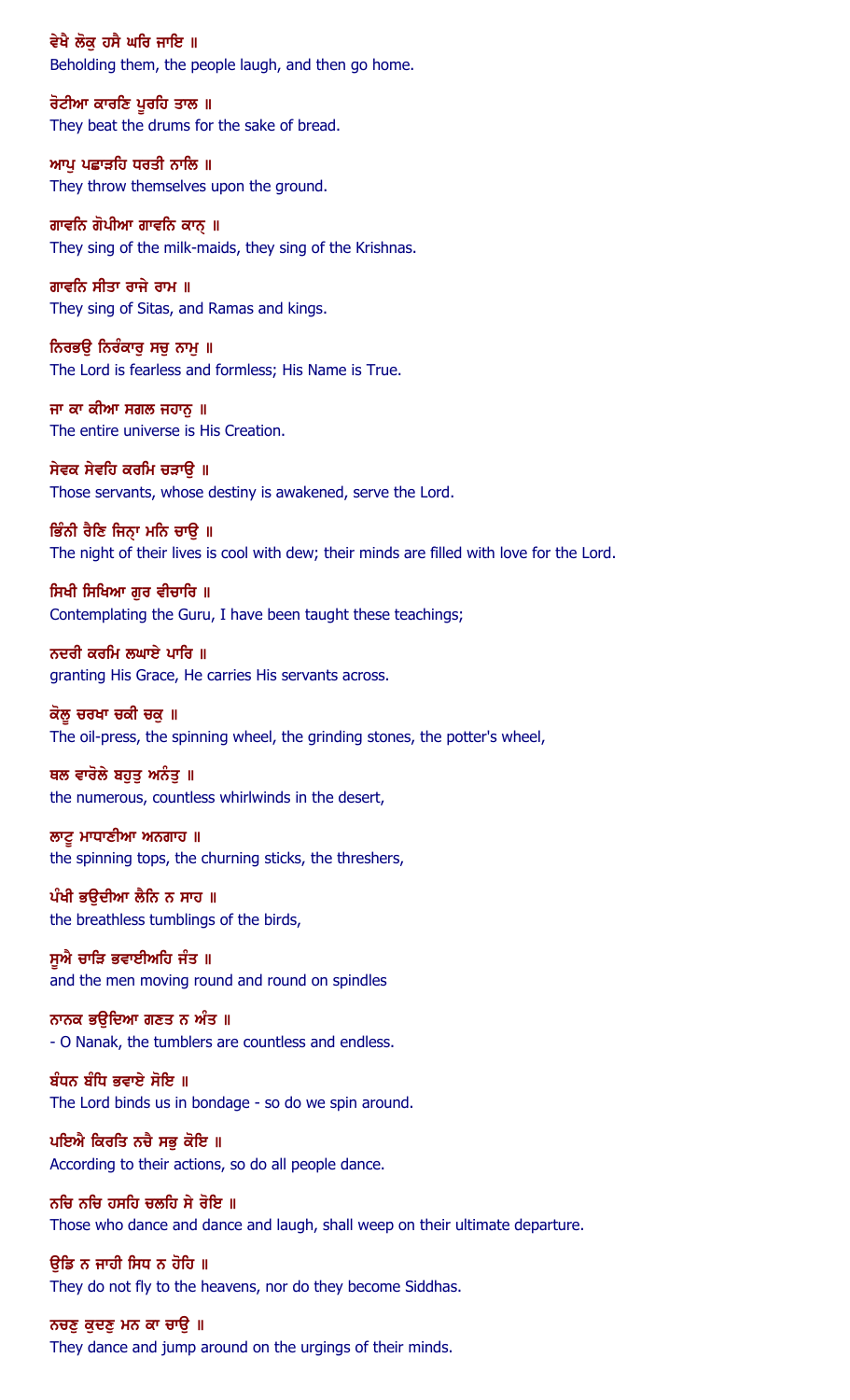## ਨਾਨਕ ਜਿਨ੍ ਮਨਿ ਭਉ ਤਿਨ੍ਹਾ ਮਨਿ ਭਾਉ ॥੨॥

O Nanak, those whose minds are filled with the Fear of God, have the love of God in their minds as well. ||2||

#### ਪੳੜੀ ॥ Pauree:

ਨਾਉ ਤੇਰਾ ਨਿਰੰਕਾਰੂ ਹੈ ਨਾਇ ਲਇਐ ਨਰਕਿ ਨ ਜਾਈਐ ॥

Your Name is the Fearless Lord; chanting Your Name, one does not have to go to hell.

## ਜੀਉ ਪਿੰਡੂ ਸਭੂ ਤਿਸ ਦਾ ਦੇ ਖਾਜੈ ਆਖਿ ਗਵਾਈਐ ॥ Soul and body all belong to Him; asking Him to give us sustenance is a waste.

ਜੇ ਲੋੜਹਿ ਚੰਗਾ ਆਪਣਾ ਕਰਿ ਪੁੰਨਹੁ ਨੀਚੁ ਸਦਾਈਐ ॥ If you yearn for goodness, then perform good deeds and feel humble.

ਜੇ ਜਰਵਾਣਾ ਪਰਹਰੈ ਜਰੁ ਵੇਸ ਕਰੇਦੀ ਆਈਐ ॥ Even if you remove the signs of old age, old age shall still come in the guise of death.

## ਕੋ ਰਹੈ ਨ ਭਰੀਐ ਪਾਈਐ ॥੫॥

No one remains here when the count of the breaths is full. ||5||

ਸਲੋਕ ਮਃ ੧ ॥ Shalok, First Mehl:

ਮੁਸਲਮਾਨਾ ਸਿਫਤਿ ਸਰੀਅਤਿ ਪੜਿ ਪੜਿ ਕਰਹਿ ਬੀਚਾਰੂ ॥ The Muslims praise the Islamic law; they read and reflect upon it.

## ਬੰਦੇ ਸੇ ਜਿ ਪਵਹਿ ਵਿਚਿ ਬੰਦੀ ਵੇਖਣ ਕੳ ਦੀਦਾਰ ॥ The Lord's bound servants are those who bind themselves to see the Lord's Vision.

## ਹਿੰਦੂ ਸਾਲਾਹੀ ਸਾਲਾਹਨਿ ਦਰਸਨਿ ਰੂਪਿ ਅਪਾਰੁ ॥

The Hindus praise the Praiseworthy Lord; the Blessed Vision of His Darshan, His form is incomparable.

## ਤੀਰਥਿ ਨਾਵਹਿ ਅਰਚਾ ਪੂਜਾ ਅਗਰ ਵਾਸੂ ਬਹਕਾਰੂ ॥

They bathe at sacred shrines of pilgrimage, making offerings of flowers, and burning incense before idols.

## ਜੋਗੀ ਸੁੰਨਿ ਧਿਆਵਨਿ ਜੇਤੇ ਅਲਖ ਨਾਮੂ ਕਰਤਾਰੂ ॥

The Yogis meditate on the absolute Lord there; they call the Creator the Unseen Lord.

## ਸੁਖਮ ਮੁਰਤਿ ਨਾਮੁ ਨਿਰੰਜਨ ਕਾਇਆ ਕਾ ਆਕਾਰੁ ॥

But to the subtle image of the Immaculate Name, they apply the form of a body.

## ਸਤੀਆ ਮਨਿ ਸੰਤੋਖੂ ਉਪਜੈ ਦੇਣੈ ਕੈ ਵੀਚਾਰਿ ॥

In the minds of the virtuous, contentment is produced, thinking about their giving.

## ਦੇ ਦੇ ਮੰਗਹਿ ਸਹਸਾ ਗੁਣਾ ਸੋਭ ਕਰੇ ਸੰਸਾਰੂ ॥

They give and give, but ask a thousand-fold more, and hope that the world will honor them.

## ਚੋਰਾ ਜਾਰਾ ਤੈ ਕੁੜਿਆਰਾ ਖਾਰਾਬਾ ਵੇਕਾਰ ॥

The thieves, adulterers, perjurers, evil-doers and sinners

## ਇਕਿ ਹੋਦਾ ਖਾਇ ਚਲਹਿ ਐਥਾਉ ਤਿਨਾ ਭਿ ਕਾਈ ਕਾਰ ॥

- after using up what good karma they had, they depart; have they done any good deeds here at all?

## ਜਲਿ ਥਲਿ ਜੀਆ ਪੁਰੀਆ ਲੋਆ ਆਕਾਰਾ ਆਕਾਰ ॥

There are beings and creatures in the water and on the land, in the worlds and universes, form upon form.

## ਓਇ ਜਿ ਆਖਹਿ ਸੁ ਤੁੰਹੈ ਜਾਣਹਿ ਤਿਨਾ ਭਿ ਤੇਰੀ ਸਾਰ ॥

Whatever they say, You know; You care for them all.

## ਨਾਨਕ ਭਗਤਾ ਭਖ ਸਾਲਾਹਣ ਸਚ ਨਾਮ ਆਧਾਰ  $\parallel$

O Nanak, the hunger of the devotees is to praise You; the True Name is their only support.

## ਸਦਾ ਅਨੰਦਿ ਰਹਹਿ ਦਿਨੁ ਰਾਤੀ ਗੁਣਵੰਤਿਆ ਪਾ ਛਾਰੁ ॥੧॥

They live in eternal bliss, day and night; they are the dust of the feet of the virtuous. ||1||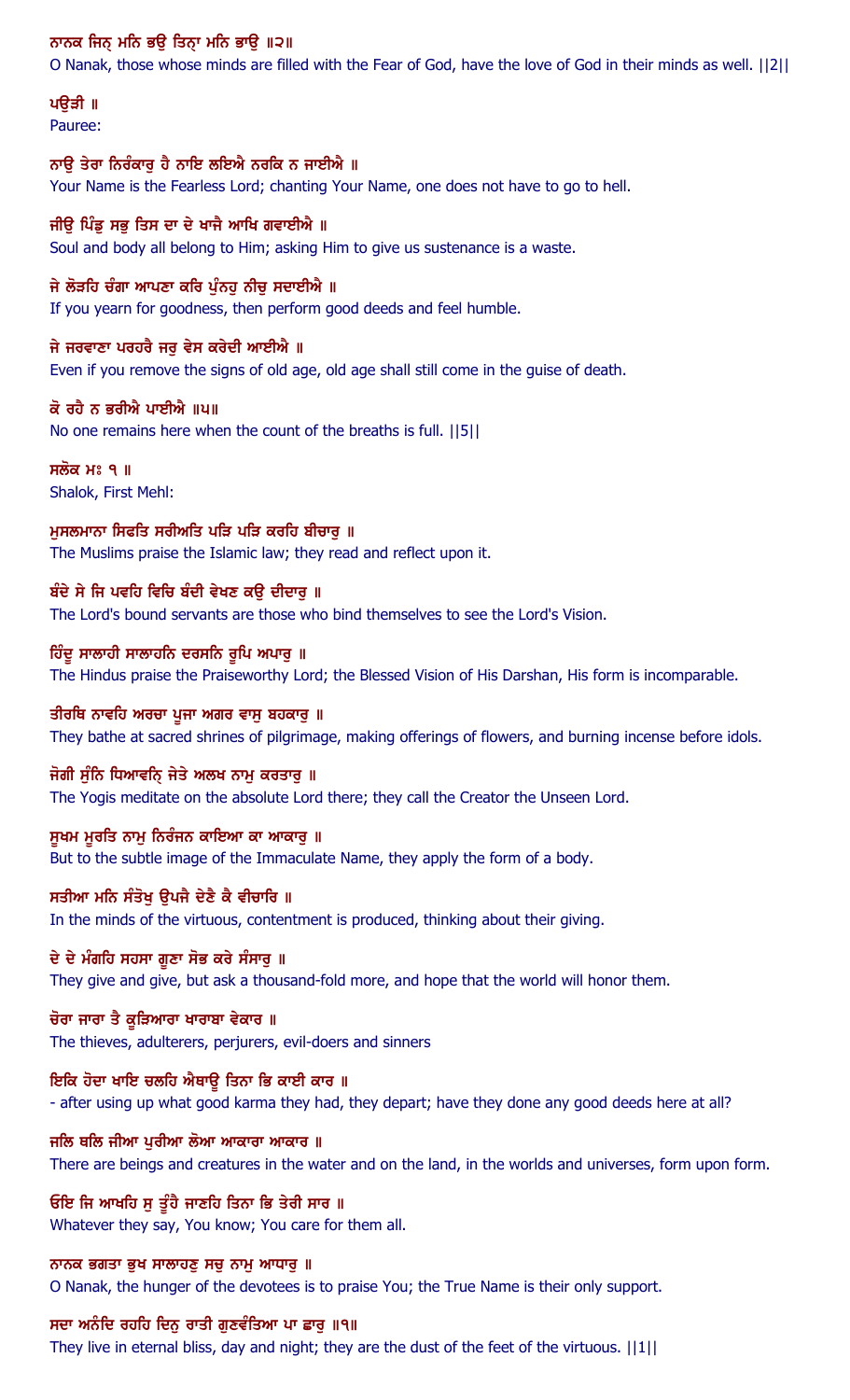$H<sup>s</sup>$  q  $\parallel$ First Mehl:

ਮਿਟੀ ਮਸਲਮਾਨ ਕੀ ਪੇੜੈ ਪਈ ਕਮਿਆਰ ॥ The clay of the Muslim's grave becomes clay for the potter's wheel.

ਘੜਿ ਭਾਂਡੇ ਇਟਾ ਕੀਆ ਜਲਦੀ ਕਰੇ ਪੁਕਾਰ ॥ Pots and bricks are fashioned from it, and it cries out as it burns.

ਜਲਿ ਜਲਿ ਰੋਵੈ ਬਪੜੀ ਝੜਿ ਝੜਿ ਪਵਹਿ ਅੰਗਿਆਰ ॥ The poor clay burns, burns and weeps, as the fiery coals fall upon it.

ਨਾਨਕ ਜਿਨਿ ਕਰਤੈ ਕਾਰਣੂ ਕੀਆ ਸੋ ਜਾਣੈ ਕਰਤਾਰੂ ॥੨॥ O Nanak, the Creator created the creation; the Creator Lord alone knows. ||2||

ਪੳੜੀ ॥ Pauree:

ਬਿਨ ਸਤਿਗਰ ਕਿਨੈ ਨ ਪਾਇਓ ਬਿਨ ਸਤਿਗਰ ਕਿਨੈ ਨ ਪਾਇਆ ॥ Without the True Guru, no one has obtained the Lord; without the True Guru, no one has obtained the Lord.

ਸਤਿਗੁਰ ਵਿਚਿ ਆਪੂ ਰਖਿਓਨੂ ਕਰਿ ਪਰਗਟੂ ਆਖਿ ਸੁਣਾਇਆ ॥ He has placed Himself within the True Guru; revealing Himself, He declares this openly.

ਸਤਿਗੁਰ ਮਿਲਿਐ ਸਦਾ ਮੁਕਤੁ ਹੈ ਜਿਨਿ ਵਿਚਹੁ ਮੋਹੁ ਚੁਕਾਇਆ ॥ Meeting the True Guru, eternal liberation is obtained; He has banished attachment from within.

ੳਤਮ ਏਹ ਬੀਚਾਰ ਹੈ ਜਿਨਿ ਸਚੇ ਸਿੳ ਚਿਤ ਲਾਇਆ ॥ This is the highest thought, that one's consciousness is attached to the True Lord.

ਜਗਜੀਵਨੂ ਦਾਤਾ ਪਾਇਆ ॥੬॥ Thus the Lord of the World, the Great Giver is obtained. ||6||

ਸਲੋਕ ਮਃ ੧ ॥ Shalok, First Mehl:

ਹੳ ਵਿਚਿ ਆਇਆ ਹੳ ਵਿਚਿ ਗਇਆ ॥ In ego they come, and in ego they go.

ਹਉ ਵਿਚਿ ਜੰਮਿਆ ਹਉ ਵਿਚਿ ਮੁਆ ॥ In ego they are born, and in ego they die.

ਹਉ ਵਿਚਿ ਦਿਤਾ ਹਉ ਵਿਚਿ ਲਇਆ ॥ In ego they give, and in ego they take.

ਹਉ ਵਿਚਿ ਖਟਿਆ ਹਉ ਵਿਚਿ ਗਇਆ ॥ In ego they earn, and in ego they lose.

ਹਉ ਵਿਚਿ ਸਚਿਆਰੁ ਕੁੜਿਆਰੁ ॥ In ego they become truthful or false.

ਹੳ ਵਿਚਿ ਪਾਪ ਪੰਨ ਵੀਚਾਰ ॥ In ego they reflect on virtue and sin.

ਹਉ ਵਿਚਿ ਨਰਕਿ ਸੁਰਗਿ ਅਵਤਾਰੁ ॥ In ego they go to heaven or hell.

ਹਉ ਵਿਚਿ ਹਸੈ ਹਉ ਵਿਚਿ ਰੋਵੈ ॥ In ego they laugh, and in ego they weep.

ਹੳ ਵਿਚਿ ਭਰੀਐ ਹੳ ਵਿਚਿ ਧੋਵੈ ॥ In ego they become dirty, and in ego they are washed clean.

ਹਉ ਵਿਚਿ ਜਾਤੀ ਜਿਨਸੀ ਖੋਵੈ ॥ In ego they lose social status and class.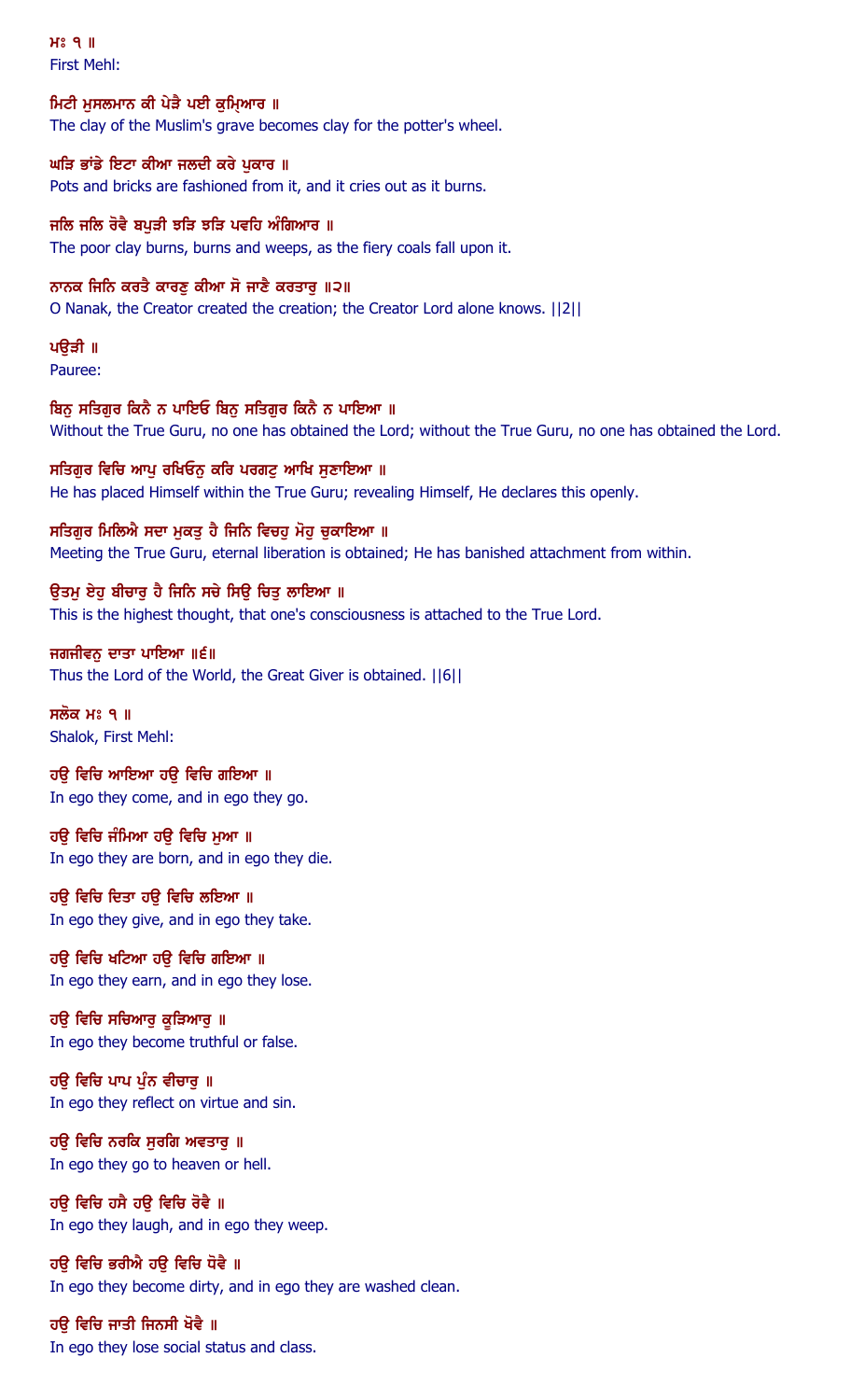ਹਉ ਵਿਚਿ ਮੁਰਖੁ ਹਉ ਵਿਚਿ ਸਿਆਣਾ ॥

In ego they are ignorant, and in ego they are wise.

ਮੋਖ ਮਕਤਿ ਕੀ ਸਾਰ ਨ ਜਾਣਾ ॥ They do not know the value of salvation and liberation.

ਹਉ ਵਿਚਿ ਮਾਇਆ ਹਉ ਵਿਚਿ ਛਾਇਆ ॥ In ego they love Maya, and in ego they are kept in darkness by it.

ਹਉਮੈ ਕਰਿ ਕਰਿ ਜੰਤ ਉਪਾਇਆ ॥ Living in ego, mortal beings are created.

ਹਉਮੈ ਬੁਝੈ ਤਾ ਦਰੁ ਸੁਝੈ ॥ When one understands ego, then the Lord's gate is known.

ਗਿਆਨ ਵਿਹੁਣਾ ਕਥਿ ਕਥਿ ਲੂਝੈ ॥ Without spiritual wisdom, they babble and argue.

ਨਾਨਕ ਹਕਮੀ ਲਿਖੀਐ ਲੇਖ ॥ O Nanak, by the Lord's Command, destiny is recorded.

ਜੇਹਾ ਵੇਖਹਿ ਤੇਹਾ ਵੇਖੁ ॥੧॥ As the Lord sees us, so are we seen.  $||1||$ 

ਮਹਲਾ  $2$   $\parallel$ Second Mehl:

ਹੳਮੈ ਏਹਾ ਜਾਤਿ ਹੈ ਹੳਮੈ ਕਰਮ ਕਮਾਹਿ ॥ This is the nature of ego, that people perform their actions in ego.

ਹੳਮੈ ਏਈ ਬੰਧਨਾ ਫਿਰਿ ਫਿਰਿ ਜੋਨੀ ਪਾਹਿ ॥ This is the bondage of ego, that time and time again, they are reborn.

ਹੳਮੈ ਕਿਥਹੁ ਉਪਜੈ ਕਿਤੁ ਸੰਜਮਿ ਇਹ ਜਾਇ ॥ Where does ego come from? How can it be removed?

ਹੳਮੈ ਏਹੋ ਹਕਮ ਹੈ ਪਇਐ ਕਿਰਤਿ ਫਿਰਾਹਿ ॥ This ego exists by the Lord's Order; people wander according to their past actions.

ਹਉਮੈ ਦੀਰਘ ਰੋਗੁ ਹੈ ਦਾਰੂ ਭੀ ਇਸੁ ਮਾਹਿ ॥ Ego is a chronic disease, but it contains its own cure as well.

ਕਿਰਪਾ ਕਰੇ ਜੇ ਆਪਣੀ ਤਾ ਗੁਰ ਕਾ ਸਬਦੂ ਕਮਾਹਿ ॥ If the Lord grants His Grace, one acts according to the Teachings of the Guru's Shabad.

ਨਾਨਕੂ ਕਹੈ ਸੁਣਹੁ ਜਨਹੁ ਇਤੁ ਸੰਜਮਿ ਦੁਖ ਜਾਹਿ ॥੨॥ Nanak says, listen, people: in this way, troubles depart. ||2||

ਪੳੜੀ ॥ Pauree:

ਸੇਵ ਕੀਤੀ ਸੰਤੋਖੀੲਂੀ ਜਿਨੀ ਸਚੋ ਸਚ ਧਿਆਇਆ ॥ Those who serve are content. They meditate on the Truest of the True.

ਓਨੀ ਮੰਦੈ ਪੈਰੂ ਨ ਰਖਿਓ ਕਰਿ ਸੁਕ੍ਰਿਤੂ ਧਰਮੂ ਕਮਾਇਆ ॥ They do not place their feet in sin, but do good deeds and live righteously in Dharma.

ਓਨੀ ਦੁਨੀਆ ਤੋੜੇ ਬੰਧਨਾ ਅੰਨੂ ਪਾਣੀ ਥੋੜਾ ਖਾਇਆ ॥ They burn away the bonds of the world, and eat a simple diet of grain and water.

ਤੂੰ ਬਖਸੀਸੀ ਅਗਲਾ ਨਿਤ ਦੇਵਹਿ ਚੜਹਿ ਸਵਾਇਆ ॥ You are the Great Forgiver; You give continually, more and more each day.

ਵਡਿਆਈ ਵਡਾ ਪਾਇਆ ॥੭॥ By His greatness, the Great Lord is obtained. ||7||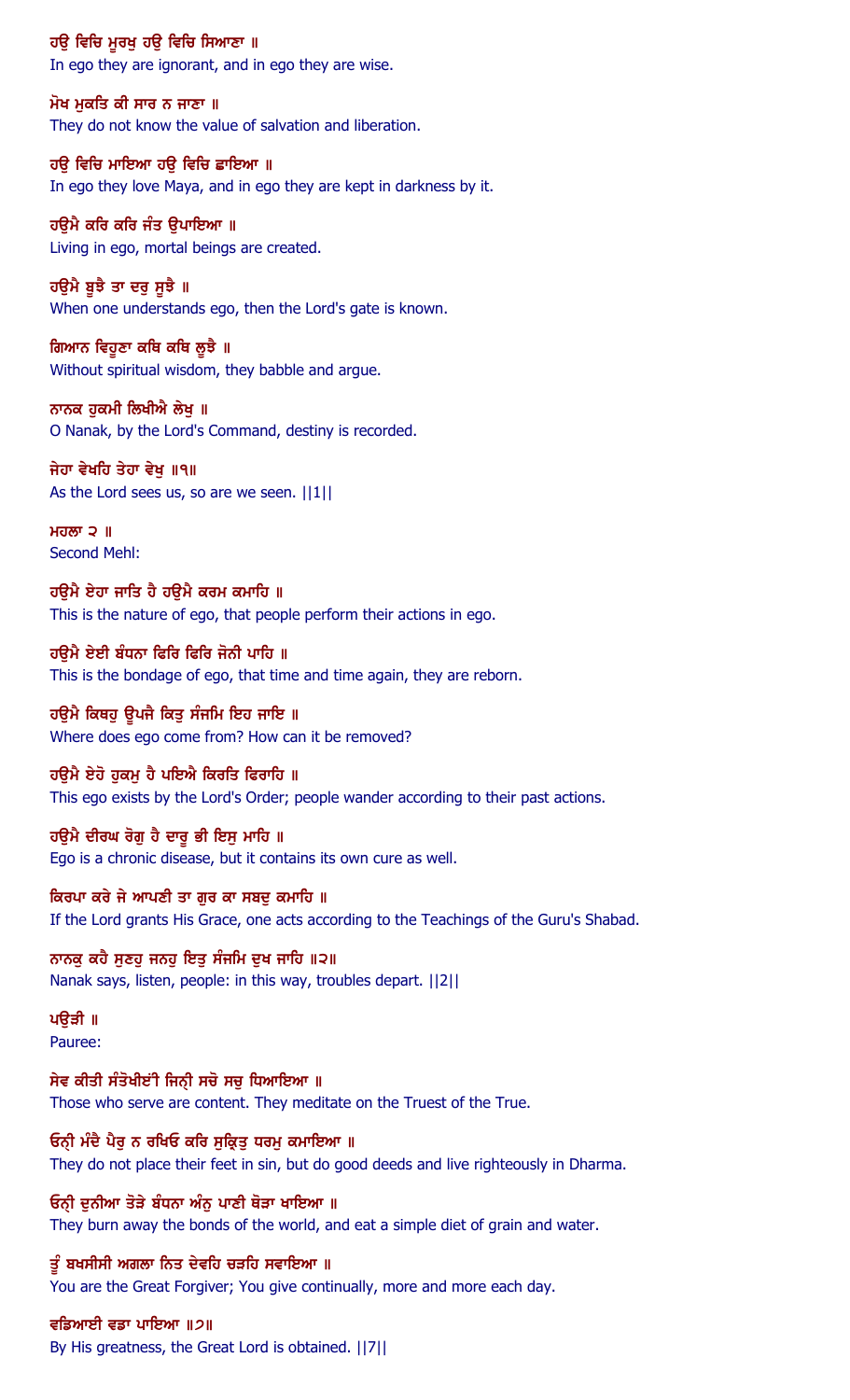ਸਲੋਕ ਮਃ ੧ ॥ Shalok, First Mehl:

ਪਰਖਾਂ ਬਿਰਖਾਂ ਤੀਰਥਾਂ ਤਟਾਂ ਮੇਘਾਂ ਖੇਤਾਂਹ ॥ Men, trees, sacred shrines of pilgrimage, banks of sacred rivers, clouds, fields,

ਦੀਪਾਂ ਲੋਆਂ ਮੰਡਲਾਂ ਖੰਡਾਂ ਵਰਭੰਡਾਂਹ ॥ islands, continents, worlds, solar systems, and universes;

ਅੰਡਜ ਜੇਰਜ ਉਤਭੁਜਾਂ ਖਾਣੀ ਸੇਤਜਾਂਹ ॥ the four sources of creation - born of eggs, born of the womb, born of the earth and born of sweat;

ਸੋ ਮਿਤਿ ਜਾਣੈ ਨਾਨਕਾ ਸਰਾਂ ਮੇਰਾਂ ਜੰਤਾਹ ॥ oceans, mountains, and all beings - O Nanak, He alone knows their condition.

ਨਾਨਕ ਜੰਤ ੳਪਾਇ ਕੈ ਸੰਮਾਲੇ ਸਭਨਾਹ ॥ O Nanak, having created the living beings, He cherishes them all.

ਜਿਨਿ ਕਰਤੈ ਕਰਣਾ ਕੀਆ ਚਿੰਤਾ ਭਿ ਕਰਣੀ ਤਾਹ ॥ The Creator who created the creation, takes care of it as well.

ਸੋ ਕਰਤਾ ਚਿੰਤਾ ਕਰੇ ਜਿਨਿ ਉਪਾਇਆ ਜਗੂ ॥ He, the Creator who formed the world, cares for it.

ਤਿਸੁ ਜੋਹਾਰੀ ਸੁਅਸਤਿ ਤਿਸੁ ਤਿਸੁ ਦੀਬਾਣੂ ਅਭਗੂ ॥ Unto Him I bow and offer my reverence; His Royal Court is eternal.

ਨਾਨਕ ਸਚੇ ਨਾਮ ਬਿਨ ਕਿਆ ਟਿਕਾ ਕਿਆ ਤਗ ॥੧॥ O Nanak, without the True Name, of what use is the frontal mark of the Hindus, or their sacred thread? ||1||

 $H<sup>o</sup>$   $9$   $\parallel$ First Mehl:

ਲਖ ਨੇਕੀਆ ਚੰਗਿਆਈਆ ਲਖ ਪੰਨਾ ਪਰਵਾਣ ॥ Hundreds of thousands of virtues and good actions, and hundreds of thousands of blessed charities,

ਲਖ ਤਪ ੳਪਰਿ ਤੀਰਥਾਂ ਸਹਜ ਜੋਗ ਬੇਬਾਣ ॥ hundreds of thousands of penances at sacred shrines, and the practice of Sehj Yoga in the wilderness,

ਲਖ ਸੂਰਤਣ ਸੰਗਰਾਮ ਰਣ ਮਹਿ ਛੁਟਹਿ ਪਰਾਣ ॥ hundreds of thousands of courageous actions and giving up the breath of life on the field of battle,

ਲਖ ਸੁਰਤੀ ਲਖ ਗਿਆਨ ਧਿਆਨ ਪੜੀਅਹਿ ਪਾਠ ਪੁਰਾਣ ॥ hundreds of thousands of divine understandings, hundreds of thousands of divine wisdoms and meditations and readings of the Vedas and the Puraanas

ਜਿਨਿ ਕਰਤੈ ਕਰਣਾ ਕੀਆ ਲਿਖਿਆ ਆਵਣ ਜਾਣੂ ॥ - before the Creator who created the creation, and who ordained coming and going,

ਨਾਨਕ ਮਤੀ ਮਿਥਿਆ ਕਰਮੁ ਸਚਾ ਨੀਸਾਣੁ ॥੨॥ O Nanak, all these things are false. True is the Insignia of His Grace. ||2||

ਪੳੜੀ ॥ Pauree:

ਸਚਾ ਸਾਹਿਬੂ ਏਕੂ ਤੂੰ ਜਿਨਿ ਸਚੋ ਸਚੁ ਵਰਤਾਇਆ ॥ You alone are the True Lord. The Truth of Truths is pervading everywhere.

ਜਿਸੂ ਤੂੰ ਦੇਹਿ ਤਿਸੂ ਮਿਲੈ ਸਚੂ ਤਾ ਤਿਨ੍ਹੀ ਸਚੂ ਕਮਾਇਆ ॥ He alone receives the Truth, unto whom You give it; then, he practices Truth.

ਸਤਿਗੁਰਿ ਮਿਲਿਐ ਸਚੁ ਪਾਇਆ ਜਿਨ੍ਹ ਕੈ ਹਿਰਦੈ ਸਚੁ ਵਸਾਇਆ ॥ Meeting the True Guru, Truth is found. In His Heart, Truth is abiding.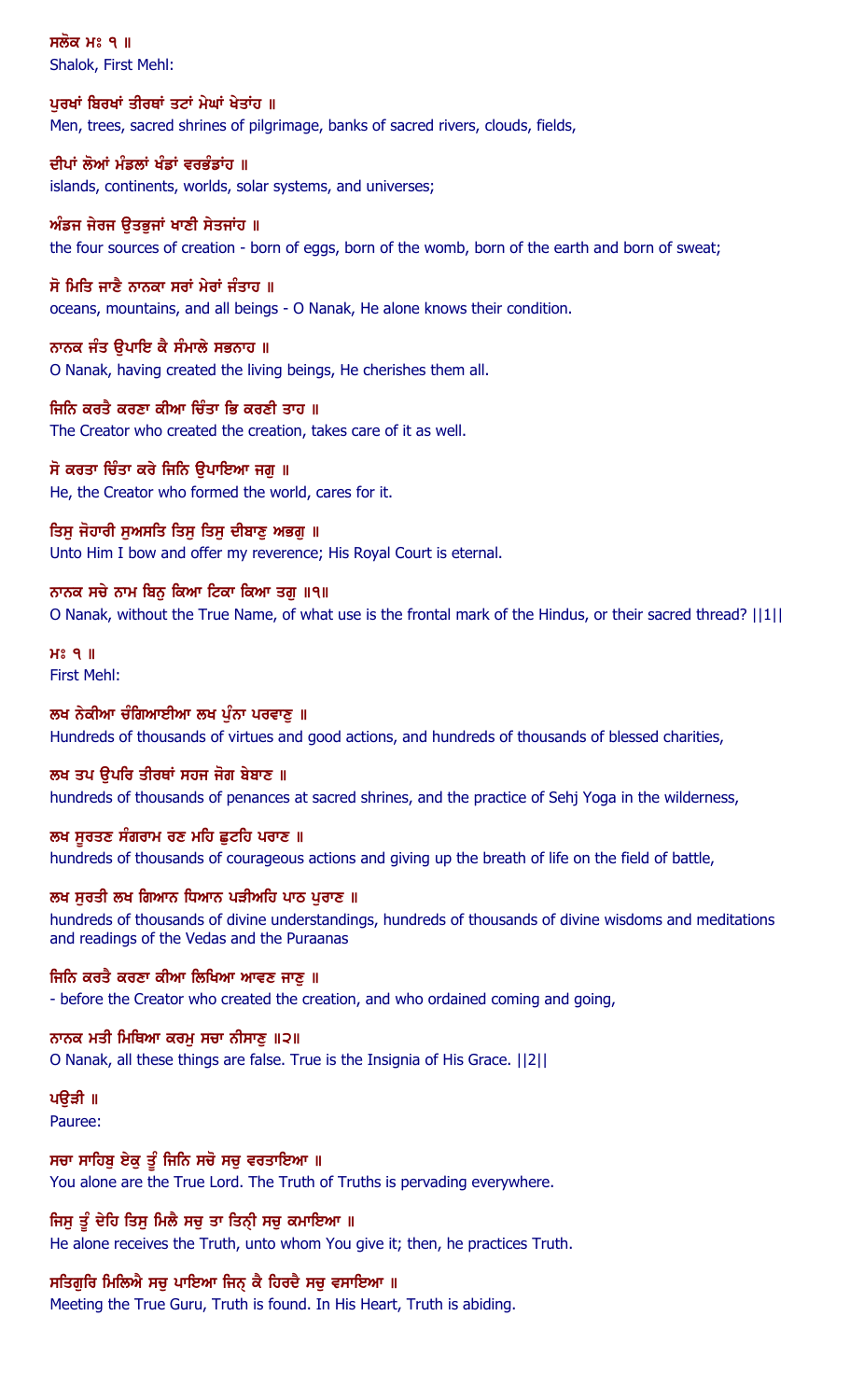#### ਮੁਰਖ ਸਚੂ ਨ ਜਾਣਨੀ ਮਨਮੁਖੀ ਜਨਮੂ ਗਵਾਇਆ ॥

The fools do not know the Truth. The self-willed manmukhs waste their lives away in vain.

ਵਿਚਿ ਦਨੀਆ ਕਾਹੇ ਆਇਆ ॥੮॥ Why have they even come into the world? ||8||

ਸਲੋਕ ਮਃ ੧ ॥ Shalok, First Mehl:

ਪੜਿ ਪੜਿ ਗਡੀ ਲਦੀਅਹਿ ਪੜਿ ਪੜਿ ਭਰੀਅਹਿ ਸਾਥ ॥ You may read and read loads of books; you may read and study vast multitudes of books.

ਪੜਿ ਪੜਿ ਬੇੜੀ ਪਾਈਐ ਪੜਿ ਪੜਿ ਗਡੀਅਹਿ ਖਾਤ ॥ You may read and read boat-loads of books; you may read and read and fill pits with them.

ਪੜੀਅਹਿ ਜੇਤੇ ਬਰਸ ਬਰਸ ਪੜੀਅਹਿ ਜੇਤੇ ਮਾਸ ॥ You may read them year after year; you may read them as many months are there are.

ਪੜੀਐ ਜੇਤੀ ਆਰਜਾ ਪੜੀਅਹਿ ਜੇਤੇ ਸਾਸ ॥ You may read them all your life; you may read them with every breath.

ਨਾਨਕ ਲੇਖੈ ਇਕ ਗਲ ਹੋਰੁ ਹਉਮੈ ਝਖਣਾ ਝਾਖ ॥੧॥ O Nanak, only one thing is of any account: everything else is useless babbling and idle talk in ego. ||1||

 $H<sup>s</sup>$   $q$  || First Mehl:

ਲਿਖਿ ਲਿਖਿ ਪੜਿਆ ॥ The more one write and reads,

ਤੇਤਾ ਕੜਿਆ ॥ the more one burns.

ਬਹ ਤੀਰਥ ਭਵਿਆ ॥ The more one wanders at sacred shrines of pilgrimage,

ਤੇਤੋ ਲਵਿਆ ॥ the more one talks uselessly.

ਬਹੁ ਭੇਖ ਕੀਆ ਦੇਹੀ ਦੁਖ਼ ਦੀਆ ॥ The more one wears religious robes, the more pain he causes his body.

ਸਹੁ ਵੇ ਜੀਆ ਅਪਣਾ ਕੀਆ ॥ O my soul, you must endure the consequences of your own actions.

ਅੰਨੂ ਨ ਖਾਇਆ ਸਾਦੂ ਗਵਾਇਆ ॥ One who does not eat the corn, misses out on the taste.

ਬਹੁ ਦੁਖੁ ਪਾਇਆ ਦੂਜਾ ਭਾਇਆ ॥ One obtains great pain, in the love of duality.

ਬਸਤੂ ਨ ਪਹਿਰੈ ॥ One who does not wear any clothes,

ਅਹਿਨਿਸਿ ਕਹਰੈ $\parallel$ suffers night and day.

ਮੋਨਿ ਵਿਗੁਤਾ ॥ Through silence, he is ruined.

ਕਿੳ ਜਾਗੈ ਗਰ ਬਿਨ ਸਤਾ ॥ How can the sleeping one be awakened without the Guru?

ਪਗ ਉਪੇਤਾਣਾ ॥ One who goes barefoot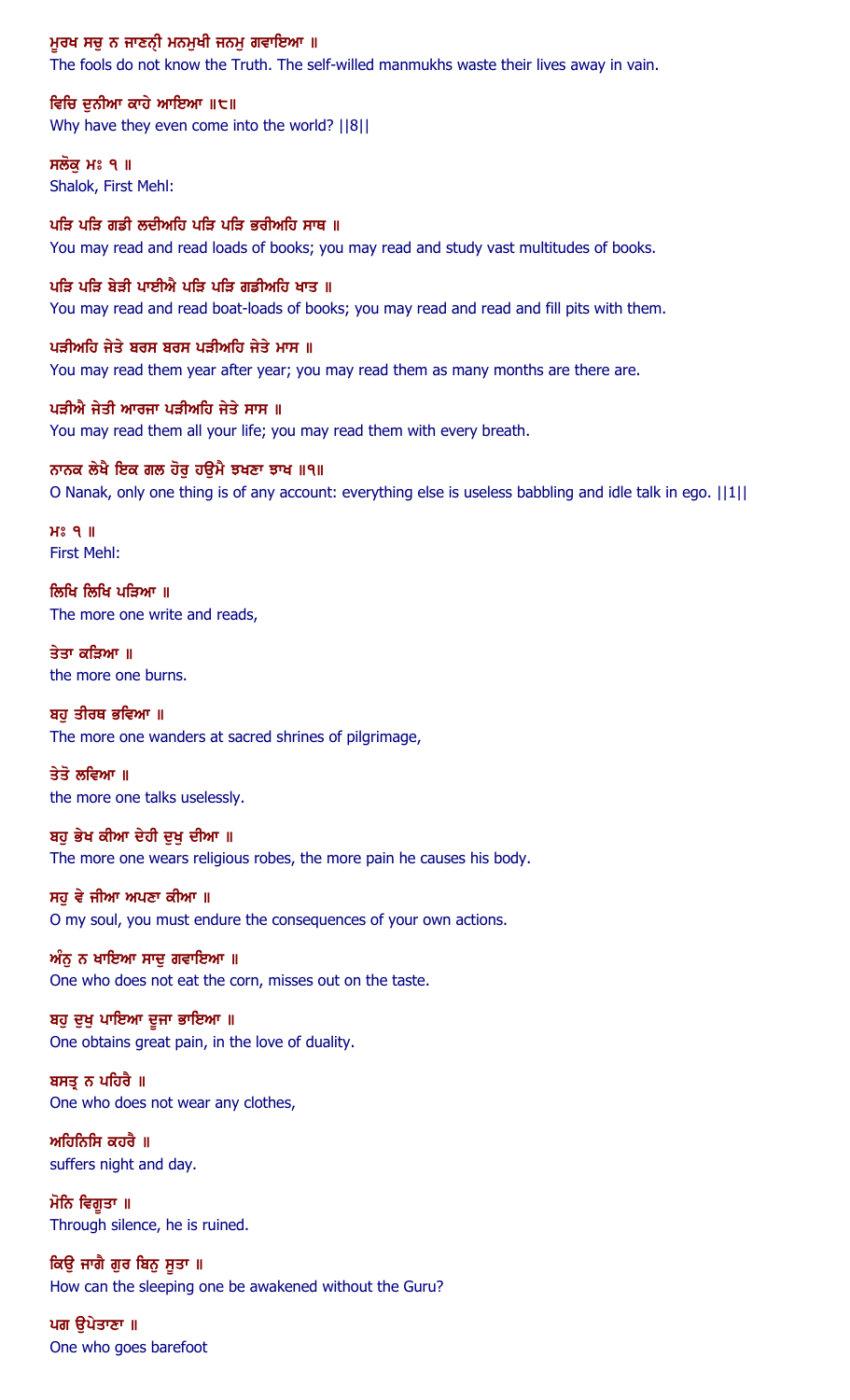ਅਪਣਾ ਕੀਆ ਕਮਾਣਾ ॥ suffers by his own actions.

ਅਲ ਮਲ ਖਾਈ ਸਿਰਿ ਛਾਈ ਪਾਈ ॥ One who eats filth and throws ashes on his head

ਮੁਰਖਿ ਅੰਧੈ ਪਤਿ ਗਵਾਈ ॥ - the blind fool loses his honor.

ਵਿਣ ਨਾਵੈ ਕਿਛ ਥਾਇ ਨ ਪਾਈ ॥ Without the Name, nothing is of any use.

ਰਹੈ ਬੇਬਾਣੀ ਮੜੀ ਮਸਾਣੀ ॥ One who lives in the wilderness, in cemetaries and cremation grounds

ਅੰਧੂ ਨ ਜਾਣੈ ਫਿਰਿ ਪਛੁਤਾਣੀ ॥ - that blind man does not know the Lord; he regrets and repents in the end.

ਸਤਿਗਰ ਭੇਟੇ ਸੋ ਸਖ ਪਾਏ ॥ One who meets the True Guru finds peace.

ਹਰਿ ਕਾ ਨਾਮੂ ਮੰਨਿ ਵਸਾਏ ॥ He enshrines the Name of the Lord in his mind.

ਨਾਨਕ ਨਦਰਿ ਕਰੇ ਸੋ ਪਾਏ ॥ O Nanak, when the Lord grants His Grace, He is obtained.

ਆਸ ਅੰਦੇਸੇ ਤੇ ਨਿਹਕੇਵਲ ਹੳਮੈ ਸਬਦਿ ਜਲਾਏ ॥੨॥ He becomes free of hope and fear, and burns away his ego with the Word of the Shabad. ||2||

## ਪੳੜੀ ॥ Pauree:

ਭਗਤ ਤੇਰੈ ਮਨਿ ਭਾਵਦੇ ਦਰਿ ਸੋਹਨਿ ਕੀਰਤਿ ਗਾਵਦੇ ॥ Your devotees are pleasing to Your Mind, Lord. They look beautiful at Your door, singing Your Praises.

ਨਾਨਕ ਕਰਮਾ ਬਾਹਰੇ ਦਰਿ ਢੋਅ ਨ ਲਹਨੀ ਧਾਵਦੇ ॥ O Nanak, those who are denied Your Grace, find no shelter at Your Door; they continue wandering.

ਇਕਿ ਮੁਲੂ ਨ ਬੁਝਨਿ੍ ਆਪਣਾ ਅਣਹੋਦਾ ਆਪੂ ਗਣਾਇਦੇ ॥ Some do not understand their origins, and without cause, they display their self-conceit.

ਹਉ ਢਾਢੀ ਕਾ ਨੀਚ ਜਾਤਿ ਹੋਰਿ ਉਤਮ ਜਾਤਿ ਸਦਾਇਦੇ ॥ I am the Lord's minstrel, of low social status; others call themselves high caste.

ਤਿਨ੍ ਮੰਗਾ ਜਿ ਤੁਝੈ ਧਿਆਇਦੇ ॥੯॥ I seek those who meditate on You. ||9||

ਸਲੋਕ ਮਃ ੧ ॥ Shalok, First Mehl:

ਕੁੜੂ ਰਾਜਾ ਕੁੜੂ ਪਰਜਾ ਕੁੜੂ ਸਭੂ ਸੰਸਾਰੂ ॥ False is the king, false are the subjects; false is the whole world.

ਕੁੜੂ ਮੰਡਪ ਕੁੜੂ ਮਾੜੀ ਕੁੜੂ ਬੈਸਣਹਾਰੂ ॥ False is the mansion, false are the skyscrapers; false are those who live in them.

ਕੁੜ ਸੁਇਨਾ ਕੁੜ ਰੂਪਾ ਕੁੜ ਪੈਨਣਹਾਰੂ ॥ False is gold, and false is silver; false are those who wear them.

ਕੁੜੂ ਕਾਇਆ ਕੁੜੂ ਕਪੜੂ ਕੁੜੂ ਰੂਪੂ ਅਪਾਰੂ ॥ False is the body, false are the clothes; false is incomparable beauty.

## ਕੁੜੂ ਮੀਆ ਕੁੜੂ ਬੀਬੀ ਖਪਿ ਹੋਏ ਖਾਰੂ ॥

False is the husband, false is the wife; they mourn and waste away.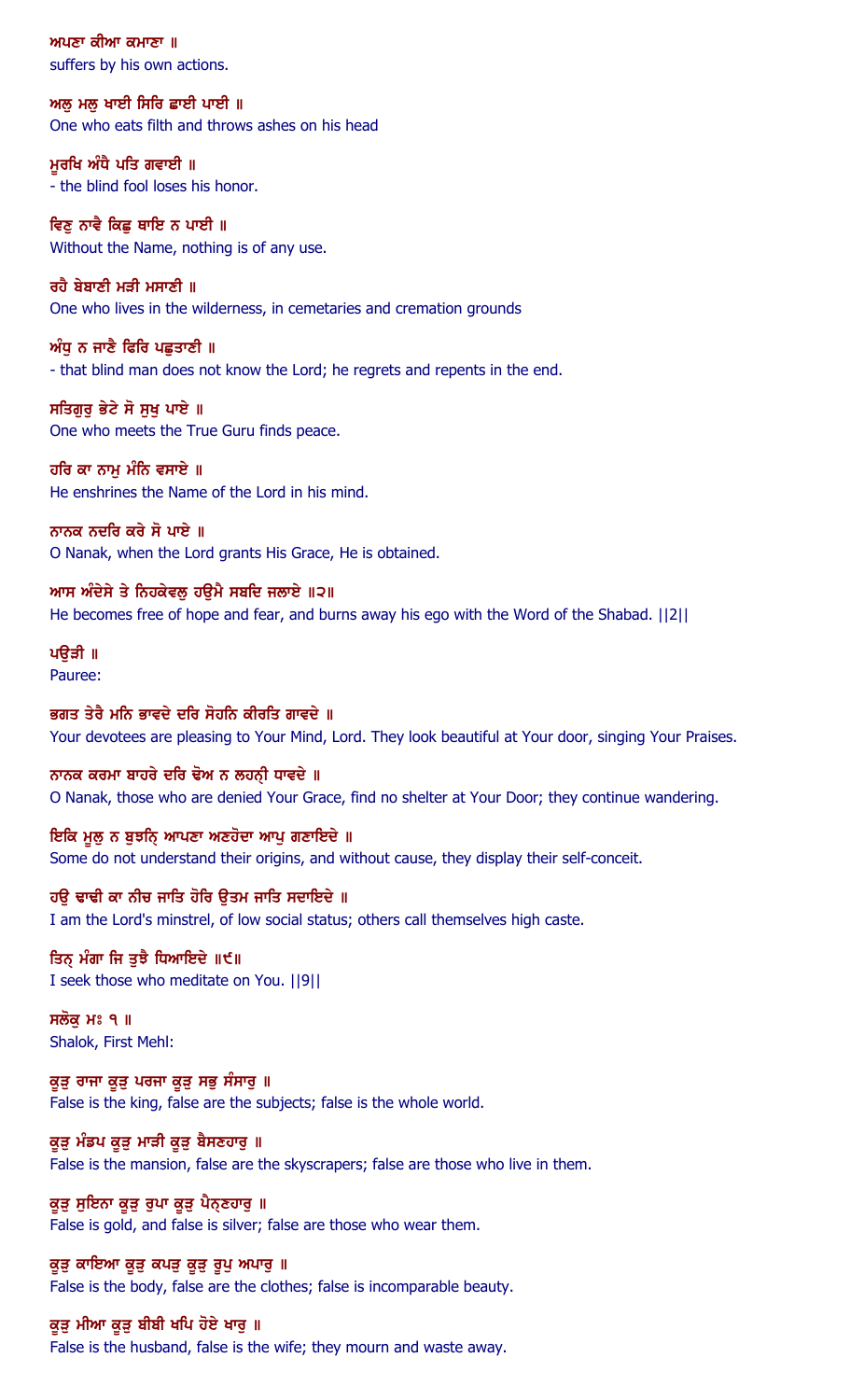ਕੁੜਿ ਕੁੜੈ ਨੇਹੁ ਲਗਾ ਵਿਸਰਿਆ ਕਰਤਾਰੁ ॥

The false ones love falsehood, and forget their Creator.

ਕਿਸੁ ਨਾਲਿ ਕੀਚੈ ਦੋਸਤੀ ਸਭੁ ਜਗੁ ਚਲਣਹਾਰੁ ॥ With whom should I become friends, if all the world shall pass away?

ਕੁੜੂ ਮਿਠਾ ਕੁੜੂ ਮਾਖਿਉ ਕੁੜੂ ਡੋਬੇ ਪੁਰੂ ॥ False is sweetness, false is honey; through falsehood, boat-loads of men have drowned.

ਨਾਨਕੁ ਵਖਾਣੈ ਬੇਨਤੀ ਤੁਧੁ ਬਾਝੁ ਕੁੜੋ ਕੁੜੁ ॥੧॥ Nanak speaks this prayer: without You, Lord, everything is totally false. ||1||

 $H<sup>s</sup>$  q  $\parallel$ First Mehl:

ਸਚੁ ਤਾ ਪਰੁ ਜਾਣੀਐ ਜਾ ਰਿਦੈ ਸਚਾ ਹੋਇ ॥ One knows the Truth only when the Truth is in his heart.

ਕੁੜ ਕੀ ਮਲੁ ਉਤਰੈ ਤਨੁ ਕਰੇ ਹਛਾ ਧੋਇ ॥ The filth of falsehood departs, and the body is washed clean.

ਸਚੁ ਤਾ ਪਰੁ ਜਾਣੀਐ ਜਾ ਸਚਿ ਧਰੇ ਪਿਆਰੁ ॥ One knows the Truth only when he bears love to the True Lord.

ਨਾਉ ਸੁਣਿ ਮਨੁ ਰਹਸੀਐ ਤਾ ਪਾਏ ਮੋਖ ਦੁਆਰੁ ॥ Hearing the Name, the mind is enraptured; then, he attains the gate of salvation.

ਸਚ ਤਾ ਪਰ ਜਾਣੀਐ ਜਾ ਜਗਤਿ ਜਾਣੈ ਜੀੳ ॥ One knows the Truth only when he knows the true way of life.

ਧਰਤਿ ਕਾਇਆ ਸਾਧਿ ਕੈ ਵਿਚਿ ਦੇਇ ਕਰਤਾ ਬੀਉ ॥ Preparing the field of the body, he plants the Seed of the Creator.

ਸਚ ਤਾ ਪਰ ਜਾਣੀਐ ਜਾ ਸਿਖ ਸਚੀ ਲੇਇ ॥ One knows the Truth only when he receives true instruction.

ਦਇਆ ਜਾਣੈ ਜੀਅ ਕੀ ਕਿਛੂ ਪੁੰਨੂ ਦਾਨੂ ਕਰੇਇ ॥ Showing mercy to other beings, he makes donations to charities.

ਸਚੁ ਤਾਂ ਪਰੁ ਜਾਣੀਐ ਜਾ ਆਤਮ ਤੀਰਥਿ ਕਰੇ ਨਿਵਾਸੁ ॥ One knows the Truth only when he dwells in the sacred shrine of pilgrimage of his own soul.

ਸਤਿਗੁਰੂ ਨੋ ਪੁਛਿ ਕੈ ਬਹਿ ਰਹੈ ਕਰੇ ਨਿਵਾਸੁ ॥ He sits and receives instruction from the True Guru, and lives in accordance with His Will.

ਸਚੁ ਸਭਨਾ ਹੋਇ ਦਾਰੁ ਪਾਪ ਕਢੈ ਧੋਇ ॥ Truth is the medicine for all; it removes and washes away our sins.

ਨਾਨਕੂ ਵਖਾਣੈ ਬੇਨਤੀ ਜਿਨ ਸਚੂ ਪਲੈ ਹੋਇ ॥੨॥ Nanak speaks this prayer to those who have Truth in their laps. ||2||

ਪੳੜੀ ॥ Pauree:

ਦਾਨੂ ਮਹਿੰਡਾ ਤਲੀ ਖਾਕੂ ਜੇ ਮਿਲੈ ਤ ਮਸਤਕਿ ਲਾਈਐ ॥ The gift I seek is the dust of the feet of the Saints; if I were to obtain it, I would apply it to my forehead.

ਕੁੜਾ ਲਾਲਚੁ ਛਡੀਐ ਹੋਇ ਇਕ ਮਨਿ ਅਲਖੁ ਧਿਆਈਐ ॥ Renounce false greed, and meditate single-mindedly on the unseen Lord.

ਫਲ ਤੇਵੇਹੋ ਪਾਈਐ ਜੇਵੇਹੀ ਕਾਰ ਕਮਾਈਐ ॥ As are the actions we commit, so are the rewards we receive.

ਜੇ ਹੋਵੈ ਪੂਰਬਿ ਲਿਖਿਆ ਤਾ ਧੂੜਿ ਤਿਨ੍ਾ ਦੀ ਪਾਈਐ ॥ If it is so pre-ordained, then one obtains the dust of the feet of the Saints.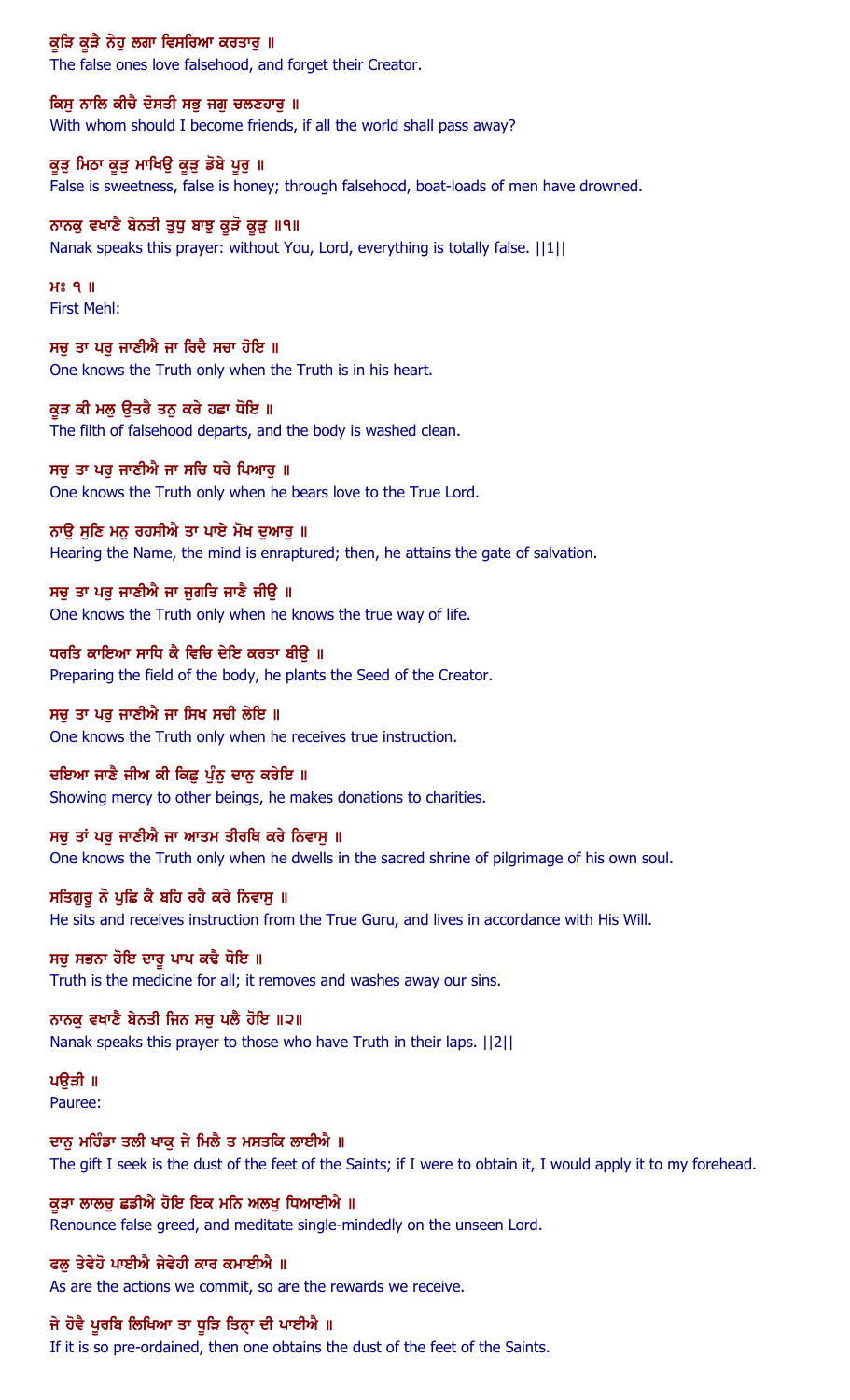## ਮਤਿ ਥੋੜੀ ਸੇਵ ਗਵਾਈਐ ॥੧੦॥

But through small-mindedness, we forfeit the merits of selfless service. ||10||

ਸਲੋਕ ਮਃ ੧ ॥ Shalok, First Mehl:

## ਸਚਿ ਕਾਲੂ ਕੁੜੂ ਵਰਤਿਆ ਕਲਿ ਕਾਲਖ ਬੇਤਾਲ ॥

There is a famine of Truth; falsehood prevails, and the blackness of the Dark Age of Kali Yuga has turned men into demons.

#### ਬੀਉ ਬੀਜਿ ਪਤਿ ਲੈ ਗਏ ਅਬ ਕਿਉ ਉਗਵੈ ਦਾਲਿ ॥

Those who planted their seed have departed with honor; now, how can the shattered seed sprout?

## ਜੇ ਇਕ ਹੋਇ ਤ ਉਗਵੈ ਰੁਤੀ ਹੁ ਰੁਤਿ ਹੋਇ ॥

If the seed is whole, and it is the proper season, then the seed will sprout.

#### ਨਾਨਕ ਪਾਹੈ ਬਾਹਰਾ ਕੋਰੈ ਰੰਗ ਨ ਸੋਇ ॥

O Nanak, without treatment, the raw fabric cannot be dyed.

#### ਭੈ ਵਿਚਿ ਖੰਬਿ ਚੜਾਈਐ ਸਰਮ ਪਾਹ ਤਨਿ ਹੋਇ ॥

In the Fear of God it is bleached white, if the treatment of modesty is applied to the cloth of the body.

#### ਨਾਨਕ ਭਗਤੀ ਜੇ ਰਪੈ ਕੁੜੈ ਸੋਇ ਨ ਕੋਇ ॥੧॥

O Nanak, if one is imbued with devotional worship, his reputation is not false. ||1||

 $H<sup>s</sup>$  q  $\parallel$ First Mehl:

ਲਬੂ ਪਾਪੂ ਦੁਇ ਰਾਜਾ ਮਹਤਾ ਕੁੜੂ ਹੋਆ ਸਿਕਦਾਰੁ ॥ Greed and sin are the king and prime minister; falsehood is the treasurer.

#### ਕਾਮ ਨੇਬ ਸਦਿ ਪਛੀਐ ਬਹਿ ਬਹਿ ਕਰੇ ਬੀਚਾਰ ॥

Sexual desire, the chief advisor, is summoned and consulted; they all sit together and contemplate their plans.

#### ਅੰਧੀ ਰਯਤਿ ਗਿਆਨ ਵਿਹੁਣੀ ਭਾਹਿ ਭਰੇ ਮੁਰਦਾਰੂ ॥

Their subjects are blind, and without wisdom, they try to please the will of the dead.

#### ਗਿਆਨੀ ਨਚਹਿ ਵਾਜੇ ਵਾਵਹਿ ਰੁਪ ਕਰਹਿ ਸੀਗਾਰੂ ॥

The spiritually wise dance and play their musical instruments, adorning themselves with beautiful decorations.

#### ਉਚੇ ਕੁਕਹਿ ਵਾਦਾ ਗਾਵਹਿ ਜੋਧਾ ਕਾ ਵੀਚਾਰ ॥

They shout out loud, and sing epic poems and heroic stories.

#### ਮੁਰਖ ਪੰਡਿਤ ਹਿਕਮਤਿ ਹੁਜਤਿ ਸੰਜੈ ਕਰਹਿ ਪਿਆਰੁ ॥

The fools call themselves spiritual scholars, and by their clever tricks, they love to gather wealth.

#### ਧਰਮੀ ਧਰਮੂ ਕਰਹਿ ਗਾਵਾਵਹਿ ਮੰਗਹਿ ਮੋਖ ਦੁਆਰੂ ॥

The righteous waste their righteousness, by asking for the door of salvation.

## ਜਤੀ ਸਦਾਵਹਿ ਜੁਗਤਿ ਨ ਜਾਣਹਿ ਛਡਿ ਬਹਹਿ ਘਰ ਬਾਰੁ ॥

They call themselves celibate, and abandon their homes, but they do not know the true way of life.

## ਸਭ ਕੋ ਪਰਾ ਆਪੇ ਹੋਵੈ ਘਟਿ ਨ ਕੋਈ ਆਖੈ ॥

Everyone calls himself perfect; none call themselves imperfect.

## ਪਤਿ ਪਰਵਾਣਾ ਪਿਛੇ ਪਾਈਐ ਤਾ ਨਾਨਕ ਤੋਲਿਆ ਜਾਪੈ ॥੨॥

If the weight of honor is placed on the scale, then, O Nanak, one sees his true weight. ||2||

 $H<sup>o</sup>$   $I<sub>II</sub>$ First Mehl:

## ਵਦੀ ਸੁ ਵਜਗਿ ਨਾਨਕਾ ਸਚਾ ਵੇਖੈ ਸੋਇ ॥

Evil actions become publicly known; O Nanak, the True Lord sees everything.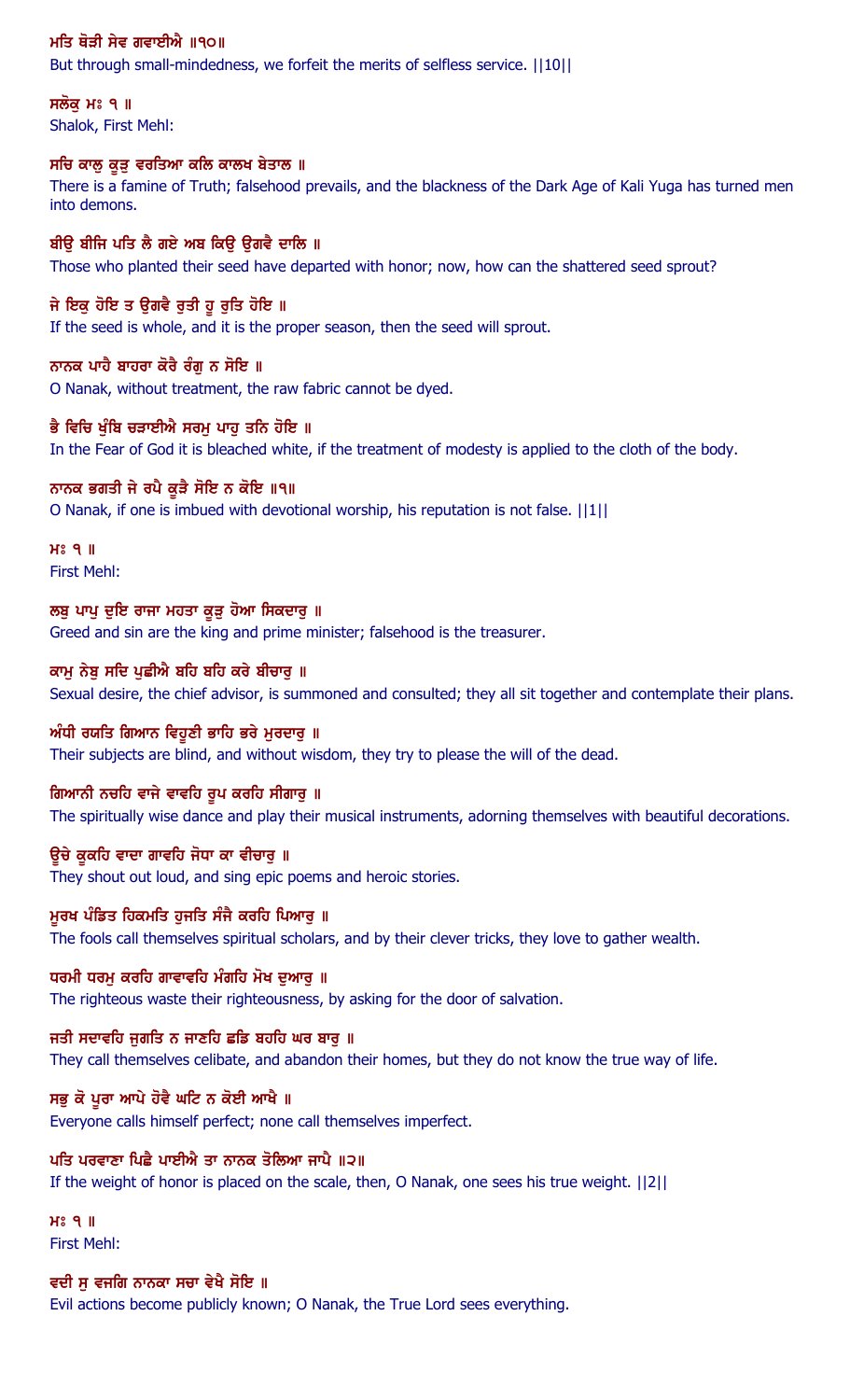ਸਭਨੀ ਛਾਲਾ ਮਾਰੀਆ ਕਰਤਾ ਕਰੇ ਸੁ ਹੋਇ ॥

Everyone makes the attempt, but that alone happens which the Creator Lord does.

## ਅਗੈ ਜਾਤਿ ਨ ਜੋਰ ਹੈ ਅਗੈ ਜੀੳ ਨਵੇ ॥ In the world hereafter, social status and power mean nothing; hereafter, the soul is new.

ਜਿਨ ਕੀ ਲੇਖੈ ਪਤਿ ਪਵੈ ਚੰਗੇ ਸੇਈ ਕੇਇ ॥੩॥ Those few, whose honor is confirmed, are good. ||3||

#### ਪੳੜੀ ॥ Pauree:

ਧੁਰਿ ਕਰਮੂ ਜਿਨਾ ਕਉ ਤੁਧੂ ਪਾਇਆ ਤਾ ਤਿਨੀ ਖਸਮੂ ਧਿਆਇਆ ॥ Only those whose karma You have pre-ordained from the very beginning, O Lord, meditate on You.

ਏਨਾ ਜੰਤਾ ਕੈ ਵਸਿ ਕਿਛੂ ਨਾਹੀ ਤੁਧੂ ਵੇਕੀ ਜਗਤੂ ਉਪਾਇਆ ॥ Nothing is in the power of these beings; You created the various worlds.

ਇਕਨਾ ਨੋ ਤੂੰ ਮੇਲਿ ਲੈਹਿ ਇਕਿ ਆਪਹੁ ਤੁਧੁ ਖੁਆਇਆ ॥ Some, You unite with Yourself, and some, You lead astray.

## ਗੁਰ ਕਿਰਪਾ ਤੇ ਜਾਣਿਆ ਜਿਥੈ ਤੁਧੂ ਆਪੂ ਬੁਝਾਇਆ ॥

By Guru's Grace You are known; through Him, You reveal Yourself.

ਸਹਜੇ ਹੀ ਸਚਿ ਸਮਾਇਆ ॥੧੧॥ We are easily absorbed in You. [111]

ਸਲੋਕ ਮਃ ੧ ॥ Shalok, First Mehl:

## ਦੁਖੁ ਦਾਰੁ ਸੁਖੁ ਰੋਗੁ ਭਇਆ ਜਾ ਸੁਖੁ ਤਾਮਿ ਨ ਹੋਈ ॥

Suffering is the medicine, and pleasure the disease, because where there is pleasure, there is no desire for God.

ਤੂੰ ਕਰਤਾ ਕਰਣਾ ਮੈ ਨਾਹੀ ਜਾ ਹੳ ਕਰੀ ਨ ਹੋਈ ॥੧॥ You are the Creator Lord; I can do nothing. Even if I try, nothing happens.  $||1||$ 

## ਬਲਿਹਾਰੀ ਕੁਦਰਤਿ ਵਸਿਆ ॥

I am a sacrifice to Your almighty creative power which is pervading everywhere.

## ਤੇਰਾ ਅੰਤ ਨ ਜਾਈ ਲਖਿਆ ॥੧॥ ਰਹਾੳ ॥

Your limits cannot be known. ||1||Pause||

## ਜਾਤਿ ਮਹਿ ਜੋਤਿ ਜੋਤਿ ਮਹਿ ਜਾਤਾ ਅਕਲ ਕਲਾ ਭਰਪੁਰਿ ਰਹਿਆ ॥

Your Light is in Your creatures, and Your creatures are in Your Light; Your almighty power is pervading everywhere.

ਤੂੰ ਸਚਾ ਸਾਹਿਬੂ ਸਿਫਤਿ ਸੁਆਲਿ੍ਉ ਜਿਨਿ ਕੀਤੀ ਸੋ ਪਾਰਿ ਪਇਆ ॥

You are the True Lord and Master; Your Praise is so beautiful. One who sings it, is carried across.

ਕਹੁ ਨਾਨਕ ਕਰਤੇ ਕੀਆ ਬਾਤਾ ਜੋ ਕਿਛੂ ਕਰਣਾ ਸੁ ਕਰਿ ਰਹਿਆ ॥੨॥

Nanak speaks the stories of the Creator Lord; whatever He is to do, He does. ||2||

 $H<sub>2</sub>$   $I<sub>1</sub>$ Second Mehl:

## ਜੋਗ ਸਬਦੰ ਗਿਆਨ ਸਬਦੰ ਬੇਦ ਸਬਦੰ ਬ੍ਰਾਹਮਣਹ ॥

The Way of Yoga is the Way of spiritual wisdom; the Vedas are the Way of the Brahmins.

## ਖਤ੍ਰੀ ਸਬਦੰ ਸੁਰ ਸਬਦੰ ਸੁਦ੍ਰ ਸਬਦੰ ਪਰਾ ਕ੍ਰਿਤਹ **॥**

The Way of the Khshatriya is the Way of bravery; the Way of the Shudras is service to others.

## ਸਰਬ ਸਬਦੰ ਏਕ ਸਬਦੰ ਜੇ ਕੋ ਜਾਣੈ ਭੇਉ ॥ ਨਾਨਕੁ ਤਾ ਕਾ ਦਾਸੁ ਹੈ ਸੋਈ ਨਿਰੰਜਨ ਦੇਉ ॥੩॥

The Way of all is the Way of the One; Nanak is a slave to one who knows this secret; he himself is the Immaculate Divine Lord. ||3||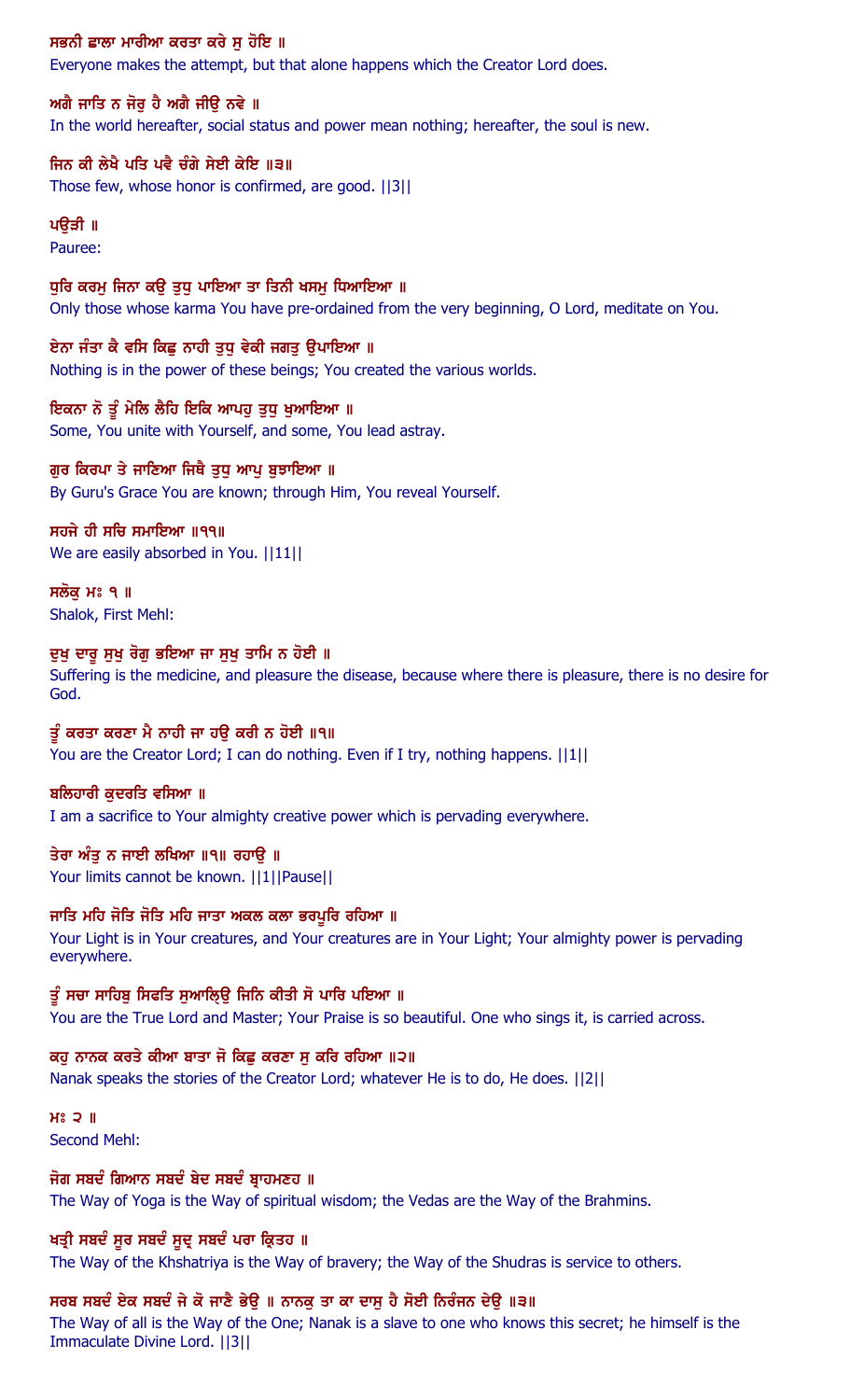$H<sub>s</sub>$  2  $\parallel$ Second Mehl:

#### ਏਕ ਕ੍ਰਿਸਨੰ ਸਰਬ ਦੇਵਾ ਦੇਵ ਦੇਵਾ ਤ ਆਤਮਾ ॥

The One Lord Krishna is the Divine Lord of all; He is the Divinity of the individual soul.

## ਆਤਮਾ ਬਾਸੁਦੇਵਸਿ਼ ਜੇ ਕੋ ਜਾਣੈ ਭੇਉ ॥ ਨਾਨਕੁ ਤਾ ਕਾ ਦਾਸੁ ਹੈ ਸੋਈ ਨਿਰੰਜਨ ਦੇਉ ॥੪॥

Nanak is a slave to anyone who understands this mystery of the all-pervading Lord; he himself is the Immaculate Divine Lord. ||4||

 $H<sup>o</sup>$  9  $II$ First Mehl:

## ਕੁੰਭੇ ਬਧਾ ਜਲ ਰਹੈ ਜਲ ਬਿਨ ਕੁੰਭੂ ਨ ਹੋਇ ॥

Water remains confined within the pitcher, but without water, the pitcher could not have been formed;

#### ਗਿਆਨ ਕਾ ਬਧਾ ਮਨੁ ਰਹੈ ਗੁਰ ਬਿਨੁ ਗਿਆਨੁ ਨ ਹੋਇ ॥੫॥

just so, the mind is restrained by spiritual wisdom, but without the Guru, there is no spiritual wisdom. ||5||

## ਪੳੜੀ ॥

Pauree:

## ਪੜਿਆ ਹੋਵੈ ਗੁਨਹਗਾਰੂ ਤਾ ਓਮੀ ਸਾਧੂ ਨ ਮਾਰੀਐ ॥

If an educated person is a sinner, then the illiterate holy man is not to be punished.

## ਜੇਹਾ ਘਾਲੇ ਘਾਲਣਾ ਤੇਵੇਹੋ ਨਾੳ ਪਚਾਰੀਐ ॥

As are the deeds done, so is the reputation one acquires.

#### ਐਸੀ ਕਲਾ ਨ ਖੇਡੀਐ ਜਿਤੂ ਦਰਗਹ ਗਇਆ ਹਾਰੀਐ ॥

So do not play such a game, which will bring you to ruin at the Court of the Lord.

#### ਪੜਿਆ ਅਤੈ ਓਮੀਆ ਵੀਚਾਰ ਅਗੈ ਵੀਚਾਰੀਐ ॥

The accounts of the educated and the illiterate shall be judged in the world hereafter.

## ਮਹਿ ਚਲੈ ਸ ਅਗੈ ਮਾਰੀਐ ॥੧੨॥

One who stubbornly follows his own mind shall suffer in the world hereafter. ||12||

ਸਲੋਕ ਮਃ ੧ ॥ Shalok, First Mehl:

ਨਾਨਕ ਮੇਰ ਸਰੀਰ ਕਾ ਇਕ ਰਥ ਇਕ ਰਥਵਾਹ ॥ O Nanak, the soul of the body has one chariot and one charioteer.

## ਜੁਗੁ ਜੁਗੁ ਫੇਰਿ ਵਟਾਈਅਹਿ ਗਿਆਨੀ ਬੁਝਹਿ ਤਾਹਿ ॥

In age after age they change; the spiritually wise understand this.

## ਸਤਜੁਗਿ ਰਥੂ ਸੰਤੋਖ ਕਾ ਧਰਮੂ ਅਗੈ ਰਥਵਾਹੂ ॥

In the Golden Age of Sat Yuga, contentment was the chariot and righteousness the charioteer.

## ਤ੍ਰੇਤੈ ਰਥ ਜਤੈ ਕਾ ਜੋਰ ਅਗੈ ਰਥਵਾਹ ॥

In the Silver Age of Traytaa Yuga, celibacy was the chariot and power the charioteer.

## ਦਆਪਰਿ ਰਥ ਤਪੈ ਕਾ ਸਤ ਅਗੈ ਰਥਵਾਹ ॥

In the Brass Age of Dwaapar Yuga, penance was the chariot and truth the charioteer.

## ਕਲਜੁਗਿ ਰਥੂ ਅਗਨਿ ਕਾ ਕੁੜ ਅਗੈ ਰਥਵਾਹੂ ॥੧॥

In the Iron Age of Kali Yuga, fire is the chariot and falsehood the charioteer. ||1||

#### $H<sup>o</sup>$   $I<sub>II</sub>$ First Mehl:

## ਸਾਮ ਕਹੈ ਸੇਤੰਬਰੂ ਸੁਆਮੀ ਸਚ ਮਹਿ ਆਛੈ ਸਾਚਿ ਰਹੇ ॥ ਸਭੂ ਕੋ ਸਚਿ ਸਮਾਵੈ ॥

The Sama Veda says that the Lord Master is robed in white; in the Age of Truth, everyone desired Truth, abided in Truth, and was merged in the Truth.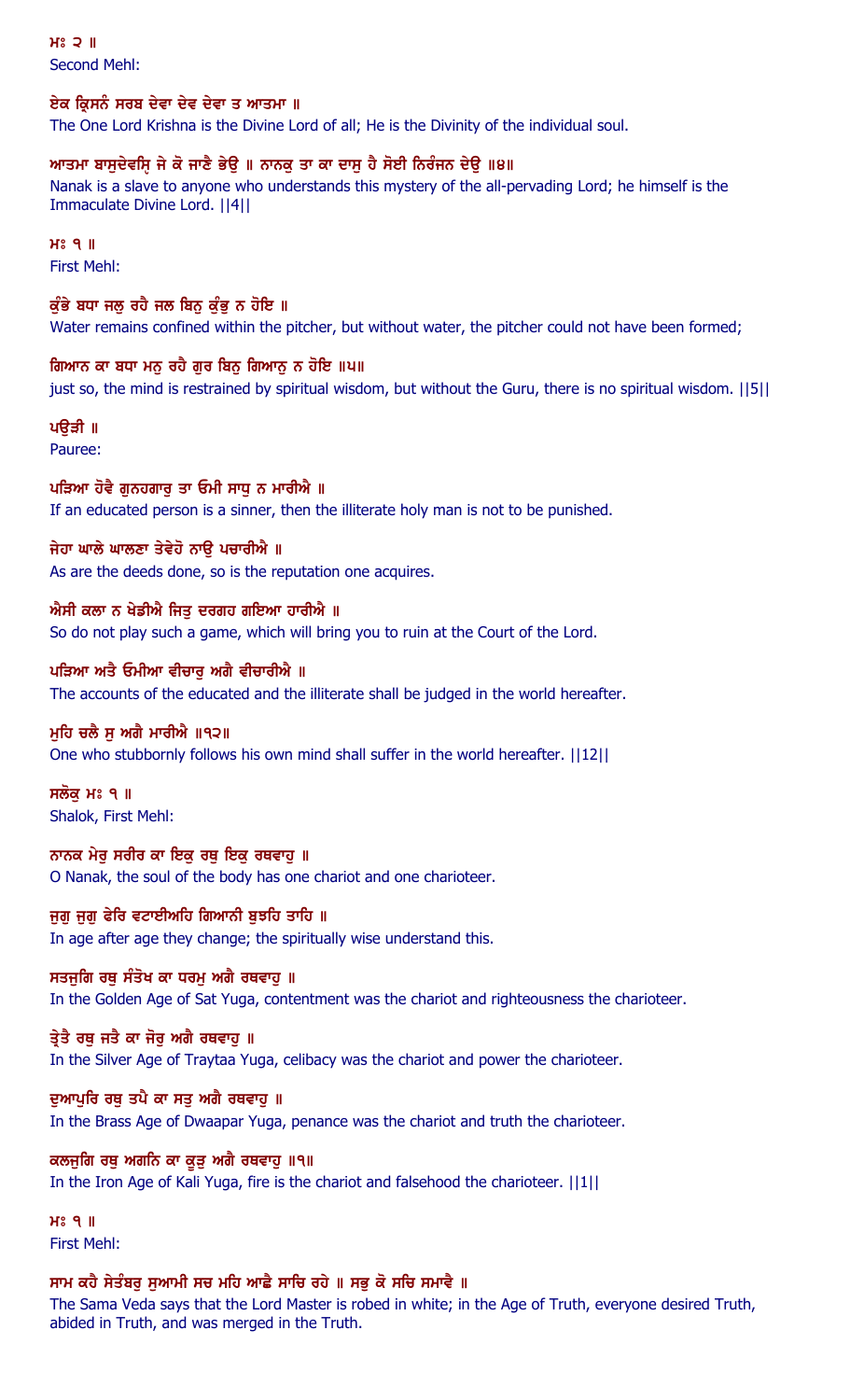ਰਿਗੁ ਕਹੈ ਰਹਿਆ ਭਰਪੁਰਿ ॥ The Rig Veda says that God is permeating and pervading everywhere;

ਰਾਮ ਨਾਮੂ ਦੇਵਾ ਮਹਿ ਸੁਰੂ ॥ among the deities, the Lord's Name is the most exalted.

ਨਾਇ ਲਇਐ ਪਰਾਛਤ ਜਾਹਿ ॥ Chanting the Name, sins depart;

ਨਾਨਕ ਤੳ ਮੋਖੰਤਰ ਪਾਹਿ ॥ O Nanak, then, one obtains salvation.

ਜੂਜ ਮਹਿ ਜੋਰਿ ਛਲੀ ਚੰਦ੍ਰਾਵਲਿ ਕਾਨ੍ ਕ੍ਰਿਸਨੂ ਜਾਦਮੂ ਭਇਆ ॥ In the Jujar Veda, Kaan Krishna of the Yaadva tribe seduced Chandraavali by force.

ਪਾਰਜਾਤੁ ਗੋਪੀ ਲੈ ਆਇਆ ਬਿੰਦ੍ਰਾਬਨ ਮਹਿ ਰੰਗੂ ਕੀਆ ॥ He brought the Elysian Tree for his milk-maid, and revelled in Brindaaban.

ਕਲਿ ਮਹਿ ਬੇਦ ਅਥਰਬਣ ਹੁਆ ਨਾੳ ਖਦਾਈ ਅਲਹ ਭਇਆ ॥ In the Dark Age of Kali Yuga, the Atharva Veda became prominent; Allah became the Name of God.

ਨੀਲ ਬਸਤ੍ਰ ਲੇ ਕਪੜੇ ਪਹਿਰੇ ਤੁਰਕ ਪਠਾਣੀ ਅਮਲੁ ਕੀਆ ॥ Men began to wear blue robes and garments; Turks and Pat'haans assumed power.

ਚਾਰੇ ਵੇਦ ਹੋਏ ਸਚਿਆਰ ॥ The four Vedas each claim to be true.

ਪੜਹਿ ਗਣਹਿ ਤਿਨ ਚਾਰ ਵੀਚਾਰ ॥ Reading and studying them, four doctrines are found.

ਭਾਉ ਭਗਤਿ ਕਰਿ ਨੀਚੁ ਸਦਾਏ ॥ ਤਉ ਨਾਨਕ ਮੋਖੰਤਰੁ ਪਾਏ ॥੨॥ With loving devotional worship, abiding in humility, O Nanak, salvation is attained. ||2||

ਪੳੜੀ ॥

Pauree:

ਸਤਿਗਰ ਵਿਟਹ ਵਾਰਿਆ ਜਿਤ ਮਿਲਿਐ ਖਸਮ ਸਮਾਲਿਆ ॥ I am a sacrifice to the True Guru; meeting Him, I have come to cherish the Lord Master.

ਜਿਨਿ ਕਰਿ ਉਪਦੇਸੁ ਗਿਆਨ ਅੰਜਨੁ ਦੀਆ ਇਨ੍ਹੀ ਨੇਤ੍ਰੀ ਜਗਤੁ ਨਿਹਾਲਿਆ ॥ He has taught me and given me the healing ointment of spiritual wisdom, and with these eyes, I behold the world.

ਖਸਮੂ ਛੋਡਿ ਦੂਜੈ ਲਗੇ ਡੁਬੇ ਸੇ ਵਣਜਾਰਿਆ ॥ Those dealers who abandon their Lord and Master and attach themselves to another, are drowned.

ਸਤਿਗੁਰੁ ਹੈ ਬੋਹਿਥਾ ਵਿਰਲੈ ਕਿਨੈ ਵੀਚਾਰਿਆ ॥ The True Guru is the boat, but few are those who realize this.

ਕਰਿ ਕਿਰਪਾ ਪਾਰਿ ੳਤਾਰਿਆ ॥੧੩॥ Granting His Grace, He carries them across. ||13||

ਸਲੋਕ ਮਃ ੧ ॥ Shalok, First Mehl:

ਸਿੰਮਲ ਰੁਖੁ ਸਰਾਇਰਾ ਅਤਿ ਦੀਰਘ ਅਤਿ ਮੁਚੁ ॥ The simmal tree is straight as an arrow; it is very tall, and very thick.

ਓਇ ਜਿ ਆਵਹਿ ਆਸ ਕਰਿ ਜਾਹਿ ਨਿਰਾਸੇ ਕਿਤ ॥ But those birds which visit it hopefully, depart disappointed.

ਫਲ ਫਿਕੇ ਫੁਲ ਬਕਬਕੇ ਕੰਮਿ ਨ ਆਵਹਿ ਪਤ ॥ Its fruits are tasteless, its flowers are nauseating, and its leaves are useless.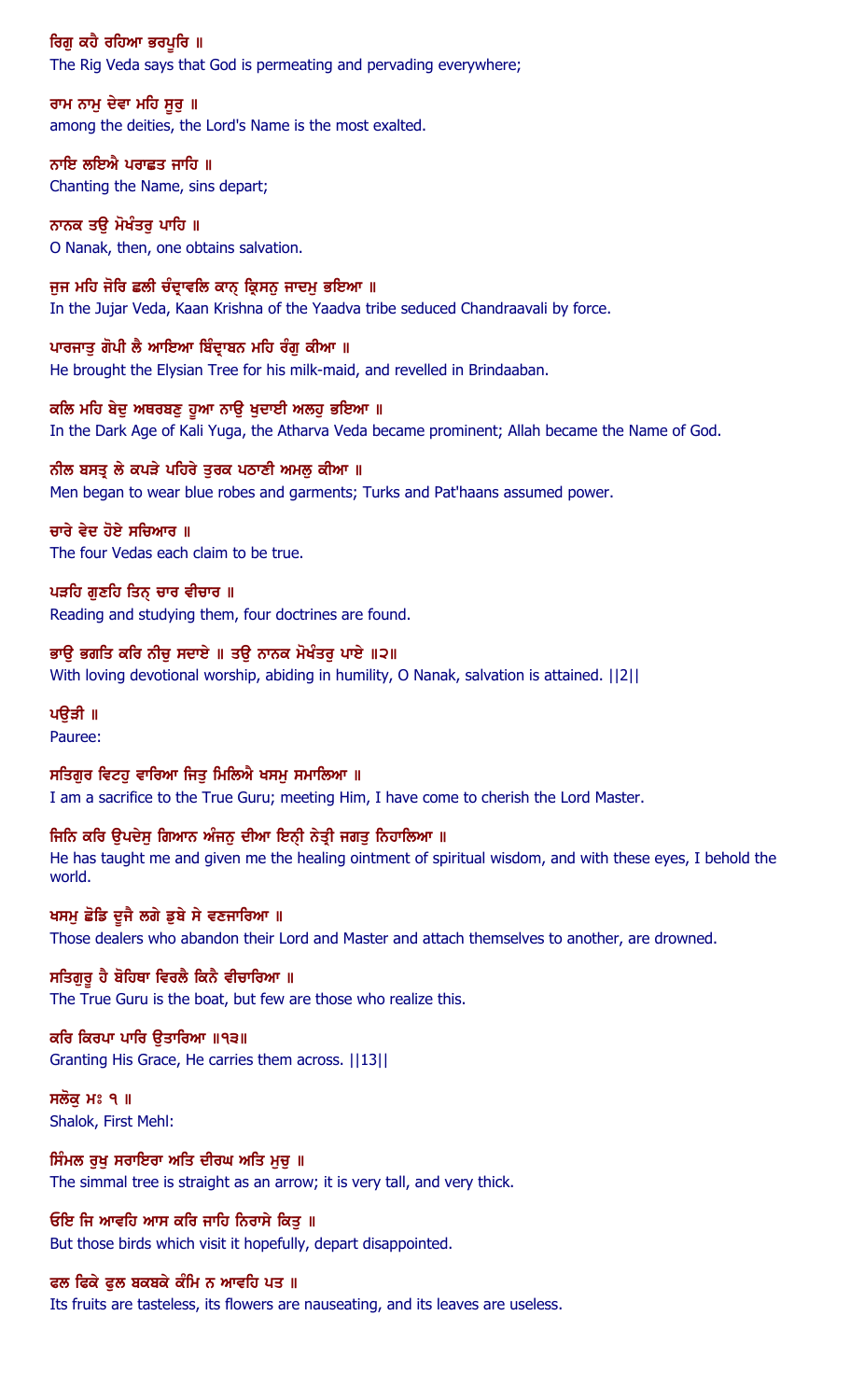## ਮਿਠਤੂ ਨੀਵੀ ਨਾਨਕਾ ਗੁਣ ਚੰਗਿਆਈਆ ਤਤੂ ॥

Sweetness and humility, O Nanak, are the essence of virtue and goodness.

#### ਸਭੁ ਕੋ ਨਿਵੈ ਆਪ ਕਉ ਪਰ ਕਉ ਨਿਵੈ ਨ ਕੋਇ ॥

Everyone bows down to himself; no one bows down to another.

#### ਧਰਿ ਤਾਰਾਜੁ ਤੋਲੀਐ ਨਿਵੈ ਸੁ ਗਉਰਾ ਹੋਇ ॥

When something is placed on the balancing scale and weighed, the side which descends is heavier.

#### ਅਪਰਾਧੀ ਦੁਣਾ ਨਿਵੈ ਜੋ ਹੰਤਾ ਮਿਰਗਾਹਿ ॥

The sinner, like the deer hunter, bows down twice as much.

#### ਸੀਸਿ ਨਿਵਾਇਐ ਕਿਆ ਥੀਐ ਜਾ ਰਿਦੈ ਕੁਸੁਧੇ ਜਾਹਿ ॥੧॥

But what can be achieved by bowing the head, when the heart is impure?  $||1||$ 

 $H<sup>o</sup>$   $I<sub>II</sub>$ First Mehl:

## ਪੜਿ ਪਸਤਕ ਸੰਧਿਆ ਬਾਦੰ ॥ You read your books and say your prayers, and then engage in debate;

#### ਸਿਲ ਪੁਜਸਿ ਬਗੁਲ ਸਮਾਧੰ ॥

you worship stones and sit like a stork, pretending to be in Samaadhi.

#### ਮੁਖਿ ਝੂਠ ਬਿਭੂਖਣ ਸਾਰੰ ॥

With your mouth you utter falsehood, and you adorn yourself with precious decorations;

## ਤ੍ਰੈਪਾਲ ਤਿਹਾਲ ਬਿਚਾਰੰ ॥ you recite the three lines of the Gayatri three times a day.

ਗਲਿ ਮਾਲਾ ਤਿਲਕ ਲਿਲਾਟੰ ॥ Around your neck is a rosary, and on your forehead is a sacred mark;

#### ਦਇ ਧੋਤੀ ਬਸਤ ਕਪਾਟੰ ॥

upon your head is a turban, and you wear two loin cloths.

## ਜੇ ਜਾਣਸਿ ਬਹਮੰ ਕਰਮੰ ॥ If you knew the nature of God,

## ਸਭਿ ਫੋਕਟ ਨਿਸਚਉ ਕਰਮੰ ॥ you would know that all of these beliefs and rituals are in vain.

ਕਹੁ ਨਾਨਕ ਨਿਹਚਉ ਧਿਆਵੈ ॥ Says Nanak, meditate with deep faith;

ਵਿਣੁ ਸਤਿਗੁਰ ਵਾਟ ਨ ਪਾਵੈ ॥੨॥ without the True Guru, no one finds the Way. ||2||

#### ਪੳੜੀ ॥ Pauree:

ਕਪੜ ਰੂਪ ਸਹਾਵਣਾ ਛਡਿ ਦਨੀਆ ਅੰਦਰਿ ਜਾਵਣਾ ॥ Abandoning the world of beauty, and beautiful clothes, one must depart.

ਮੰਦਾ ਚੰਗਾ ਆਪਣਾ ਆਪੇ ਹੀ ਕੀਤਾ ਪਾਵਣਾ ॥ He obtains the rewards of his good and bad deeds.

ਹਕਮ ਕੀਏ ਮਨਿ ਭਾਵਦੇ ਰਾਹਿ ਭੀੜੈ ਅਗੈ ਜਾਵਣਾ ॥ He may issue whatever commands he wishes, but he shall have to take to the narrow path hereafter.

ਨੰਗਾ ਦੋਜਕਿ ਚਾਲਿਆ ਤਾ ਦਿਸੈ ਖਰਾ ਡਰਾਵਣਾ ॥ He goes to hell naked, and he looks hideous then.

#### ਕਰਿ ਅਉਗਣ ਪਛੋਤਾਵਣਾ ॥੧੪॥ He regrets the sins he committed. ||14||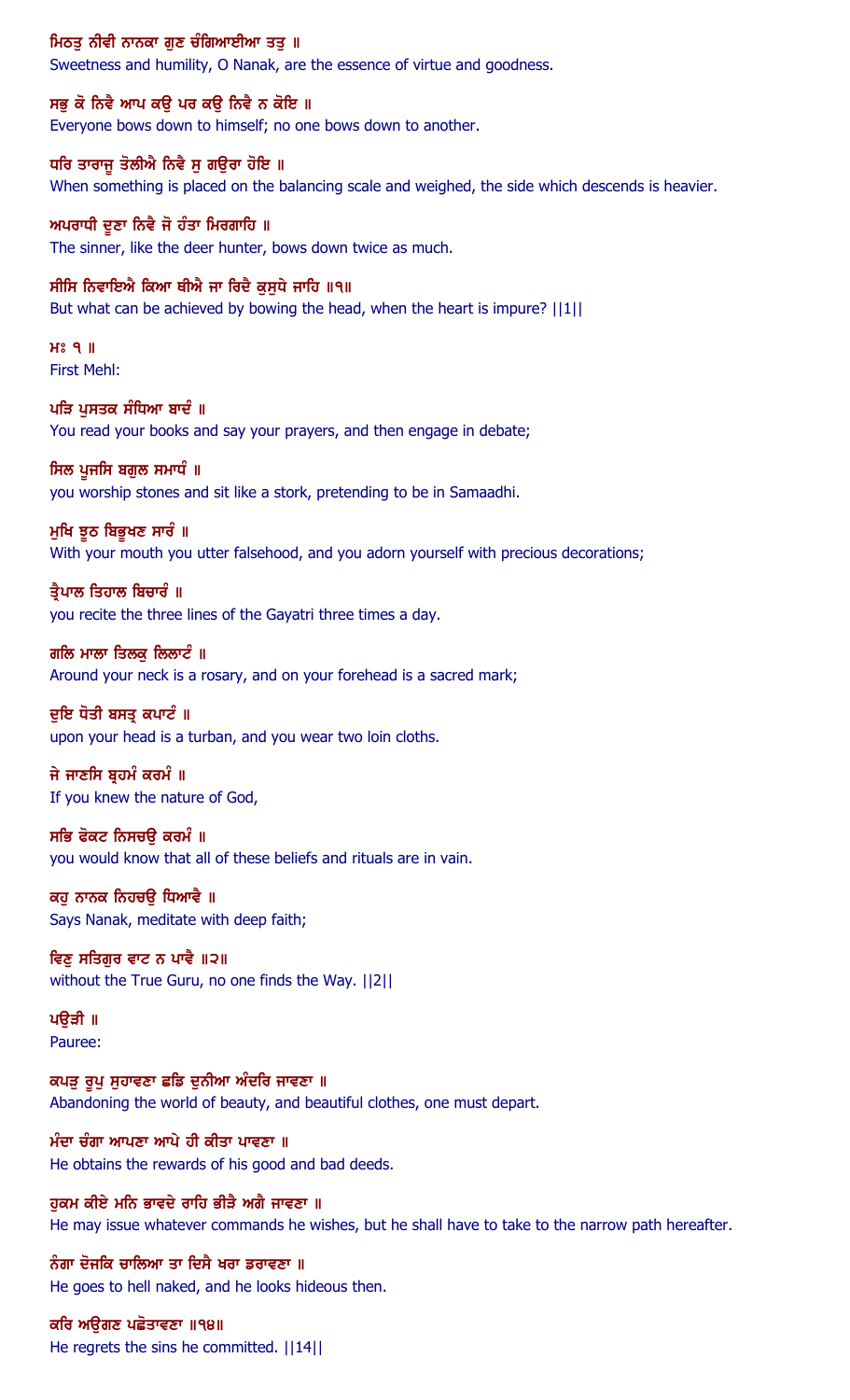ਸਲੋਕ ਮਃ ੧ ॥ Shalok, First Mehl:

ਦਇਆ ਕਪਾਹ ਸੰਤੋਖੁ ਸੁਤੁ ਜਤੁ ਗੰਢੀ ਸਤੁ ਵਟੁ ॥ Make compassion the cotton, contentment the thread, modesty the knot and truth the twist.

ਏਹੂ ਜਨੇਉ ਜੀਅ ਕਾ ਹਈ ਤ ਪਾਡੇ ਘਤੂ ॥ This is the sacred thread of the soul; if you have it, then go ahead and put it on me.

ਨਾ ਏਹ ਤਟੈ ਨਾ ਮਲ ਲਗੈ ਨਾ ਏਹ ਜਲੈ ਨ ਜਾਇ ॥ It does not break, it cannot be soiled by filth, it cannot be burnt, or lost.

ਧੰਨੂ ਸੂ ਮਾਣਸ ਨਾਨਕਾ ਜੋ ਗਲਿ ਚਲੇ ਪਾਇ ॥ Blessed are those mortal beings, O Nanak, who wear such a thread around their necks.

ਚਉਕੜਿ ਮੁਲਿ ਅਣਾਇਆ ਬਹਿ ਚਉਕੈ ਪਾਇਆ ॥ You buy the thread for a few shells, and seated in your enclosure, you put it on.

ਸਿਖਾ ਕੰਨਿ ਚੜਾਈਆ ਗਰ ਬਾਹਮਣ ਥਿਆ ॥ Whispering instructions into others' ears, the Brahmin becomes a guru.

ਓਹੁ ਮੁਆ ਓਹੁ ਝੜਿ ਪਇਆ ਵੇਤਗਾ ਗਇਆ ॥੧॥ But he dies, and the sacred thread falls away, and the soul departs without it.  $||1||$ 

 $H<sup>s</sup>$   $q$  || First Mehl:

ਲਖ ਚੋਰੀਆ ਲਖ ਜਾਰੀਆ ਲਖ ਕੜੀਆ ਲਖ ਗਾਲਿ ॥

He commits thousands of robberies, thousands of acts of adultery, thousands of falsehoods and thousands of abuses.

ਲਖ ਠਗੀਆ ਪਹਿਨਾਮੀਆ ਰਾਤਿ ਦਿਨਸ ਜੀਅ ਨਾਲਿ ॥ He practices thousands of deceptions and secret deeds, night and day, against his fellow beings.

ਤਗੁ ਕਪਾਹਹੁ ਕਤੀਐ ਬਾਮ੍ਣੂ ਵਟੇ ਆਇ ॥ The thread is spun from cotton, and the Brahmin comes and twists it.

ਕੁਹਿ ਬਕਰਾ ਰਿੰਨਿ੍ ਖਾਇਆ ਸਭੁ ਕੋ ਆਖੈ ਪਾਇ ॥ The goat is killed, cooked and eaten, and everyone then says, "Put on the sacred thread."

ਹੋਇ ਪਰਾਣਾ ਸਟੀਐ ਭੀ ਫਿਰਿ ਪਾਈਐ ਹੋਰ ॥ When it wears out, it is thrown away, and another one is put on.

ਨਾਨਕ ਤਗੂ ਨ ਤੁਟਈ ਜੇ ਤਗਿ ਹੋਵੈ ਜੋਰੂ ॥੨॥ O Nanak, the thread would not break, if it had any real strength. ||2||

 $H<sup>3</sup>$  q  $\Pi$ First Mehl:

ਨਾਇ ਮੰਨਿਐ ਪਤਿ ਉਪਜੈ ਸਾਲਾਹੀ ਸਚੁ ਸੁਤੁ ॥ Believing in the Name, honor is obtained. The Lord's Praise is the true sacred thread.

ਦਰਗਹ ਅੰਦਰਿ ਪਾਈਐ ਤਗੁ ਨ ਤੁਟਸਿ ਪੁਤ ॥੩॥ Such a sacred thread is worn in the Court of the Lord; it shall never break. ||3||

 $H<sup>o</sup>$   $9$   $\parallel$ First Mehl:

ਤਗੁ ਨ ਇੰਦ੍ਰੀ ਤਗੁ ਨ ਨਾਰੀ ॥ There is no sacred thread for the sexual organ, and no thread for woman.

ਭਲਕੇ ਥੁਕ ਪਵੈ ਨਿਤ ਦਾੜੀ ॥ The man's beard is spat upon daily.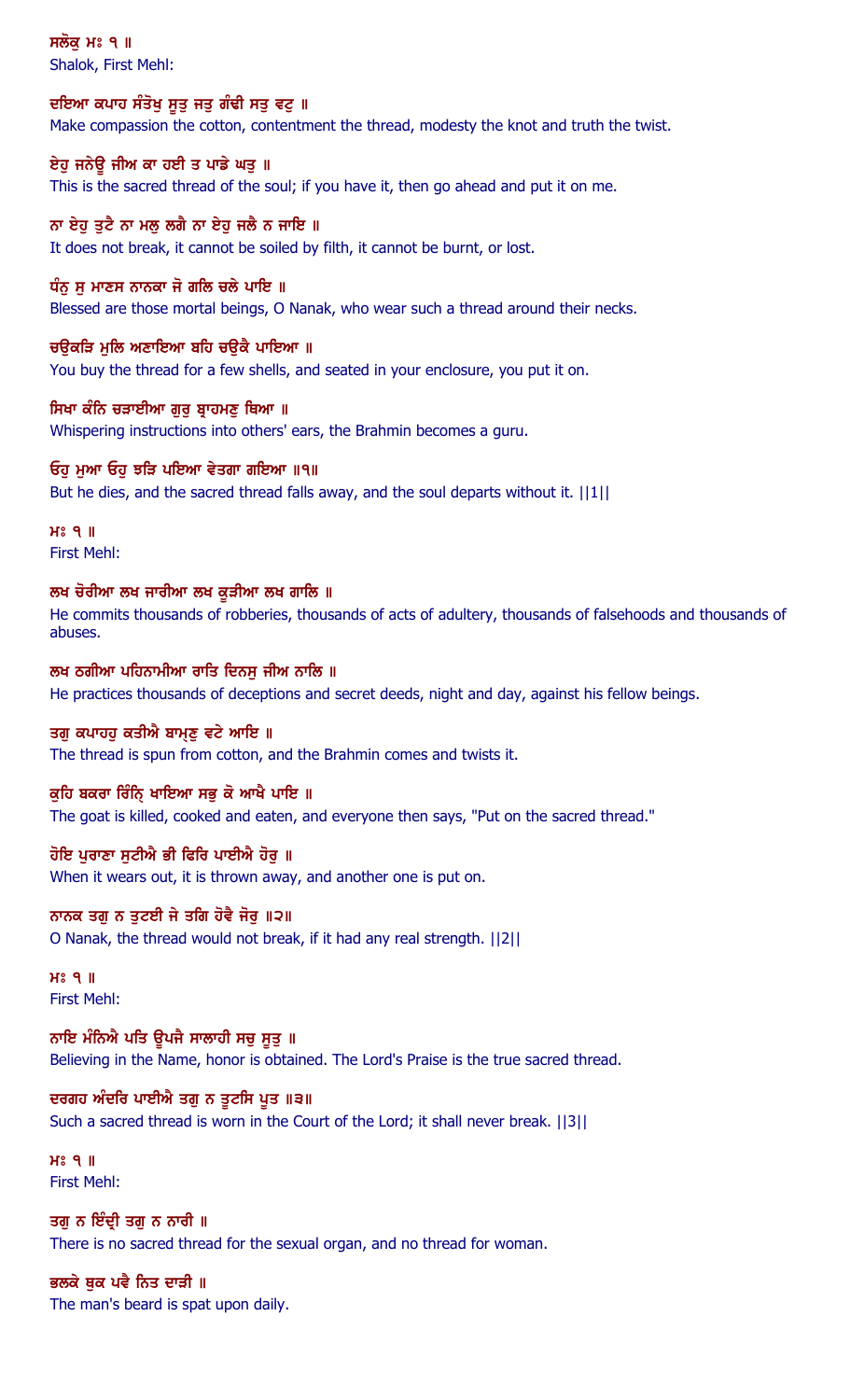ਤਗ ਨ ਪੈਰੀ ਤਗ ਨ ਹਥੀ ॥ There is no sacred thread for the feet, and no thread for the hands;

ਤਗ ਨ ਜਿਹਵਾ ਤਗ ਨ ਅਖੀ ॥ no thread for the tongue, and no thread for the eyes.

ਵੇਤਗਾ ਆਪੇ ਵਤੈ ॥ The Brahmin himself goes to the world hereafter without a sacred thread.

ਵਟਿ ਧਾਗੇ ਅਵਰਾ ਘਤੈ ॥ Twisting the threads, he puts them on others.

ਲੈ ਭਾੜਿ ਕਰੇ ਵੀਆਹ ॥ He takes payment for performing marriages;

ਕਢਿ ਕਾਗਲੂ ਦਸੇ ਰਾਹੁ ॥ reading their horoscopes, he shows them the way.

ਸਣਿ ਵੇਖਹ ਲੋਕਾ ਏਹ ਵਿਡਾਣ ॥ Hear, and see, O people, this wondrous thing.

ਮਨਿ ਅੰਧਾ ਨਾਉ ਸੁਜਾਣੁ ॥੪॥ He is mentally blind, and yet his name is wisdom. ||4||

ਪੳੜੀ ॥ Pauree:

ਸਾਹਿਬ ਹੋਇ ਦਇਆਲ ਕਿਰਪਾ ਕਰੇ ਤਾ ਸਾਈ ਕਾਰ ਕਰਾਇਸੀ ॥ One, upon whom the Merciful Lord bestows His Grace, performs His service.

# ਸੋ ਸੇਵਕੁ ਸੇਵਾ ਕਰੇ ਜਿਸ ਨੋ ਹੁਕਮੁ ਮਨਾਇਸੀ ॥

That servant, whom the Lord causes to obey the Order of His Will, serves Him.

ਹਕਮਿ ਮੰਨਿਐ ਹੋਵੈ ਪਰਵਾਣ ਤਾ ਖਸਮੈ ਕਾ ਮਹਲ ਪਾਇਸੀ ॥ Obeying the Order of His Will, he becomes acceptable, and then, he obtains the Mansion of the Lord's Presence.

ਖਸਮੈ ਭਾਵੈ ਸੋ ਕਰੇ ਮਨਹੂ ਚਿੰਦਿਆ ਸੋ ਫਲੂ ਪਾਇਸੀ ॥ One who acts to please His Lord and Master, obtains the fruits of his mind's desires.

## ਤਾ ਦਰਗਹ ਪੈਧਾ ਜਾਇਸੀ ॥੧੫॥

Then, he goes to the Court of the Lord, wearing robes of honor. ||15||

ਸਲੋਕ ਮਃ ੧ ॥ Shalok, First Mehl:

## ਗਉ ਬਿਰਾਹਮਣ ਕਉ ਕਰੁ ਲਾਵਹੁ ਗੋਬਰਿ ਤਰਣੁ ਨ ਜਾਈ ॥

They tax the cows and the Brahmins, but the cow-dung they apply to their kitchen will not save them.

## ਧੋਤੀ ਟਿਕਾ ਤੈ ਜਪਮਾਲੀ ਧਾਨੂ ਮਲੇਛਾਂ ਖਾਈ ॥

They wear their loin cloths, apply ritual frontal marks to their foreheads, and carry their rosaries, but they eat food with the Muslims.

## ਅੰਤਰਿ ਪੂਜਾ ਪੜਹਿ ਕਤੇਬਾ ਸੰਜਮੂ ਤੁਰਕਾ ਭਾਈ ॥

O Siblings of Destiny, you perform devotional worship indoors, but read the Islamic sacred texts, and adopt the Muslim way of life.

ਛੋਡੀਲੇ ਪਾਖੰਡਾ ॥

Renounce your hypocrisy!

ਨਾਮਿ ਲਇਐ ਜਾਹਿ ਤਰੰਦਾ ॥੧॥

Taking the Naam, the Name of the Lord, you shall swim across. ||1||

 $H<sup>o</sup>$   $I<sub>II</sub>$ First Mehl: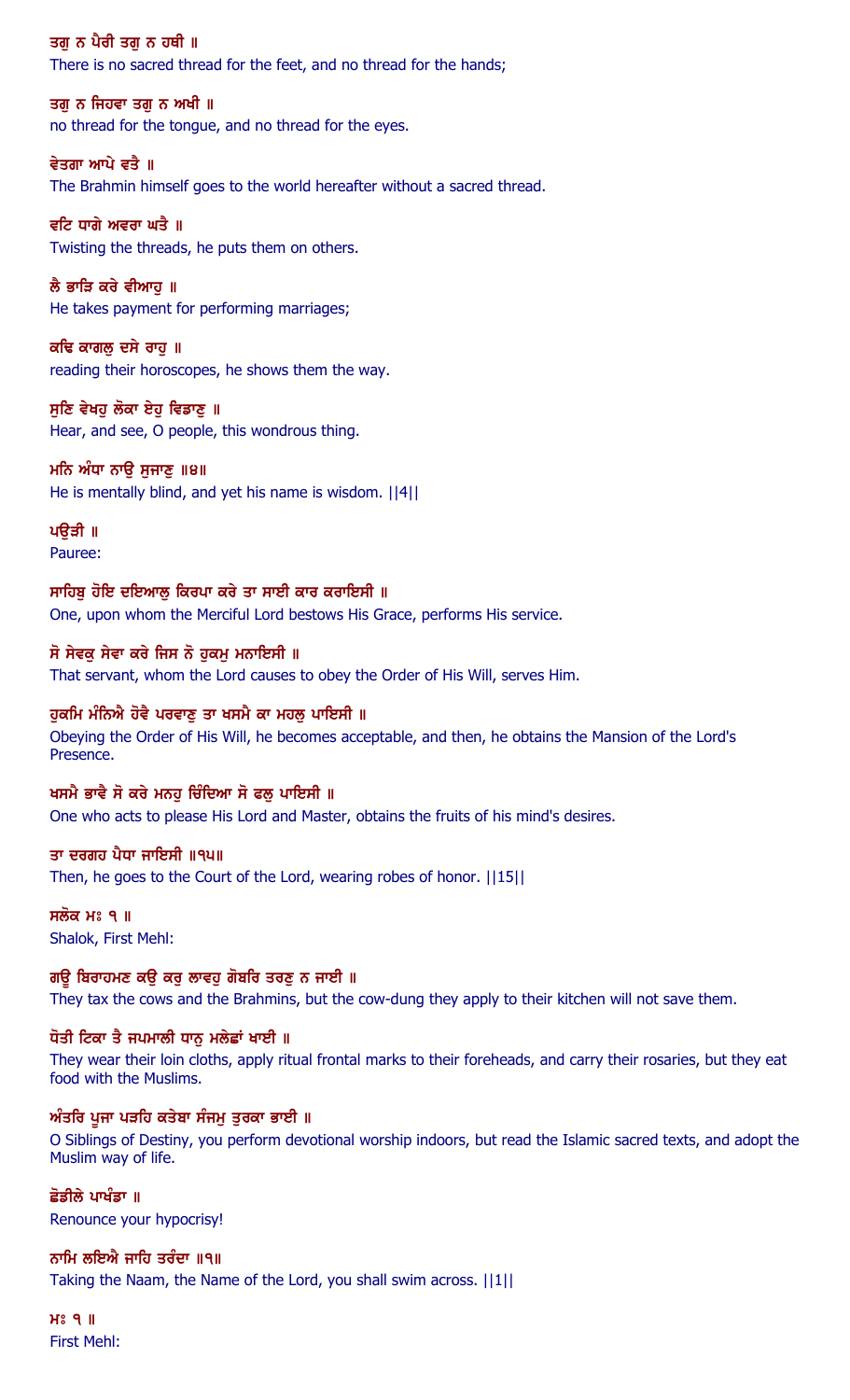ਮਾਣਸ ਖਾਣੇ ਕਰਹਿ ਨਿਵਾਜ ॥ The man-eaters say their prayers.

ਛਰੀ ਵਗਾਇਨਿ ਤਿਨ ਗਲਿ ਤਾਗ ॥ Those who wield the knife wear the sacred thread around their necks.

ਤਿਨ ਘਰਿ ਬ੍ਰਹਮਣ ਪੁਰਹਿ ਨਾਦ ॥ In their homes, the Brahmins sound the conch.

ਉਨ੍ਹਾ ਭਿ ਆਵਹਿ ਓਈ ਸਾਦ ॥ They too have the same taste.

ਕੂੜੀ ਰਾਸਿ ਕੂੜਾ ਵਾਪਾਰੁ ॥ False is their capital, and false is their trade.

ਕੁੜ ਬੋਲਿ ਕਰਹਿ ਆਹਾਰੁ ॥ Speaking falsehood, they take their food.

ਸਰਮ ਧਰਮ ਕਾ ਡੇਰਾ ਦੁਰਿ ॥ The home of modesty and Dharma is far from them.

ਨਾਨਕ ਕੁੜੂ ਰਹਿਆ ਭਰਪੂਰਿ ॥ O Nanak, they are totally permeated with falsehood.

ਮਥੈ ਟਿਕਾ ਤੇੜਿ ਧੋਤੀ ਕਖਾਈ **॥** The sacred marks are on their foreheads, and the saffron loin-cloths are around their waists;

ਹਥਿ ਛਰੀ ਜਗਤ ਕਾਸਾਈ ॥ in their hands they hold the knives - they are the butchers of the world!

ਨੀਲ ਵਸਤ੍ਰ ਪਹਿਰਿ ਹੋਵਹਿ ਪਰਵਾਣੂ ॥ Wearing blue robes, they seek the approval of the Muslim rulers.

ਮਲੇਛ ਧਾਨੂ ਲੇ ਪੁਜਹਿ ਪੁਰਾਣੂ ॥ Accepting bread from the Muslim rulers, they still worship the Puraanas.

ਅਭਾਖਿਆ ਕਾ ਕਠਾ ਬਕਰਾ ਖਾਣਾ ॥

They eat the meat of the goats, killed after the Muslim prayers are read over them,

ਚਉਕੇ ਉਪਰਿ ਕਿਸੈ ਨ ਜਾਣਾ ॥ but they do not allow anyone else to enter their kitchen areas.

ਦੇ ਕੈ ਚੳਕਾ ਕਢੀ ਕਾਰ ॥ They draw lines around them, plastering the ground with cow-dung.

ਉਪਰਿ ਆਇ ਬੈਠੇ ਕੁੜਿਆਰ ॥ The false come and sit within them.

ਮਤੂ ਭਿਟੈ ਵੇ ਮਤੂ ਭਿਟੈ ॥ ਇਹੁ ਅੰਨੂ ਅਸਾਡਾ ਫਿਟੈ ॥ They cry out, "Do not touch our food, or it will be polluted!"

ਤਨਿ ਫਿਟੈ ਫੇੜ ਕਰੇਨਿ ॥ But with their polluted bodies, they commit evil deeds.

ਮਨਿ ਜੁਠੈ ਚੁਲੀ ਭਰੇਨਿ ॥ With filthy minds, they try to cleanse their mouths.

ਕਹੁ ਨਾਨਕ ਸਚੁ ਧਿਆਈਐ ॥ Says Nanak, meditate on the True Lord.

ਸਚਿ ਹੋਵੈ ਤਾ ਸਚ ਪਾਈਐ ॥੨॥ If you are pure, you will obtain the True Lord. ||2||

ਪਉੜੀ ॥ Pauree: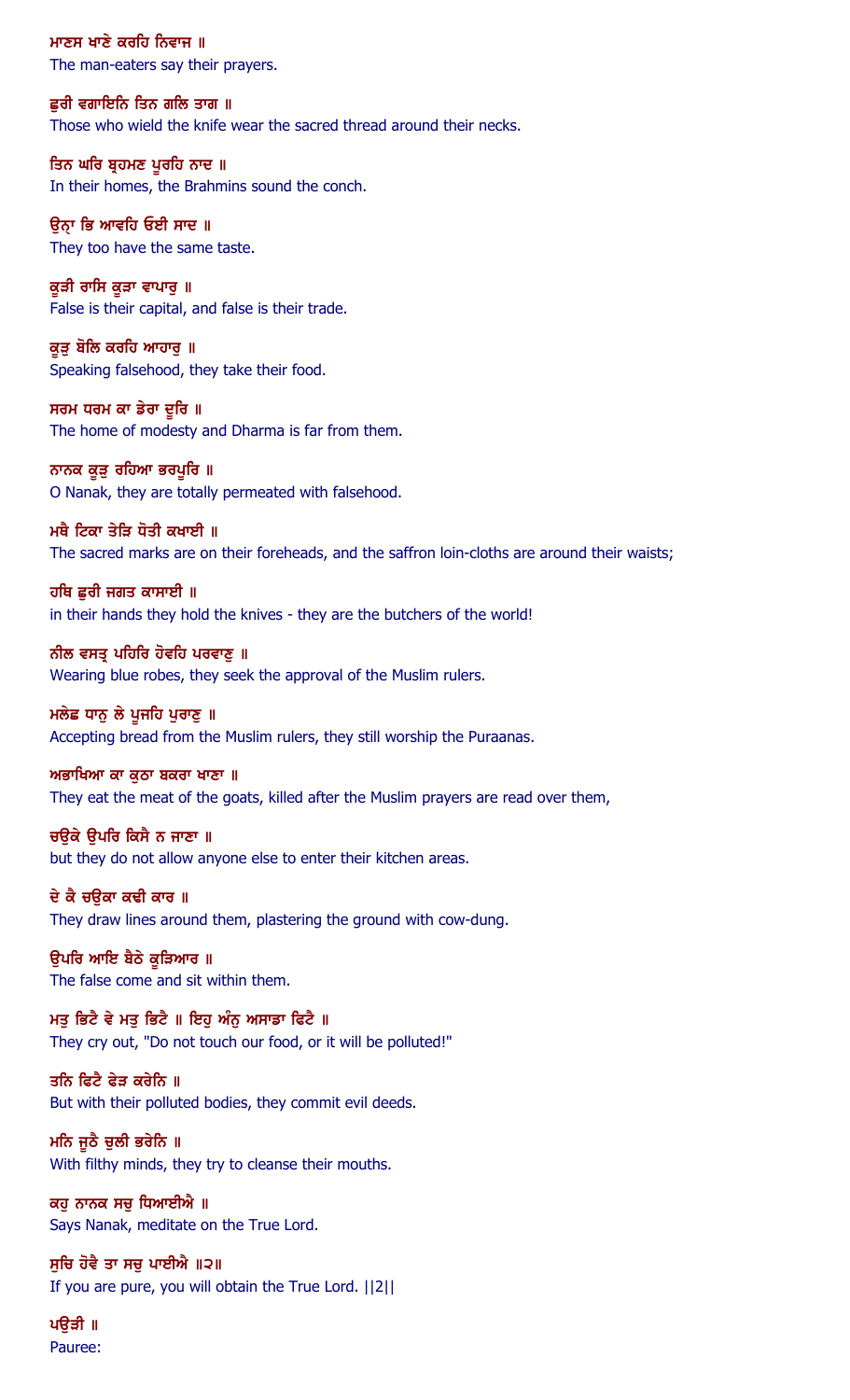## ਚਿਤੈ ਅੰਦਰਿ ਸਭੁ ਕੋ ਵੇਖਿ ਨਦਰੀ ਹੇਠਿ ਚਲਾਇਦਾ ॥

All are within Your mind; You see and move them under Your Glance of Grace, O Lord.

ਆਪੇ ਦੇ ਵਡਿਆਈਆ ਆਪੇ ਹੀ ਕਰਮ ਕਰਾਇਦਾ ॥ You Yourself grant them glory, and You Yourself cause them to act.

ਵਡਹੂ ਵਡਾ ਵਡ ਮੇਦਨੀ ਸਿਰੇ ਸਿਰਿ ਧੰਧੈ ਲਾਇਦਾ ॥ The Lord is the greatest of the great; great is His world. He enjoins all to their tasks.

ਨਦਰਿ ਉਪਠੀ ਜੇ ਕਰੇ ਸੁਲਤਾਨਾ ਘਾਹੁ ਕਰਾਇਦਾ ॥ If he should cast an angry glance, He can transform kings into blades of grass.

#### ਦਰਿ ਮੰਗਨਿ ਭਿਖ ਨ ਪਾਇਦਾ ॥੧੬॥

Even though they may beg from door to door, no one will give them charity. ||16||

ਸਲੋਕ ਮਃ ੧ ॥ Shalok, First Mehl:

ਜੇ ਮੋਹਾਕਾ ਘਰ ਮਹੈ ਘਰ ਮਹਿ ਪਿਤਰੀ ਦੇਇ ॥ The thief robs a house, and offers the stolen goods to his ancestors.

ਅਗੈ ਵਸਤੂ ਸਿਞਾਣੀਐ ਪਿਤਰੀ ਚੋਰ ਕਰੇਇ ॥ In the world hereafter, this is recognized, and his ancestors are considered thieves as well.

ਵਢੀਅਹਿ ਹਥ ਦਲਾਲ ਕੇ ਮੁਸਫੀ ਏਹ ਕਰੇਇ ॥ The hands of the go-between are cut off; this is the Lord's justice.

ਨਾਨਕ ਅਗੈ ਸੋ ਮਿਲੈ ਜਿ ਖਟੇ ਘਾਲੇ ਦੇਇ ॥੧॥ O Nanak, in the world hereafter, that alone is received, which one gives to the needy from his own earnings and labor. ||1||

 $H<sup>o</sup>$   $I<sub>II</sub>$ First Mehl:

ਜਿਉ ਜੋਰੁ ਸਿਰਨਾਵਣੀ ਆਵੈ ਵਾਰੋ ਵਾਰ ॥ As a woman has her periods, month after month,

ਜੁਠੇ ਜੁਠਾ ਮੁਖਿ ਵਸੈ ਨਿਤ ਨਿਤ ਹੋਇ ਖੁਆਰੂ ॥ so does falsehood dwell in the mouth of the false; they suffer forever, again and again.

ਸਚੇ ਏਹਿ ਨ ਆਖੀਅਹਿ ਬਹਨਿ ਜਿ ਪਿੰਡਾ ਧੋਇ ॥ They are not called pure, who sit down after merely washing their bodies.

ਸੁਚੇ ਸੇਈ ਨਾਨਕਾ ਜਿਨ ਮਨਿ ਵਸਿਆ ਸੋਇ ॥੨॥ Only they are pure, O Nanak, within whose minds the Lord abides. ||2||

ਪਉੜੀ ॥ Pauree:

ਤੁਰੇ ਪਲਾਣੇ ਪਉਣ ਵੇਗ ਹਰ ਰੰਗੀ ਹਰਮ ਸਵਾਰਿਆ ॥ With saddled horses, as fast as the wind, and harems decorated in every way;

ਕੋਠੇ ਮੰਡਪ ਮਾੜੀਆ ਲਾਇ ਬੈਠੇ ਕਰਿ ਪਾਸਾਰਿਆ ॥ in houses and pavilions and lofty mansions, they dwell, making ostentatious shows.

ਚੀਜ ਕਰਨਿ ਮਨਿ ਭਾਵਦੇ ਹਰਿ ਬੁਝਨਿ ਨਾਹੀ ਹਾਰਿਆ ॥ They act out their minds' desires, but they do not understand the Lord, and so they are ruined.

ਕਰਿ ਫਰਮਾਇਸਿ ਖਾਇਆ ਵੇਖਿ ਮਹਲਤਿ ਮਰਣ ਵਿਸਾਰਿਆ ॥ Asserting their authority, they eat, and beholding their mansions, they forget about death.

ਜਰੂ ਆਈ ਜੋਬਨਿ ਹਾਰਿਆ ॥੧੭॥ But old age comes, and youth is lost. ||17||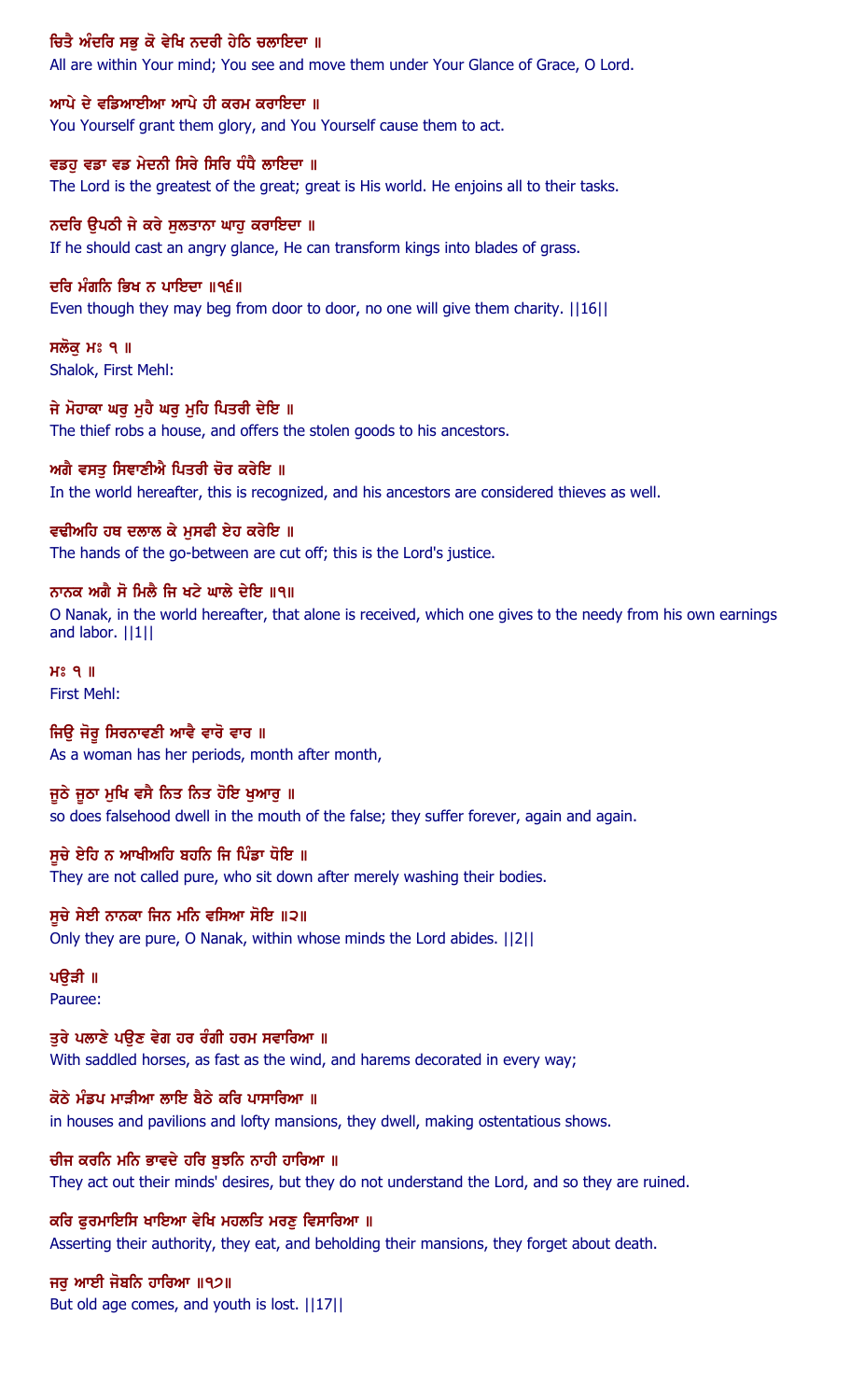ਸਲੋਕ ਮਃ ੧ ॥ Shalok, First Mehl:

ਜੇ ਕਰਿ ਸੁਤਕੁ ਮੰਨੀਐ ਸਭ ਤੈ ਸੁਤਕੁ ਹੋਇ ॥ If one accepts the concept of impurity, then there is impurity everywhere.

ਗੋਹੇ ਅਤੈ ਲਕੜੀ ਅੰਦਰਿ ਕੀੜਾ ਹੋਇ ॥ In cow-dung and wood there are worms.

ਜੇਤੇ ਦਾਣੇ ਅੰਨ ਕੇ ਜੀਆ ਬਾਝੂ ਨ ਕੋਇ ॥ As many as are the grains of corn, none is without life.

ਪਹਿਲਾ ਪਾਣੀ ਜੀਉ ਹੈ ਜਿਤੂ ਹਰਿਆ ਸਭੂ ਕੋਇ ॥ First, there is life in the water, by which everything else is made green.

ਸੁਤਕ ਕਿਉ ਕਰਿ ਰਖੀਐ ਸੂਤਕ ਪਵੈ ਰਸੋਇ ॥ How can it be protected from impurity? It touches our own kitchen.

ਨਾਨਕ ਸੁਤਕੁ ਏਵ ਨ ਉਤਰੈ ਗਿਆਨੂ ਉਤਾਰੇ ਧੋਇ ॥੧॥ O Nanak, impurity cannot be removed in this way; it is washed away only by spiritual wisdom. ||1||

 $H<sup>o</sup>$   $I<sub>II</sub>$ First Mehl:

ਮਨ ਕਾ ਸੂਤਕ ਲੋਭੂ ਹੈ ਜਿਹਵਾ ਸੂਤਕ ਕੁੜ੍ਹ ॥ The impurity of the mind is greed, and the impurity of the tongue is falsehood.

ਅਖੀ ਸਤਕ ਵੇਖਣਾ ਪਰ ਤਿਅ ਪਰ ਧਨ ਰੂਪ ॥ The impurity of the eyes is to gaze upon the beauty of another man's wife, and his wealth.

ਕੰਨੀ ਸੁਤਕੁ ਕੰਨਿ ਪੈ ਲਾਇਤਬਾਰੀ ਖਾਹਿ ॥ The impurity of the ears is to listen to the slander of others.

## ਨਾਨਕ ਹੰਸਾ ਆਦਮੀ ਬਧੇ ਜਮ ਪੁਰਿ ਜਾਹਿ ॥੨॥ O Nanak, the mortal's soul goes, bound and gagged to the city of Death. ||2||

 $H<sup>o</sup>$   $I<sub>II</sub>$ First Mehl:

ਸਭੋ ਸੁਤਕੁ ਭਰਮੂ ਹੈ ਦੂਜੈ ਲਗੈ ਜਾਇ ॥ All impurity comes from doubt and attachment to duality.

ਜੰਮਣੂ ਮਰਣਾ ਹੁਕਮੂ ਹੈ ਭਾਣੈ ਆਵੈ ਜਾਇ ॥ Birth and death are subject to the Command of the Lord's Will; through His Will we come and go.

ਖਾਣਾ ਪੀਣਾ ਪਵਿਤ੍ਰ ਹੈ ਦਿਤੋਨੂ ਰਿਜਕੂ ਸੰਬਾਹਿ ॥ Eating and drinking are pure, since the Lord gives nourishment to all.

ਨਾਨਕ ਜਿਨੀ ਗੁਰਮੁਖਿ ਬੁਝਿਆ ਤਿਨਾ ਸੂਤਕ ਨਾਹਿ ॥੩॥ O Nanak, the Gurmukhs, who understand the Lord, are not stained by impurity. ||3||

ਪੳੜੀ ॥ Pauree:

ਸਤਿਗੁਰੂ ਵਡਾ ਕਰਿ ਸਾਲਾਹੀਐ ਜਿਸੂ ਵਿਚਿ ਵਡੀਆ ਵਡਿਆਈਆ ॥ Praise the Great True Guru; within Him is the greatest greatness.

## ਸਹਿ ਮੇਲੇ ਤਾ ਨਦਰੀ ਆਈਆ ॥

When the Lord causes us to meet the Guru, then we come to see them.

## ਜਾ ਤਿਸ ਭਾਣਾ ਤਾ ਮਨਿ ਵਸਾਈਆ ॥

When it pleases Him, they come to dwell in our minds.

ਕਰਿ ਹੁਕਮੁ ਮਸਤਕਿ ਹਥੁ ਧਰਿ ਵਿਚਹੁ ਮਾਰਿ ਕਢੀਆ ਬੁਰਿਆਈਆ ॥

By His Command, when He places His hand on our foreheads, wickedness departs from within.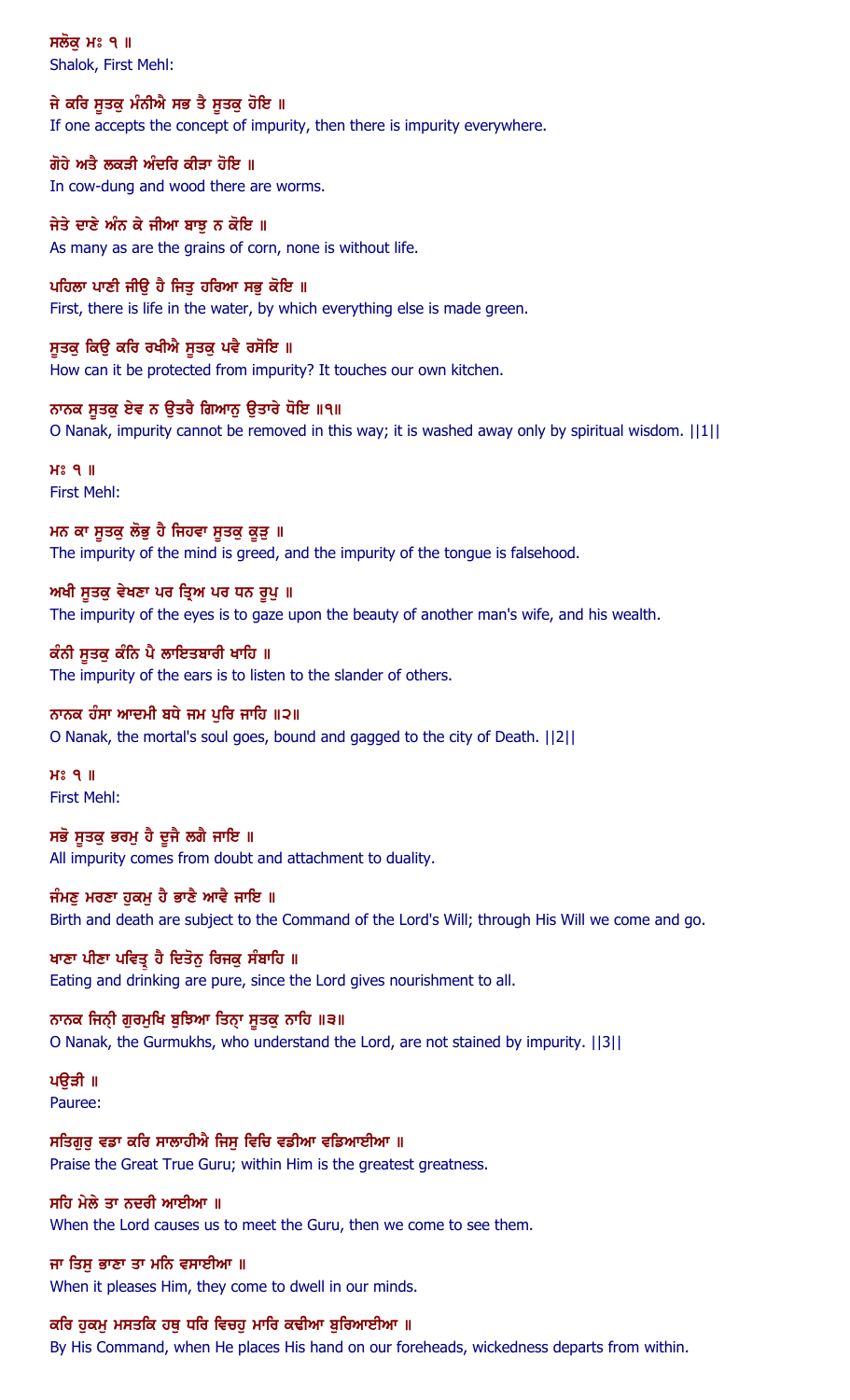ਸਹਿ ਤੁਠੈ ਨਉ ਨਿਧਿ ਪਾਈਆ ॥੧੮॥

When the Lord is thoroughly pleased, the nine treasures are obtained.  $||18||$ 

ਸਲੋਕ ਮਃ ੧ ॥ Shalok, First Mehl:

ਪਹਿਲਾ ਸੂਚਾ ਆਪਿ ਹੋਇ ਸੂਚੈ ਬੈਠਾ ਆਇ ॥ First, purifying himself, the Brahmin comes and sits in his purified enclosure.

ਸਚੇ ਅਗੈ ਰਖਿਓਨ ਕੋਇ ਨ ਭਿਟਿਓ ਜਾਇ ॥ The pure foods, which no one else has touched, are placed before him.

ਸੁਚਾ ਹੋਇ ਕੈ ਜੇਵਿਆ ਲਗਾ ਪੜਣਿ ਸਲੋਕੁ ॥ Being purified, he takes his food, and begins to read his sacred verses.

ਕੁਹਥੀ ਜਾਈ ਸਟਿਆ ਕਿਸੂ ਏਹੁ ਲਗਾ ਦੋਖੁ ॥ But it is then thrown into a filthy place - whose fault is this?

ਅੰਨੂ ਦੇਵਤਾ ਪਾਣੀ ਦੇਵਤਾ ਬੈਸੰਤਰੂ ਦੇਵਤਾ ਲੂਣੂ ਪੰਜਵਾ ਪਾਇਆ ਘਿਰਤੂ ॥ The corn is sacred, the water is sacred; the fire and salt are sacred as well; when the fifth thing, the ghee, is added,

ਤਾ ਹੋਆ ਪਾਕੂ ਪਵਿਤੂ ॥ then the food becomes pure and sanctified.

ਪਾਪੀ ਸਿਉ ਤਨੂ ਗਡਿਆ ਥੁਕਾ ਪਈਆ ਤਿਤੂ ॥ Coming into contact with the sinful human body, the food becomes so impure that is is spat upon.

ਜਿਤੂ ਮੁਖਿ ਨਾਮੂ ਨ ਉਚਰਹਿ ਬਿਨੂ ਨਾਵੈ ਰਸ ਖਾਹਿ ॥ That mouth which does not chant the Naam, and without the Name eats tasty foods

ਨਾਨਕ ਏਵੈ ਜਾਣੀਐ ਤਿਤ ਮਖਿ ਥਕਾ ਪਾਹਿ ॥੧॥ - O Nanak, know this: such a mouth is to be spat upon. ||1||

 $H<sup>s</sup>$  q  $\parallel$ First Mehl:

ਭੰਡਿ ਜੰਮੀਐ ਭੰਡਿ ਨਿੰਮੀਐ ਭੰਡਿ ਮੰਗਣੂ ਵੀਆਹੂ ॥ From woman, man is born; within woman, man is conceived; to woman he is engaged and married.

ਭੰਡਹ ਹੋਵੈ ਦੋਸਤੀ ਭੰਡਹ ਚਲੈ ਰਾਹ ॥ Woman becomes his friend; through woman, the future generations come.

ਭੰਡੂ ਮੁਆ ਭੰਡੂ ਭਾਲੀਐ ਭੰਡਿ ਹੋਵੈ ਬੰਧਾਨੂ ॥ When his woman dies, he seeks another woman; to woman he is bound.

ਸੋ ਕਿਉ ਮੰਦਾ ਆਖੀਐ ਜਿਤੂ ਜੰਮਹਿ ਰਾਜਾਨ ॥ So why call her bad? From her, kings are born.

ਭੰਡਹੂ ਹੀ ਭੰਡੂ ਉਪਜੈ ਭੰਡੈ ਬਾਝੂ ਨ ਕੋਇ ॥ From woman, woman is born; without woman, there would be no one at all.

ਨਾਨਕ ਭੰਡੈ ਬਾਹਰਾ ਏਕੋ ਸਚਾ ਸੋਇ ॥ O Nanak, only the True Lord is without a woman.

ਜਿਤੂ ਮੁਖਿ ਸਦਾ ਸਾਲਾਹੀਐ ਭਾਗਾ ਰਤੀ ਚਾਰਿ ॥ That mouth which praises the Lord continually is blessed and beautiful.

ਨਾਨਕ ਤੇ ਮੁਖ ਉਜਲੇ ਤਿਤੁ ਸਚੈ ਦਰਬਾਰਿ ॥੨॥ O Nanak, those faces shall be radiant in the Court of the True Lord. ||2||

ਪਉੜੀ ॥ Pauree: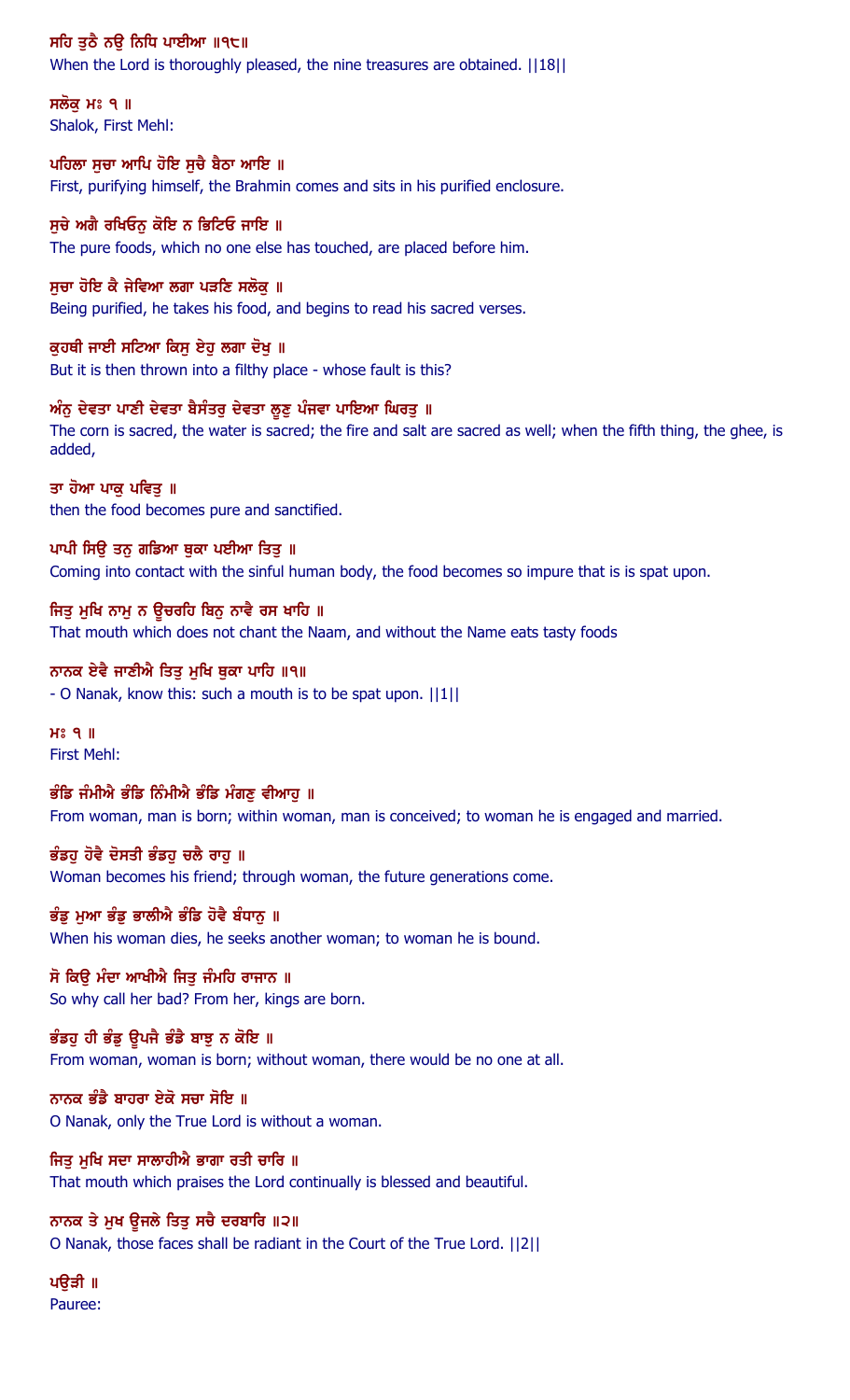## ਸਭ ਕੋ ਆਖੈ ਆਪਣਾ ਜਿਸ ਨਾਹੀ ਸੋ ਚਣਿ ਕਢੀਐ ॥

All call You their own, Lord; one who does not own You, is picked up and thrown away.

#### ਕੀਤਾ ਆਪੋ ਆਪਣਾ ਆਪੇ ਹੀ ਲੇਖਾ ਸੰਢੀਐ ॥

Everyone receives the rewards of his own actions; his account is adjusted accordingly.

#### ਜਾ ਰਹਣਾ ਨਾਹੀ ਐਤੁ ਜਗਿ ਤਾ ਕਾਇਤੁ ਗਾਰਬਿ ਹੰਢੀਐ ॥

Since one is not destined to remain in this world anyway, why should he ruin himself in pride?

#### ਮੰਦਾ ਕਿਸੈ ਨ ਆਖੀਐ ਪੜਿ ਅਖਰੂ ਏਹੋ ਬੁਝੀਐ ॥ Do not call anyone bad; read these words, and understand.

ਮੁਰਖੈ ਨਾਲਿ ਨ ਲੁਝੀਐ ॥੧੯॥ Don't argue with fools. ||19||

ਸਲੋਕ ਮਃ ੧ ॥ Shalok, First Mehl:

ਨਾਨਕ ਫਿਕੈ ਬੋਲਿਐ ਤਨ ਮਨ ਫਿਕਾ ਹੋਇ ॥ O Nanak, speaking insipid words, the body and mind become insipid.

#### ਫਿਕੋ ਫਿਕਾ ਸਦੀਐ ਫਿਕੇ ਫਿਕੀ ਸੋਇ ॥

He is called the most insipid of the insipid; the most insipid of the insipid is his reputation.

## ਫਿਕਾ ਦਰਗਹ ਸਟੀਐ ਮਹਿ ਥਕਾ ਫਿਕੇ ਪਾਇ ॥

The insipid person is discarded in the Court of the Lord, and the insipid one's face is spat upon.

#### ਫਿਕਾ ਮਰਖ ਆਖੀਐ ਪਾਣਾ ਲਹੈ ਸਜਾਇ ॥੧॥

The insipid one is called a fool; he is beaten with shoes in punishment. ||1||

#### $H<sup>o</sup>$   $9$   $\parallel$ First Mehl:

#### ਅੰਦਰਹੂ ਝੂਠੇ ਪੈਜ ਬਾਹਰਿ ਦੁਨੀਆ ਅੰਦਰਿ ਫੈਲੂ ॥

Those who are false within, and honorable on the outside, are very common in this world.

#### ਅਠਸਠਿ ਤੀਰਥ ਜੇ ਨਾਵਹਿ ੳਤਰੈ ਨਾਹੀ ਮੈਲ ॥

Even though they may bathe at the sixty-eight sacred shrines of pilgrimage, still, their filth does not depart.

#### ਜਿਨ ਪਟੂ ਅੰਦਰਿ ਬਾਹਰਿ ਗੁਦੜ ਤੇ ਭਲੇ ਸੰਸਾਰਿ ॥

Those who have silk on the inside and rags on the outside, are the good ones in this world.

#### ਤਿਨ੍ ਨੇਹੁ ਲਗਾ ਰਬ ਸੇਤੀ ਦੇਖਨ੍ ਵੀਚਾਰਿ ॥

They embrace love for the Lord, and contemplate beholding Him.

#### ਰੰਗਿ ਹਸਹਿ ਰੰਗਿ ਰੋਵਹਿ ਚਪ ਭੀ ਕਰਿ ਜਾਹਿ ॥

In the Lord's Love, they laugh, and in the Lord's Love, they weep, and also keep silent.

#### ਪਰਵਾਹ ਨਾਹੀ ਕਿਸੈ ਕੇਰੀ ਬਾਝੂ ਸਚੇ ਨਾਹ ॥

They do not care for anything else, except their True Husband Lord.

#### ਦਰਿ ਵਾਟ ੳਪਰਿ ਖਰਚ ਮੰਗਾ ਜਬੈ ਦੇਇ ਤ ਖਾਹਿ ॥

Sitting, waiting at the Lord's Door, they beg for food, and when He gives to them, they eat.

#### ਦੀਬਾਨੂ ਏਕੋ ਕਲਮ ਏਕਾ ਹਮਾ ਤੁਮ੍ਹਾ ਮੇਲੂ ॥

There is only One Court of the Lord, and He has only one pen; there, you and I shall meet.

## ਦਰਿ ਲਏ ਲੇਖਾ ਪੀੜਿ ਛੁਟੈ ਨਾਨਕਾ ਜਿਉ ਤੇਲੂ ॥੨॥

In the Court of the Lord, the accounts are examined; O Nanak, the sinners are crushed, like oil seeds in the press. ||2||

# ਪਉੜੀ ॥

Pauree: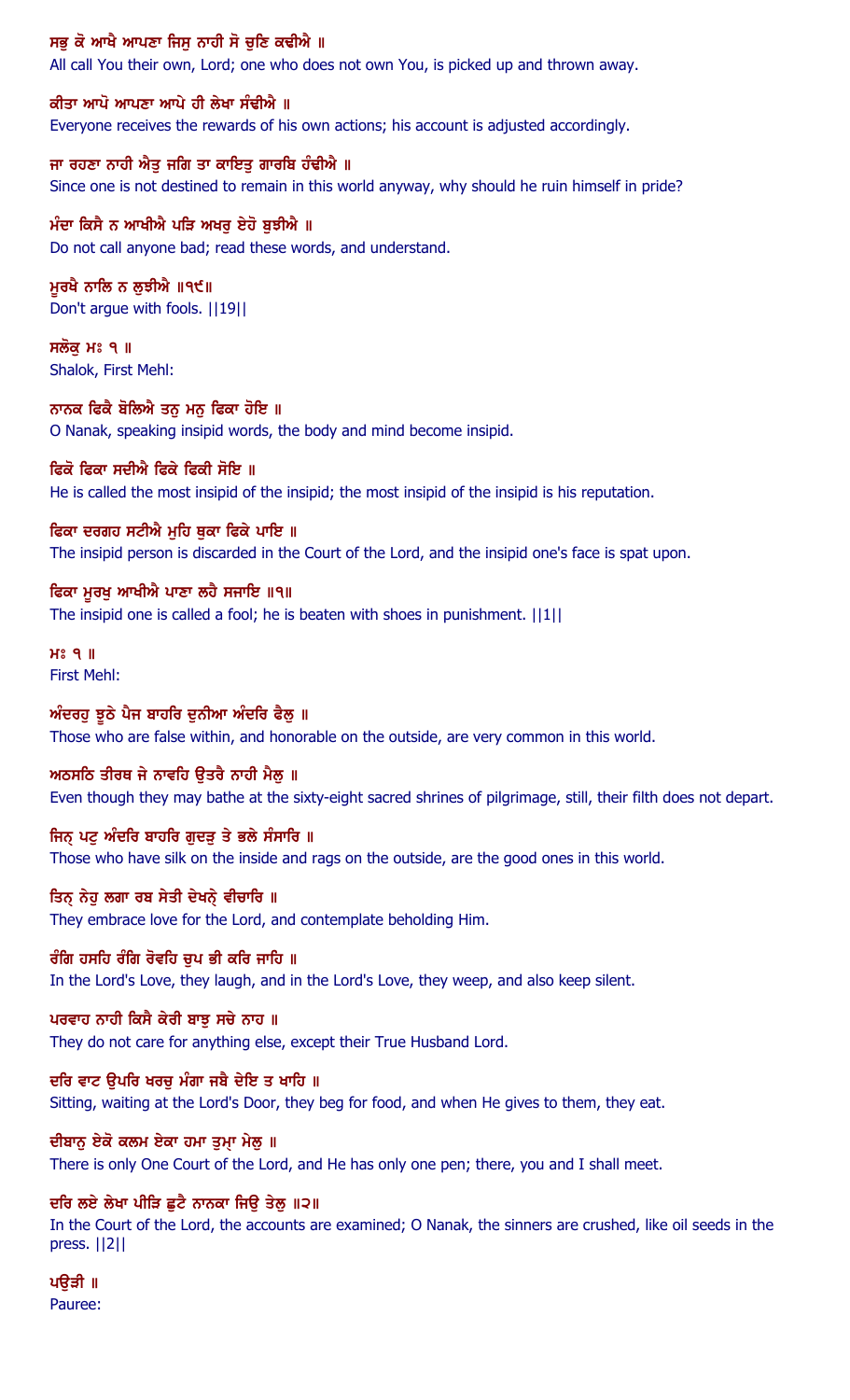#### ਆਪੇ ਹੀ ਕਰਣਾ ਕੀਓ ਕਲ ਆਪੇ ਹੀ ਤੈ ਧਾਰੀਐ ॥

You Yourself created the creation; You Yourself infused Your power into it.

#### ਦੇਖਹਿ ਕੀਤਾ ਆਪਣਾ ਧਰਿ ਕਚੀ ਪਕੀ ਸਾਰੀਐ ॥

You behold Your creation, like the losing and winning dice of the earth.

#### ਜੋ ਆਇਆ ਸੋ ਚਲਸੀ ਸਭੁ ਕੋਈ ਆਈ ਵਾਰੀਐ ॥

Whoever has come, shall depart; all shall have their turn.

## ਜਿਸ ਕੇ ਜੀਅ ਪਰਾਣ ਹਹਿ ਕਿਉ ਸਾਹਿਬੁ ਮਨਹੁ ਵਿਸਾਰੀਐ ॥

He who owns our soul, and our very breath of life - why should we forget that Lord and Master from our minds?

## ਆਪਣ ਹਥੀ ਆਪਣਾ ਆਪੇ ਹੀ ਕਾਜੂ ਸਵਾਰੀਐ ॥੨੦॥

With our own hands, let us resolve our own affairs. ||20||

#### ਸਲੋਕ ਮਹਲਾ ੨ ॥ Shalok, Second Mehl:

ਏਹ ਕਿਨੇਹੀ ਆਸਕੀ ਦੂਜੈ ਲਗੈ ਜਾਇ ॥ What sort of love is this, which clings to duality?

#### ਨਾਨਕ ਆਸਕੂ ਕਾਂਢੀਐ ਸਦ ਹੀ ਰਹੈ ਸਮਾਇ ॥

O Nanak, he alone is called a lover, who remains forever immersed in absorption.

## ਚੰਗੈ ਚੰਗਾ ਕਰਿ ਮੰਨੇ ਮੰਦੈ ਮੰਦਾ ਹੋਇ ॥

But one who feels good only when good is done for him, and feels bad when things go badly

#### ਆਸਕੂ ਏਹੂ ਨ ਆਖੀਐ ਜਿ ਲੇਖੈ ਵਰਤੈ ਸੋਇ ॥੧॥

- do not call him a lover. He trades only for his own account. ||1||

#### ਮਹਲਾ  $2$   $\parallel$ Second Mehl:

## ਸਲਾਮੁ ਜਬਾਬੂ ਦੋਵੈ ਕਰੇ ਮੁੰਢਹ ਘਥਾ ਜਾਇ ॥

One who offers both respectful greetings and rude refusal to his master, has gone wrong from the very beginning.

#### ਨਾਨਕ ਦੋਵੈ ਕੁੜੀਆ ਥਾਇ ਨ ਕਾਈ ਪਾਇ ॥੨॥

O Nanak, both of his actions are false; he obtains no place in the Court of the Lord. ||2||

## ਪੳੜੀ ॥

Pauree:

#### ਜਿਤੂ ਸੇਵਿਐ ਸੂਖੂ ਪਾਈਐ ਸੋ ਸਾਹਿਬੂ ਸਦਾ ਸਮਾਲੀਐ ॥

Serving Him, peace is obtained; meditate and dwell upon that Lord and Master forever.

#### ਜਿਤੂ ਕੀਤਾ ਪਾਈਐ ਆਪਣਾ ਸਾ ਘਾਲ ਬੁਰੀ ਕਿਉ ਘਾਲੀਐ ॥

Why do you do such evil deeds, that you shall have to suffer so?

## ਮੰਦਾ ਮੁਲਿ ਨ ਕੀਚਈ ਦੇ ਲੰਮੀ ਨਦਰਿ ਨਿਹਾਲੀਐ ॥

Do not do any evil at all; look ahead to the future with foresight.

## ਜਿੳ ਸਾਹਿਬ ਨਾਲਿ ਨ ਹਾਰੀਐ ਤੇਵੇਹਾ ਪਾਸਾ ਢਾਲੀਐ ॥

So throw the dice in such a way, that you shall not lose with your Lord and Master.

## ਕਿਛੂ ਲਾਹੇ ਉਪਰਿ ਘਾਲੀਐ ॥੨੧॥

Do those deeds which shall bring you profit. ||21||

#### ਸਲੋਕ ਮਹਲਾ ੨ ॥ Shalok, Second Mehl:

## ਚਾਕਰ ਲਗੈ ਚਾਕਰੀ ਨਾਲੇ ਗਾਰਬੁ ਵਾਦੁ ॥

If a servant performs service, while being vain and argumentative,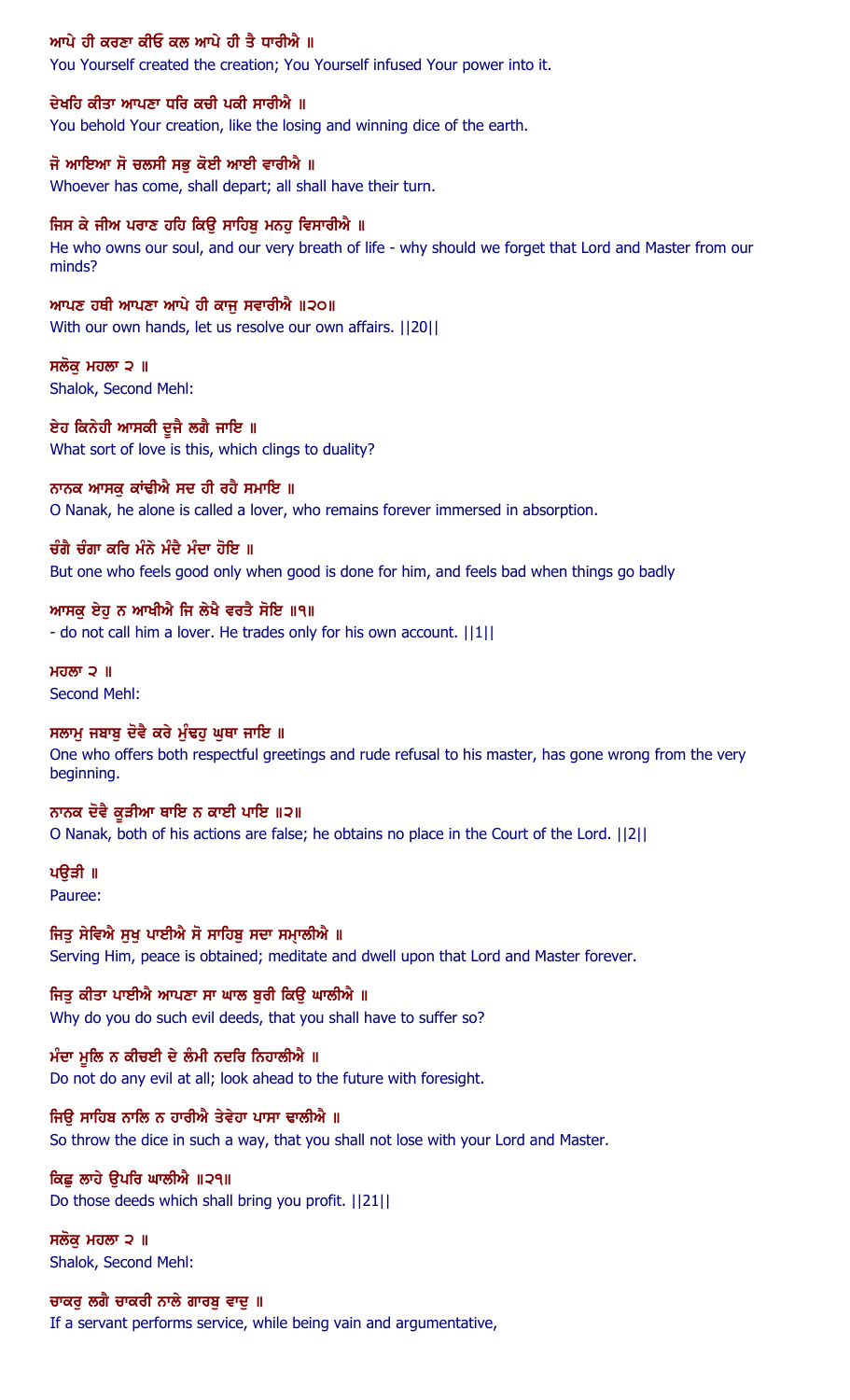ਗਲਾ ਕਰੇ ਘਣੇਰੀਆ ਖਸਮ ਨ ਪਾਏ ਸਾਦੂ ॥

he may talk as much as he wants, but he shall not be pleasing to his Master.

ਆਪ ਗਵਾਇ ਸੇਵਾ ਕਰੇ ਤਾ ਕਿਛੂ ਪਾਏ ਮਾਨੂ ॥ But if he eliminates his self-conceit and then performs service, he shall be honored.

ਨਾਨਕ ਜਿਸ ਨੋ ਲਗਾ ਤਿਸੁ ਮਿਲੈ ਲਗਾ ਸੋ ਪਰਵਾਨੂ ॥੧॥ O Nanak, if he merges with the one with whom he is attached, his attachment becomes acceptable. ||1||

ਮਹਲਾ $2$   $\parallel$ Second Mehl:

ਜੋ ਜੀਇ ਹੋਇ ਸੂ ਉਗਵੈ ਮੂਹ ਕਾ ਕਹਿਆ ਵਾਉ ॥ Whatever is in the mind, comes forth; spoken words by themselves are just wind.

ਬੀਜੇ ਬਿਖੂ ਮੰਗੈ ਅੰਮ੍ਰਿਤੂ ਵੇਖਹੂ ਏਹੂ ਨਿਆਉ ॥੨॥ He sows seeds of poison, and demands Ambrosial Nectar. Behold - what justice is this? [12] [12]

ਮਹਲਾ  $\geq$   $\parallel$ Second Mehl:

ਨਾਲਿ ਇਆਣੇ ਦੋਸਤੀ ਕਦੇ ਨ ਆਵੈ ਰਾਸਿ ॥ Friendship with a fool never works out right.

ਜੇਹਾ ਜਾਣੈ ਤੇਹੋ ਵਰਤੈ ਵੇਖਹੁ ਕੋ ਨਿਰਜਾਸਿ ॥ As he knows, he acts; behold, and see that it is so.

ਵਸਤੂ ਅੰਦਰਿ ਵਸਤੂ ਸਮਾਵੈ ਦੂਜੀ ਹੋਵੈ ਪਾਸਿ ॥ One thing can be absorbed into another thing, but duality keeps them apart.

ਸਾਹਿਬ ਸੇਤੀ ਹੁਕਮੂ ਨ ਚਲੈ ਕਹੀ ਬਣੈ ਅਰਦਾਸਿ ॥ No one can issue commands to the Lord Master; offer instead humble prayers.

ਕੁੜਿ ਕਮਾਣੈ ਕੁੜੋ ਹੋਵੈ ਨਾਨਕ ਸਿਫਤਿ ਵਿਗਾਸਿ ॥੩॥ Practicing falsehood, only falsehood is obtained. O Nanak, through the Lord's Praise, one blossoms forth. ||3||

ਮਹਲਾ  $\geq$   $\parallel$ Second Mehl:

ਨਾਲਿ ਇਆਣੇ ਦੋਸਤੀ ਵਡਾਰੂ ਸਿਊ ਨੇਹੂ ॥ Friendship with a fool, and love with a pompous person,

ਪਾਣੀ ਅੰਦਰਿ ਲੀਕ ਜਿਉ ਤਿਸ ਦਾ ਥਾਉ ਨ ਥੇਹੁ ॥੪॥ are like lines drawn in water, leaving no trace or mark. ||4||

 $H$ ਹਲਾ ੨  $\parallel$ Second Mehl:

ਹੋਇ ਇਆਣਾ ਕਰੇ ਕੰਮੂ ਆਣਿ ਨ ਸਕੈ ਰਾਸਿ ॥ If a fool does a job, he cannot do it right.

ਜੇ ਇਕ ਅਧ ਚੰਗੀ ਕਰੇ ਦੂਜੀ ਭੀ ਵੇਰਾਸਿ ॥੫॥ Even if he does something right, he does the next thing wrong. ||5||

ਪੳੜੀ ॥ Pauree:

ਚਾਕਰ ਲਗੈ ਚਾਕਰੀ ਜੇ ਚਲੈ ਖਸਮੈ ਭਾਇ ॥ If a servant, performing service, obeys the Will of his Master,

ਹੁਰਮਤਿ ਤਿਸ ਨੋ ਅਗਲੀ ਓਹੁ ਵਜਹੁ ਭਿ ਦੁਣਾ ਖਾਇ ॥ his honor increases, and he receives double his wages.

## ਖਸਮੈ ਕਰੇ ਬਰਾਬਰੀ ਫਿਰਿ ਗੈਰਤਿ ਅੰਦਰਿ ਪਾਇ ॥

But if he claims to be equal to his Master, he earns his Master's displeasure.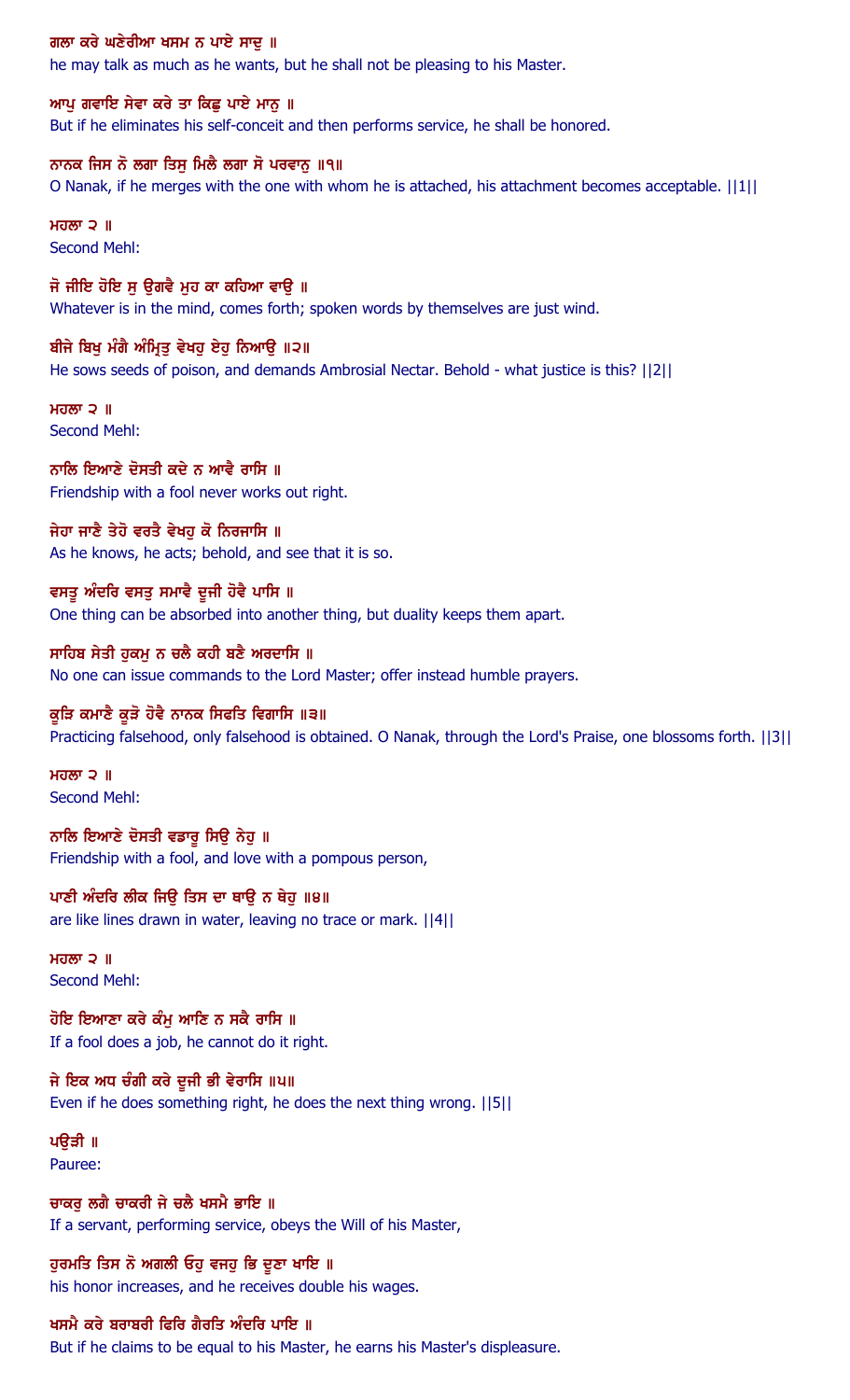### ਵਜਹੂ ਗਵਾਏ ਅਗਲਾ ਮੂਹੇ ਮੂਹਿ ਪਾਣਾ ਖਾਇ ॥

He loses his entire salary, and is also beaten on his face with shoes.

ਜਿਸ ਦਾ ਦਿਤਾ ਖਾਵਣਾ ਤਿਸ ਕਹੀਐ ਸਾਬਾਸਿ ॥ Let us all celebrate Him, from whom we receive our nourishment.

ਨਾਨਕ ਹੁਕਮੂ ਨ ਚਲਈ ਨਾਲਿ ਖਸਮ ਚਲੈ ਅਰਦਾਸਿ ॥੨੨॥ O Nanak, no one can issue commands to the Lord Master; let us offer prayers instead. ||22||

ਸਲੋਕੁ ਮਹਲਾ ੨ ॥ Shalok, Second Mehl:

ਏਹ ਕਿਨੇਹੀ ਦਾਤਿ ਆਪਸ ਤੇ ਜੋ ਪਾਈਐ ॥ What sort of gift is this, which we receive only by our own asking?

ਨਾਨਕ ਸਾ ਕਰਮਾਤਿ ਸਾਹਿਬ ਤੁਠੈ ਜੋ ਮਿਲੈ ॥੧॥ O Nanak, that is the most wonderful gift, which is received from the Lord, when He is totally pleased. ||1||

 $H<sub>0</sub>$   $\overline{M}$   $\overline{D}$   $\overline{M}$ Second Mehl:

ਏਹ ਕਿਨੇਹੀ ਚਾਕਰੀ ਜਿਤੁ ਭਉ ਖਸਮ ਨ ਜਾਇ ॥ What sort of service is this, by which the fear of the Lord Master does not depart?

ਨਾਨਕ ਸੇਵਕ ਕਾਢੀਐ ਜਿ ਸੇਤੀ ਖਸਮ ਸਮਾਇ ॥੨॥ O Nanak, he alone is called a servant, who merges with the Lord Master. ||2||

ਪੳੜੀ ॥ Pauree:

ਨਾਨਕ ਅੰਤ ਨ ਜਾਪਨੀ ਹਰਿ ਤਾ ਕੇ ਪਾਰਾਵਾਰ ॥ O Nanak, the Lord's limits cannot be known; He has no end or limitation.

ਆਪਿ ਕਰਾਏ ਸਾਖਤੀ ਫਿਰਿ ਆਪਿ ਕਰਾਏ ਮਾਰ ॥ He Himself creates, and then He Himself destroys.

ਇਕਨਾ ਗਲੀ ਜੰਜੀਰੀਆ ਇਕਿ ਤੁਰੀ ਚੜਹਿ ਬਿਸੀਆਰ ॥ Some have chains around their necks, while some ride on many horses.

ਆਪਿ ਕਰਾਏ ਕਰੇ ਆਪਿ ਹਉ ਕੈ ਸਿਉ ਕਰੀ ਪੁਕਾਰ ॥ He Himself acts, and He Himself causes us to act. Unto whom should I complain?

ਨਾਨਕ ਕਰਣਾ ਜਿਨਿ ਕੀਆ ਫਿਰਿ ਤਿਸ ਹੀ ਕਰਣੀ ਸਾਰ ॥੨੩॥ O Nanak, the One who created the creation - He Himself takes care of it. ||23||

ਸਲੋਕੁ ਮਃ ੧ ॥ Shalok, First Mehl:

ਆਪੇ ਭਾਂਡੇ ਸਾਜਿਅਨੂ ਆਪੇ ਪੂਰਣੂ ਦੇਇ ॥ He Himself fashioned the vessel of the body, and He Himself fills it.

ਇਕਨੀ ਦੁਧੁ ਸਮਾਈਐ ਇਕਿ ਚੁਲੈ਼ ਰਹਨਿ੍ ਚੜੇ ॥ Into some, milk is poured, while others remain on the fire.

ਇਕਿ ਨਿਹਾਲੀ ਪੈ ਸਵਨਿ੍ ਇਕਿ ਉਪਰਿ ਰਹਨਿ ਖੜੇ ॥ Some lie down and sleep on soft beds, while others remain watchful.

ਤਿਨਾ ਸਵਾਰੇ ਨਾਨਕਾ ਜਿਨ ਕਉ ਨਦਰਿ ਕਰੇ ॥੧॥ He adorns those, O Nanak, upon whom He casts His Glance of Grace.  $||1||$ 

ਮਹਲਾ  $\geq$   $\parallel$ Second Mehl:

## ਆਪੇ ਸਾਜੇ ਕਰੇ ਆਪਿ ਜਾਈ ਭਿ ਰਖੈ ਆਪਿ ॥

He Himself creates and fashions the world, and He Himself keeps it in order.